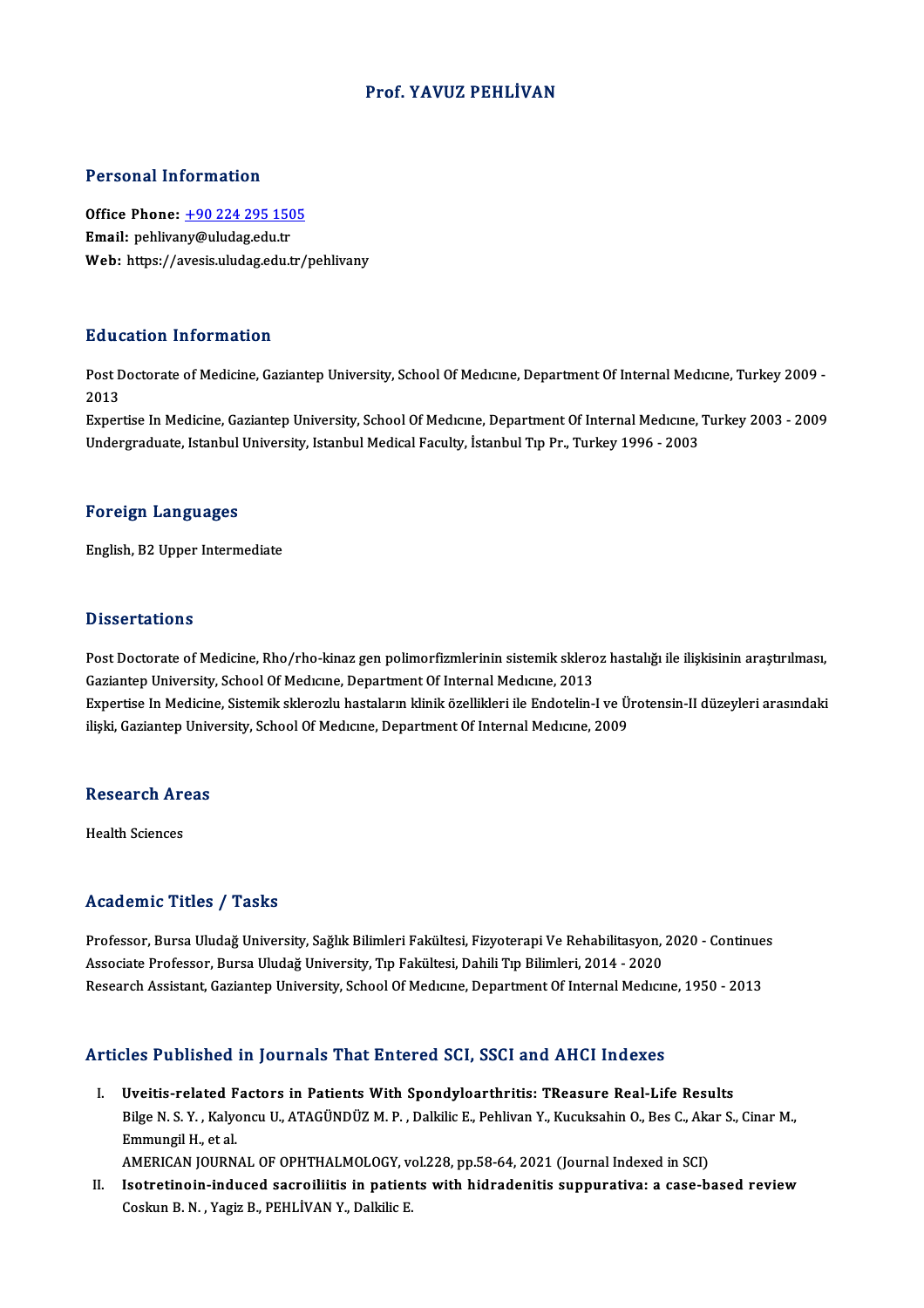RHEUMATOLOGY INTERNATIONAL, vol.39, no.12, pp.2159-2165, 2019 (Journal Indexed in SCI)<br>Sequitinumab Effectiveness in 1124 Betients with Beoriatis Arthritis Treated in Beuti

III. Secukinumab Effectiveness in 1134 Patients with Psoriatic Arthritis Treated in Routine Clinical<br>Practice in 11 European Countries in the EuroSpA Research Collaboration Network RHEUMATOLOGY INTERNATIONAL, vol.39, no.12, pp.2159-2165, 2019 (Journal Indexed in SCI)<br>Secukinumab Effectiveness in 1134 Patients with Psoriatic Arthritis Treated in Rout<br>Practice in 11 European Countries in the EuroSpA Re Secukinumab Effectiveness in 1134 Patients with Psoriatic Arthritis Treated in Routine Clinical<br>Practice in 11 European Countries in the EuroSpA Research Collaboration Network<br>Michelsen B., DiGuiseppe D., Loft A. G. , Pomb Practice in 11 Eu<br>Michelsen B., DiGu<br>Eklund K. K. , et al.<br>^PTUPITIS & PUE Michelsen B., DiGuiseppe D., Loft A. G. , Pombo-Suarez M., Mann H., Rot<br>Eklund K. K. , et al.<br>ARTHRITIS & RHEUMATOLOGY, vol.71, 2019 (Journal Indexed in SCI)<br>A sussessful prespensy in a patient with Takayasu's arteritis :

### Eklund K. K. , et al.<br>ARTHRITIS & RHEUMATOLOGY, vol.71, 2019 (Journal Indexed in SCI)<br>IV. A successful pregnancy in a patient with Takayasu's arteritis under tocilizumab treatment: A<br>longitudinal case study ARTHRITIS & RHEUMATOL<br>A successful pregnancy<br>longitudinal case study.<br>Dolkike F. Cockup B. N. . Yo A successful pregnancy in a patient with<br>longitudinal case study.<br>Dalkilic E., Coskun B. N. , Yagiz B., PEHLİVAN Y.<br>International journal of rhoumatic diseases, vo longitudinal case study.<br>Dalkilic E., Coskun B. N. , Yagiz B., PEHLİVAN Y.<br>International journal of rheumatic diseases, vol.22, no.10, pp.1941-1944, 2019 (Journal Indexed in SCI Expanded)<br>Tubergulin Skin Test and Quantifor

Dalkilic E., Coskun B. N. , Yagiz B., PEHLİVAN Y.<br>International journal of rheumatic diseases, vol.22, no.10, pp.1941-1944, 2019 (Journal Indexed in SCI Expansi<br>V. Tuberculin Skin Test and Quantiferon (R)-TB Gold In-Tube T International journal of rheumatic diseases, vol.22, no.10, pp.1941-1944, 2019 (Journal Indexed in SCI Expand<br>Tuberculin Skin Test and Quantiferon (R)-TB Gold In-Tube Test for Latent Tuberculosis Before<br>Biologic Treatments Tuberculin Skin Test and Quantiferon (R)-TB Gold In-Tube Test for Latent Tuberculosis Before<br>Biologic Treatments: Lower Agreement Rate in Spondyloarthropathies Compared to Rheumatoid<br>Arthritis Biologic Treatments: Lower Agreement Rate in Spondyloarthropathies Compared to Rheumatoid<br>Arthritis<br>Ilgen U., Turan S., EMMUNGİL H., Sari A., Erden A., KILIÇ L., KARADAĞ Ö., KİRAZ S., ERTENLİ A. İ. , Kucuksahin O., et<br>el

Ar<br>Ilg<br>al. Ilgen U., Turan S., EMMUNGİL H., Sari A., Erden A., KILIÇ L., KARADAĞ (<br>al.<br>ARTHRITIS & RHEUMATOLOGY, vol.71, 2019 (Journal Indexed in SCI)<br>Conome wide association study in Turkish and Ironian nopula al.<br>ARTHRITIS & RHEUMATOLOGY, vol.71, 2019 (Journal Indexed in SCI)<br>VI. Genome-wide association study in Turkish and Iranian populations identify rare familial

ARTHRITIS & RHEUMATOLOGY, vol.71, 2019 (Journal Indexed in SCI)<br>Genome-wide association study in Turkish and Iranian populations identify rare familial<br>Mediterranean fever gene (MEFV) polymorphisms associated with ankylosi Genome-wide association study in Turkish and Iranian populations identify rare familial<br>Mediterranean fever gene (MEFV) polymorphisms associated with ankylosing spondylitis<br>Li Z., AKAR S., Yarkan H., Lee S. K. , Cetin P., Mediterranean fever gene (MEFV) polymorphisms as<br>Li Z., AKAR S., Yarkan H., Lee S. K. , Cetin P., CAN G., Kenar G.,<br>PLOS GENETICS, vol.15, no.4, 2019 (Journal Indexed in SCI)<br>The distribution of MEEV mutations in Turkish E Li Z., AKAR S., Yarkan H., Lee S. K. , Cetin P., CAN G., Kenar G., Capa F., Pamuk O. N. , PEHLİVAN Y., et al.<br>PLOS GENETICS, vol.15, no.4, 2019 (Journal Indexed in SCI)<br>VII. The distribution of MEFV mutations in Turkish FM PLOS GENETICS, vol.15, no.4, 2019 (Journal Indexed in SCI)

# The distribution of MEFV mutations in Turkish FMF patients: multicenter study representing re<br>of Anatolia<br>Yasar Bilge N. S. , Sari I., Solmaz D., Senel S., Emmungil H., KILIÇ L., Yilmaz Oner S., Yildiz F., Yilmaz S., Ersoz

of <mark>Anatolia</mark><br>Yasar Bilge N. S.<br>Bozkirli D., et al.<br>TURKISH JOURN Yasar Bilge N. S. , Sari I., Solmaz D., Senel S., Emmungil H., KILIÇ L., Yilmaz Oner S., Yildiz F., Yilmaz S.,<br>Bozkirli D., et al.<br>TURKISH JOURNAL OF MEDICAL SCIENCES, vol.49, no.2, pp.472-477, 2019 (Journal Indexed in SCI

### Bozkirli D., et al.<br>TURKISH JOURNAL OF MEDICAL SCIENCES, vol.49, no.2, pp.472-477, 2019 (Journal Indexed in SCI)<br>VIII. Corticosteroid Utilization before and after Initiation of Biologic Dmards between Patients with<br>Rhoumat TURKISH JOURNAL OF MEDICAL SCIENCES, vol.49, no.2, pp.472-477, 2019 (Journal Indexed in SCI)<br>Corticosteroid Utilization before and after Initiation of Biologic Dmards between Patien<br>Rheumatoid Arthritis Corticosteroid Utilization before and after Initiation of Biologic Dmards between Patients wi<br>Rheumatoid Arthritis<br>Yagiz B., Coskun B. N. , KİRAZ S., Ertenli I., KÜÇÜKŞAHİN O., Dalkilic E., Bes C., Kanitez N. A. , KAŞİFOĞL

Rheumatoid Arthr<br>Yagiz B., Coskun B. N<br>EMMUNGİL H., et al.<br>APTUPITIS & PUFUL Yagiz B., Coskun B. N. , KİRAZ S., Ertenli I., KÜÇÜKŞAHİN O., Dalkilic E., I<br>EMMUNGİL H., et al.<br>ARTHRITIS & RHEUMATOLOGY, vol.70, 2018 (Journal Indexed in SCI)<br>Similiar Efficacu of Tofocinitib on Disease Activity in Phoum

ARTHRITIS & RHEUMATOLOGY, vol.70, 2018 (Journal Indexed in SCI)

EMMUNGİL H., et al.<br>ARTHRITIS & RHEUMATOLOGY, vol.70, 2018 (Journal Indexed in SCI)<br>IX. Similiar Efficacy of Tofacinitib on Disease Activity in Rheumatoid Arthritis Patients with and without<br>Previous Biologicals; Results f Similiar Efficacy of Tofacinitib on Disease Activity in Rheumatoid Arthritis Patients with and w<br>Previous Biologicals; Results from the Turkbio Registry<br>Zengin B., Inanc N., AKAR S., CAN G., Dalkilic E., TUFAN A., Senel S. Previous Biologicals; Results from the Turkbio Registry<br>Zengin B., Inanc N., AKAR S., CAN G., Dalkilic E., TUFAN A., Senel S., KOC<br>ARTHRITIS & RHEUMATOLOGY, vol.70, 2018 (Journal Indexed in SCI)<br>Sisanette Smakins Daes Net

Zengin B., Inanc N., AKAR S., CAN G., Dalkilic E., TUFAN A., Senel S., KOCA S. S. , Yarkan H., PEHLİVAN Y., et al.<br>ARTHRITIS & RHEUMATOLOGY, vol.70, 2018 (Journal Indexed in SCI)<br>X. Cigarette Smoking Does Not Affect Treatm ARTHRITIS & RHEUMATOLOGY, vol.70, 2018 (Journal Indexed in SCI)<br>Cigarette Smoking Does Not Affect Treatment Response to Tofacitinib in Rheumatoid Arthrit<br>KARATAŞ A., ÖZ B., Dalkilic E., CAN G., PEHLİVAN Y., Senel S., YAZIC Cigarette Smoking Does Not Affect Treatment Response to To<br>KARATAŞ A., ÖZ B., Dalkilic E., CAN G., PEHLİVAN Y., Senel S., YAZICI A.,<br>ARTHRITIS & RHEUMATOLOGY, vol.70, 2018 (Journal Indexed in SCI)<br>Factors That May be Assoc

### KARATAŞ A., ÖZ B., Dalkilic E., CAN G., PEHLİVAN Y., Senel S., YAZICI A., Inanc N., Erturk Z.,<br>ARTHRITIS & RHEUMATOLOGY, vol.70, 2018 (Journal Indexed in SCI)<br>XI. Factors That May be Associated with Uveitis in Patients wit ARTHRITIS & RHEUMATOLOGY, vol.70, 2018 (Journal Indexed in SCI)<br>Factors That May be Associated with Uveitis in Patients with Spondyloarthritis<br>KAŞİFOĞLU T., Bilge N. S. Y. , KİRAZ S., Ertenli I., KÜÇÜKŞAHİN O., Dalkilic E. **Factors That May<br>KAŞİFOĞLU T., Bilg.<br>Coskun B. N. , et al.<br>APTUPITIS & PUFI** KAŞİFOĞLU T., Bilge N. S. Y. , KİRAZ S., Ertenli I., KÜÇÜKŞAHİN O., Dalki<br>Coskun B. N. , et al.<br>ARTHRITIS & RHEUMATOLOGY, vol.70, 2018 (Journal Indexed in SCI)<br>Leflunamida As a Cansamitant DMARD Chaise far the Bialasis

### Coskun B. N. , et al.<br>ARTHRITIS & RHEUMATOLOGY, vol.70, 2018 (Journal Indexed in SCI)<br>XII. Leflunomide As a Concomitant DMARD Choice for the Biological Treatment Era of Rheumatoid<br>Arthritic ARTHRITI<br><mark>Leflunom</mark><br>Arthritis<br><sup>Kimuon C</sup> Leflunomide As a Concomitant DMARD Choice for the Biological Treatment Era of Rheumatoid<br>Arthritis<br>Kimyon G., KİRAZ S., Ertenli I., Kucuksahin O., Dalkilic E., Bes C., Kanitez N. A. , KAŞİFOĞLU T., EMMUNGİL H., Coskun<br>B. N

**Arthritis<br>Kimyon G.,<br>B. N. , et al.<br>APTUPITIS** Kimyon G., KİRAZ S., Ertenli I., Kucuksahin O., Dalkilic E., Bes C., Kanitez<br>B. N. , et al.<br>ARTHRITIS & RHEUMATOLOGY, vol.70, 2018 (Journal Indexed in SCI)<br>Mathetrovate inteviestion: Beyond the adverse events

B. N. , et al.<br>ARTHRITIS & RHEUMATOLOGY, vol.70, 2018 (Journal Indexed in SCI)<br>XIII. Methotrexate intoxication: Beyond the adverse events.

### Dalkilic E., Coskun B. N., Yagiz B., Tufan A. N., Ermurat S., PEHLİVAN Y. International journal of rheumatic diseases, vol.21, no.8, pp.1557-1562, 2018 (Journal Indexed in SCI Expanded) Dalkilic E., Coskun B. N. , Yagiz B., Tufan A. N. , Ermurat S., PEHLİVAN Y.<br>International journal of rheumatic diseases, vol.21, no.8, pp.1557-1562, 2018 (Journal Indexed in SCI Ex<br>XIV. Nationwide Experience With Off-Label

International journal of rheumati<br>Nationwide Experience With (<br>Mediterranean Fever Patients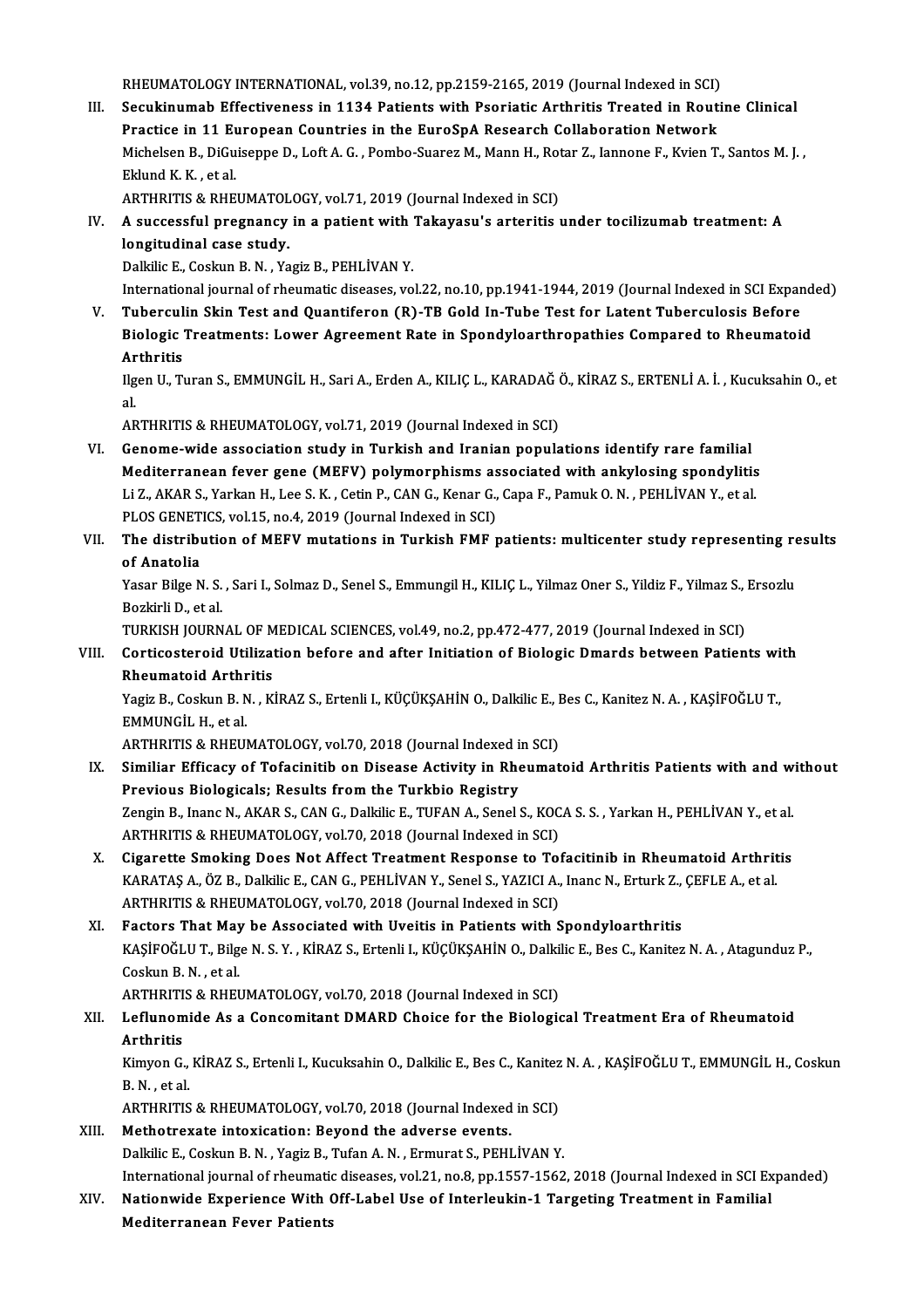AKAR S., Cetin P., KALYONCU U., KARADAĞ Ö., Sari I., Cinar M., Yilmaz S., Onat A. M. , Kisacik B., Erden A., et al.<br>APTURITIS CARE & RESEARCH, vel 70, p.o. 7, p.p.1090, 1094, 2018 (Journal Indoved in SCI). AKAR S., Cetin P., KALYONCU U., KARADAĞ Ö., Sari I., Cinar M., Yilmaz S., Onat A. M. , Kisacik<br>ARTHRITIS CARE & RESEARCH, vol.70, no.7, pp.1090-1094, 2018 (Journal Indexed in SCI)<br>Patiante' sensenna resending biologisel ag AKAR S., Cetin P., KALYONCU U., KARADAĞ Ö., Sari I., Cinar M., Yilmaz S., C<br>ARTHRITIS CARE & RESEARCH, vol.70, no.7, pp.1090-1094, 2018 (Journa<br>XV. Patients' concerns regarding biological agents in rheumatology.<br>Reblium Y.

- ARTHRITIS CARE & RESEARCH, vol.70, no.7, pp.1090-1094, 2018 (Journal Indexed in SCI)<br>P<mark>atients' concerns regarding biological agents in rheumatology.</mark><br>Pehlivan Y., Orucoglu N., Pehlivan S., Kimyon G., Zengin O., Küçük A., Patients' concerns regarding biological agents in rheumatology.<br>Pehlivan Y., Orucoglu N., Pehlivan S., Kimyon G., Zengin O., Küçük A., Şahin A., Tomas N., Oksuz M. F. , Kisacik I<br>International journal of rheumatic diseases International journal of rheumatic diseases, vol.21, pp.1219-1226, 2018 (Journal Indexed in SCI Expanded)<br>XVI. Comparison of early versus late onset familial Mediterranean fever
- International journal of rheumatic diseases, vol.21, pp.1219-1226, 2018 (Journal Indexed in SCI Expanded)<br>Comparison of early versus late onset familial Mediterranean fever<br>Yasar Bilge N. S. , Sari I., Solmaz D., Senel S., Comparison of<br>Yasar Bilge N. S.<br>Bozkirli D., et al.<br>INTERNATIONA Bozkirli D., et al.<br>INTERNATIONAL JOURNAL OF RHEUMATIC DISEASES, vol.21, no.4, pp.880-884, 2018 (Journal Indexed in SCI)

- XVII. Methodology of a new inflammatory arthritis registry: TReasure INTERNATIONAL JOURNAL OF RHEUMATIC DISEASES, vol.21, no.4, pp.880-884, 2018 (Journal Indexed in SCI)<br>Methodology of a new inflammatory arthritis registry: TReasure<br>KALYONCU U., Tascilar E. K. , ERTENLİ A. İ. , DALKILIÇ H. EMMUNGİL H., Kimyon G., et al.<br>TURKISH JOURNAL OF MEDICAL SCIENCES, vol.48, no.4, pp.856-861, 2018 (Journal Indexed in SCI) KALYONCU U., Tascilar E. K. , ERTENLİ A. İ. , DALKILIÇ H. E. , Bes C., Kucuksahin O., KAŞİFOĞLU T., Alı<br>EMMUNGİL H., Kimyon G., et al.<br>TURKISH JOURNAL OF MEDICAL SCIENCES, vol.48, no.4, pp.856-861, 2018 (Journal Indexed in
- XVIII. Familial Mediterranean fever gene mutations as a risk factor for early coronary artery disease Basar N., Kisacik B., Ercan S., Pehlivan Y., Yilmaz S., Simsek I., Erdem H., Ozer O., Pay S., Onat A. M. , et al. Familial Mediterranean fever gene mutations as a risk factor for early coronary artery disease<br>Basar N., Kisacik B., Ercan S., Pehlivan Y., Yilmaz S., Simsek I., Erdem H., Ozer O., Pay S., Onat A. M. , et al.<br>INTERNATIONAL Basar N., Kisacik B., Ercan S., Pehlivan Y., Yilmaz S., Simsek I., Erdem H., Ozer O., Pay S., Onat A. M. , et al.<br>INTERNATIONAL JOURNAL OF RHEUMATIC DISEASES, vol.20, no.12, pp.2113-2117, 2017 (Journal Indexed in<br>XIX. Body
	- INTERNATIONAL JOURNAL OF RHI<br>Body Mass Index Does Not Aff<br>Results from Turkbio Registry<br>KOCA S.S. KARATAS A. ÖZ P. Dall Body Mass Index Does Not Affect Response to Rituximab in Patients with Rheumatoid Arthritis:<br>Results from Turkbio Registry<br>KOCA S. S., KARATAŞ A., ÖZ B., Dalkilic E., CAN G., PEHLİVAN Y., YAZICI A., Inanc N., ÇEFLE A., Ert Results from Turkbio Registry<br>KOCA S. S. , KARATAŞ A., ÖZ B., Dalkilic E., CAN G., PEHLİVAN Y., YAZICI<br>ARTHRITIS & RHEUMATOLOGY, vol.69, 2017 (Journal Indexed in SCI)<br>Investigation of Boor Brognestic Festers Ameng Pheumate KOCA S. S., KARATAŞ A., ÖZ B., Dalkilic E., CAN G., PEHLİVAN Y., YAZICI A., Inanc N., ÇEFLE A., Erturk Z., et al.<br>ARTHRITIS & RHEUMATOLOGY, vol.69, 2017 (Journal Indexed in SCI)<br>XX. Investigation of Poor Prognostic Factors
	- Investigation of Poor Prognostic Factors Among Rheumatoid Arthritis Patients in Turkbio Registry Inanc N., Erturk Z., Ozen G., Dalkilic E., KOCA S. S., CAN G., KARATAŞ A., PEHLİVAN Y., YAZICI A., ÇEFLE A., et al. ARTHRITIS & RHEUMATOLOGY, vol.69, 2017 (Journal Indexed in SCI) Inanc N., Erturk Z., Ozen G., Dalkilic E., KOCA S. S. , CAN G., KARATAŞ A., PEHLİVAN Y., YAZICI A., ÇEFLE A., et al.<br>ARTHRITIS & RHEUMATOLOGY, vol.69, 2017 (Journal Indexed in SCI)<br>XXI. Is There Any Difference in RA Patien
	- ARTHRITIS & RHEUMATOLOGY, vol.69, 2017 (Journal Indexed in SCI)<br>Is There Any Difference in RA Patients for Methotrexate Use Vs. Leflunomide U.<br>Treatment with Biological and Targeted Synthetic Dmards in Turkbio Registry?<br>In Is There Any Difference in RA Patients for Methotrexate Use Vs. Leflunomide Use As a Concomitant<br>Treatment with Biological and Targeted Synthetic Dmards in Turkbio Registry?<br>Inanc N., Ozen G., Yalcinkaya Y., Dalkilic E., K Treatment with Biological and Targeted Synthetic Dmards in Turkbio Registry?<br>Inanc N., Ozen G., Yalcinkaya Y., Dalkilic E., KOCA S. S. , CAN G., KARATAŞ A., PEHLİVAN Y., YAZICI A., ÇEFLE A., et al.<br>ARTHRITIS & RHEUMATOLOGY
- XXII. Comparison of Long Term Anti-Tnf Survival in Patients with Ankylosing Spondylitis and Non-ARTHRITIS & RHEUMATOLOGY, vol.69, 2017 (Journal Indexed in SCI)<br>Comparison of Long Term Anti-Tnf Survival in Patients with Ankyle<br>Radiographic Axial Spondyloarthritis; Data from Turkbio Registry<br>CAN.C. Dalkija E. BEHLİVAN CAN G., Dalkilic E., PEHLİVAN Y., Senel S., AKAR S., SOLMAZ D., KOCA S. S. , Inanc N., Atagunduz P., YAZICI A., et al.<br>ARTHRITIS & RHEUMATOLOGY, vol.69, 2017 (Journal Indexed in SCI) Radiographic Axial Spondyloarthritis; Data from Turkbio Regi<br>CAN G., Dalkilic E., PEHLİVAN Y., Senel S., AKAR S., SOLMAZ D., KOCA S.<br>ARTHRITIS & RHEUMATOLOGY, vol.69, 2017 (Journal Indexed in SCI)<br>A sase of vomunafonih ind CAN G., Dalkilic E., PEHLİVAN Y., Senel S., AKAR S., SOLMAZ D., KOCA S. S. , Inanc N., Atagunduz P., YAZICI<br>ARTHRITIS & RHEUMATOLOGY, vol.69, 2017 (Journal Indexed in SCI)<br>XXIII. A case of vemurafenib-induced polyarhritis
- ARTHRITIS & RHEUMATOLOGY, vol.69, 2017 (Journal Indexed in SCI)<br>A case of vemurafenib-induced polyarhritis in a patient with m<br>Babacan T., Turkbeyler I. H. , Balakan O., Pehlivan Y., Suner A., Kisacik B.<br>INTERNATIONAL JOUR A case of vemurafenib-induced polyarhritis in a patient with melanoma: how to manage it?<br>Babacan T., Turkbeyler I. H. , Balakan O., Pehlivan Y., Suner A., Kisacik B.<br>INTERNATIONAL JOURNAL OF RHEUMATIC DISEASES, vol.20, no. Babacan T., Turkbeyler I. H., Balakan O., Pehlivan Y., Suner A., Kisacik B.<br>INTERNATIONAL JOURNAL OF RHEUMATIC DISEASES, vol.20, no.3, pp.398-401, 2017 (Journal Indexe<br>XXIV. Prolonged Tpeak-Tend interval in anti-Ro52 antib
- INTERNATIONAL JOURNAL OF RHEUMATIC DISEASES, vol.20, no.3, pp.398-401, 2017 (Journal Indexed in SCI)<br>Prolonged Tpeak-Tend interval in anti-Ro52 antibody-positive connective tissue diseases<br>Tufan A.N., Sag S., Oksuz M. F., Prolonged Tpeak-Tend interval in anti-Ro52 antibody-positive connective tissue diseases<br>Tufan A. N. , Sag S., Oksuz M. F. , Ermurat S., Coskun B. N. , GÜLLÜLÜ M., BUDAK F., Baran I., PEHLİVAN Y., Dalkilic E.<br>RHEUMATOLOGY I Tufan A. N. , Sag S., Oksuz M. F. , Ermurat S., Coskun B. N. , GÜLLÜLÜ M., BUDAK F., Baran I., PEHLİVAN Y., Dalkilic<br>RHEUMATOLOGY INTERNATIONAL, vol.37, no.1, pp.67-73, 2017 (Journal Indexed in SCI)<br>XXV. Neutrophil to

RHEUMATOLOGY INTERNATIONAL,<br>Neutrophil to Lymphocyte Ratio<br>Lupus Erythematosus Nephritis<br>Auna A B - Ermurat S. Cockup B N Neutrophil to Lymphocyte Ratio and Mean Platelet Volutions<br>Lupus Erythematosus Nephritis<br>Ayna A. B., Ermurat S., Coskun B. N., Harman H., PEHLİVAN Y.<br>ARCHIVES OF PHEIMATOLOCY vol 32. no 1. np 31. 35. 3017 () Lupus Erythematosus Nephritis<br>Ayna A. B. , Ermurat S., Coskun B. N. , Harman H., PEHLİVAN Y.<br>ARCHIVES OF RHEUMATOLOGY, vol.32, no.1, pp.21-25, 2017 (Journal Indexed in SCI)<br>A Nationwide Experience with the Off Lebel Hee of

Ayna A. B. , Ermurat S., Coskun B. N. , Harman H., PEHLİVAN Y.<br>ARCHIVES OF RHEUMATOLOGY, vol.32, no.1, pp.21-25, 2017 (Journal Indexed in SCI)<br>XXVI. A Nationwide Experience with the Off Label Use of Interleukin 1 Targe ARCHIVES OF RHEUMATOLOGY, vo<br>A Nationwide Experience with<br>Mediterranean Fever Patients<br>AKAB S. Cotin B. KAI VONCU U. KA A Nationwide Experience with the Off Label Use of Interleukin 1 Targeting Treatment in Familia<br>Mediterranean Fever Patients<br>AKAR S., Cetin P., KALYONCU U., KARADAĞ Ö., Sari I., Cinar M., Yilmaz S., Onat A. M. , Kisacik B.,

Mediterranean Fever Patients<br>AKAR S., Cetin P., KALYONCU U., KARADAĞ Ö., Sari I., Cinar M., Yilmaz S., Onat A. M. , Kisacik B., Erden A., et al. ARTHRITIS & RHEUMATOLOGY, vol.68, 2016 (Journal Indexed in SCI)

XXVII. Rare Mediterranean Fever (MEFV) Gene Polymorphisms Are Associated with Ankylosing Spondylitis<br>in Turkish and Iranian Population Rare Mediterranean Fever (MEFV) Gene Polymorphisms Are Associated with Ankylosing Spond<br>in Turkish and Iranian Population<br>Li Z., AKAR S., Yarkan H., Cetin P., CAN G., Kenar G., Pamuk O. N. , PEHLİVAN Y., Cremin K., De Guzm

in Turkish and Iranian Population<br>Li Z., AKAR S., Yarkan H., Cetin P., CAN G., Kenar G., Pamuk O. N. , PEHLİ<br>ARTHRITIS & RHEUMATOLOGY, vol.68, 2016 (Journal Indexed in SCI)<br>Additional Information from CT or MPI Imaging Con ARTHRITIS & RHEUMATOLOGY, vol.68, 2016 (Journal Indexed in SCI)<br>XXVIII. Additional Information from CT or MRI Imaging Can Increase Rheumatologists' Consensus on

Grading Sacroiliitis By Radiography: Results of the Trimage Project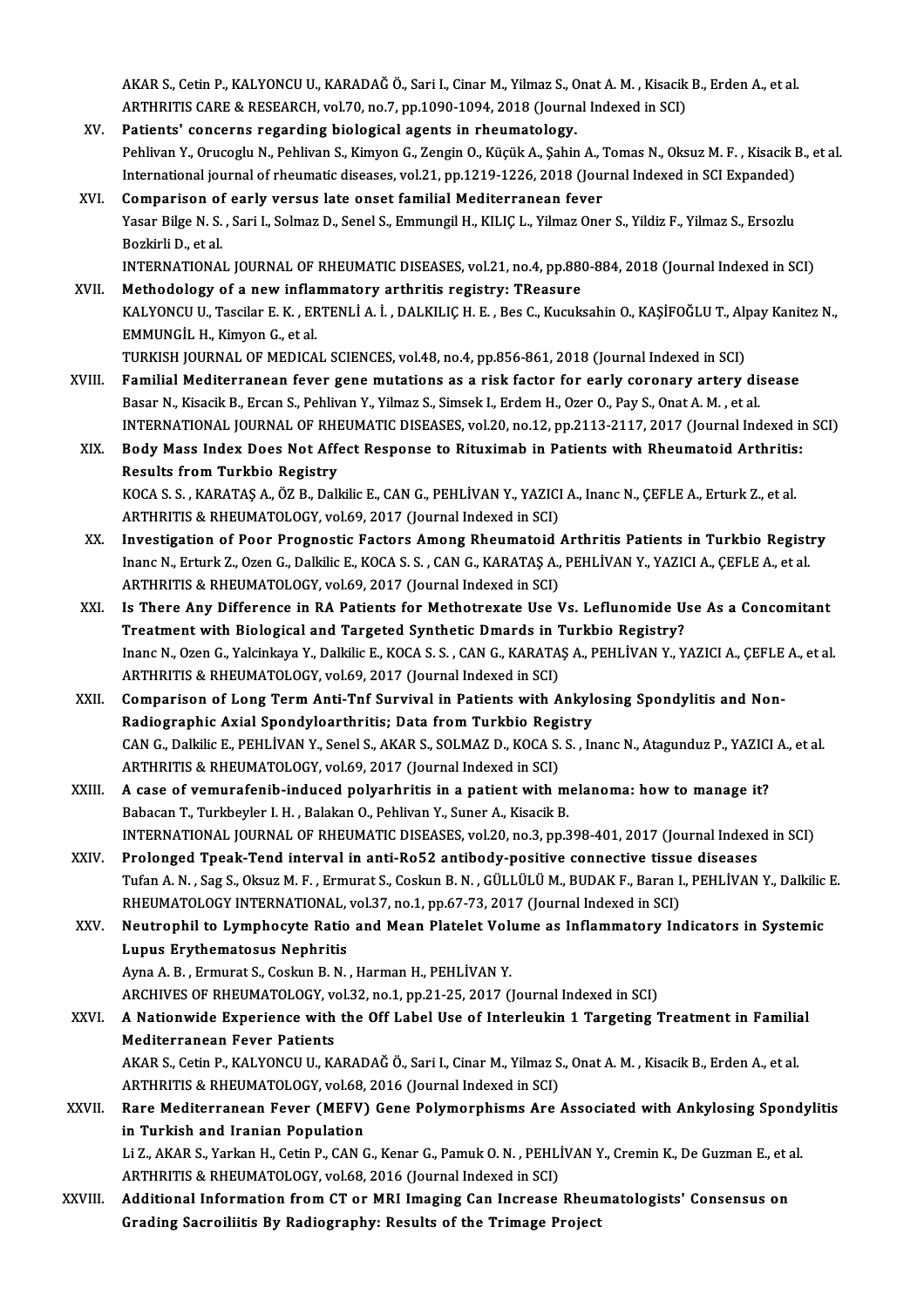Haroon N., Baraliakos X., Jurik A. G. , CAN G., BALCI A., Cinar M., Dalkilic E., Donmez S., Pamuk O. N. , PEHLİVAN Y., et<br>cl Ha<br>al.<br>^P Haroon N., Baraliakos X., Jurik A. G. , CAN G., BALCI A., Cinar M., Dalkilional.<br>al.<br>ARTHRITIS & RHEUMATOLOGY, vol.68, 2016 (Journal Indexed in SCI)<br>Componison of Adharones to Disease Modifying Antipheumetic

|              | al.                                                                                                                                                       |
|--------------|-----------------------------------------------------------------------------------------------------------------------------------------------------------|
|              | ARTHRITIS & RHEUMATOLOGY, vol.68, 2016 (Journal Indexed in SCI)                                                                                           |
| XXIX.        | Comparison of Adherence to Disease Modifying Antirheumatic Drugs in Psoriatic Arthritis and Other<br><b>Rheumatic Disease</b>                             |
|              | Balci M. A., Oksuz M. F., Donmez S., Ozen T., Dalkilic E., Tufan A. N., PEHLİVAN Y., Pamuk O. N.                                                          |
|              | ARTHRITIS & RHEUMATOLOGY, vol.68, 2016 (Journal Indexed in SCI)                                                                                           |
| XXX.         | A multicenter report of biologic agents for the treatment of secondary amyloidosis in Turkish                                                             |
|              | rheumatoid arthritis and ankylosing spondylitis patients                                                                                                  |
|              | Pamuk O. N., KALYONCU U., AKSU K., Omma A., PEHLIVAN Y., Cagatay Y., Kucuksahin O., Donmez S., ÇETİN G. Y.,                                               |
|              | Mercan R., et al.                                                                                                                                         |
|              | RHEUMATOLOGY INTERNATIONAL, vol.36, no.7, pp.945-953, 2016 (Journal Indexed in SCI)                                                                       |
| XXXI.        | Risk factors for malignancy in systemic sclerosis patients                                                                                                |
|              | KAŞİFOĞLU T., Bilge S.Y., YILDIZ F., Ozen G., Pehlivan Y., Yilmaz N., Tarhan F., Yilmaz S., Kucuk A., Emmungil H., et al.                                 |
|              | CLINICAL RHEUMATOLOGY, vol.35, no.6, pp.1529-1533, 2016 (Journal Indexed in SCI)                                                                          |
| <b>XXXII</b> | The IL-33 gene is related to increased susceptibility to systemic sclerosis                                                                               |
|              | KOCA S. S., PEHLİVAN Y., KARA M., ALİBAZ ÖNER F., ÖZTUZCU S., Yilmaz N., ÇETİN G. Y., Kisacik B., Ozgen M.,                                               |
|              | Pamuk O N, et al.                                                                                                                                         |
|              | RHEUMATOLOGY INTERNATIONAL, vol.36, no.4, pp.579-584, 2016 (Journal Indexed in SCI)                                                                       |
| XXXIII.      | Characteristics Predicting Tuberculosis Risk under Tumor Necrosis Factor-a Inhibitors: Report from                                                        |
|              | a Large Multicenter Cohort with High Background Prevalence.                                                                                               |
|              | Kisacik B., Pamuk O. N., Onat A. M., Erer S. B., Hatemi G., Ozguler Y., PEHLİVAN Y., KILIÇ L., Ertenli I., Can M., et al.                                 |
|              | The Journal of rheumatology, vol.43, no.3, pp.524-9, 2016 (Journal Indexed in SCI Expanded)                                                               |
| <b>XXXIV</b> | Investigation of the association between Rho/Rho-kinase gene polymorphisms and systemic                                                                   |
|              | sclerosis                                                                                                                                                 |
|              | PEHLIVAN Y., Yolbas S., ÇETİN G. Y., ALİBAZ ÖNER F., Cagatay Y., Yilmaz N., ÖZTUZCU S., Donmez S., Ozgen M., KOCA                                         |
|              | S.S., et al.                                                                                                                                              |
|              | RHEUMATOLOGY INTERNATIONAL, vol.36, no.3, pp.421-427, 2016 (Journal Indexed in SCI)                                                                       |
| <b>XXXV</b>  | Sleep quality and factors affecting sleep in elderly patients with rheumatoid arthritis in Turkey<br>Pehlivan S., Karadakovan A., Pehlivan Y., Onat A. M. |
|              | TURKISH JOURNAL OF MEDICAL SCIENCES, vol.46, pp.1114-1121, 2016 (Journal Indexed in SCI)                                                                  |
| <b>XXXVI</b> | Association of TRPM Channel Gene Polymorphisms with Systemic Sclerosis.                                                                                   |
|              | Oztuzcu S., Onat A. M., Pehlivan Y., Alibaz-Oner F., Donmez S., Cetin G. Y., Yolbas S., Bozgeyik I., Yilmaz N., Ozgen M.,                                 |
|              | et al.                                                                                                                                                    |
|              | In vivo (Athens, Greece), vol.29, pp.763-70, 2015 (Journal Indexed in SCI)                                                                                |
| XXXVII.      | Isotretinoin-induced Spondyloarthropathy-related Symptoms: A Prospective Study                                                                            |
|              | Alkan S., Kayiran N., Zengin O., Kalem A., Kimyon G., Kilinc E. O., PEHLİVAN Y., Kirtak N., Onat A. M., Kisacik B.                                        |
|              | JOURNAL OF RHEUMATOLOGY, vol.42, no.11, pp.2106-2109, 2015 (Journal Indexed in SCI)                                                                       |
| XXXVIII.     | Isotretinoin-Induced Spondilartropathy-Related Symptoms: A Prospective Study                                                                              |
|              | Kisacik B., Kayiran N., Zengin O., Kalem A., Kimyon G., Kilinc E. O., PEHLİVAN Y., Kirtak N., Onat A. M.                                                  |
|              | ARTHRITIS & RHEUMATOLOGY, vol.67, 2015 (Journal Indexed in SCI)                                                                                           |
| <b>XXXIX</b> | The Impact of Ankylosing Spondylitis in Turkey on Productivity at Work Outside Home and within                                                            |
|              | the Household                                                                                                                                             |
|              | Solmaz D., Cetin P., Pamuk O. N., ÇEFLE A., KESER G., ÖZTÜRK M. A., Sayarlioglu M., Turgay M., Inanc N., SARI R. A.,                                      |
|              | et al                                                                                                                                                     |
|              | ARTHRITIS & RHEUMATOLOGY, vol.67, 2015 (Journal Indexed in SCI)                                                                                           |
| XL.          | The Effect of Rheumatoid Factor and Anti-Cyclic Citrullinated Peptide Positivity on Drug Survival of                                                      |
|              | Abatacept in Patients with Rheumatoid Arthritis in Routine Care: The Results from Turkbio Registry                                                        |
|              | Ertenli I., KARADAĞ Ö., PEHLİVAN Y., Dalkilic E., Onat A. M., Kisacik B., CAN G., AKAR S., Capar S., KALYONCU U., et                                      |
|              | al.<br>ADTUDITIC & DUEIIMATOLOCY vol 67, 2015 (Journal Indoved in SCI)                                                                                    |
|              |                                                                                                                                                           |

ARTHRITIS & RHEUMATOLOGY, vol.67, 2015 (Journal Indexed in SCI)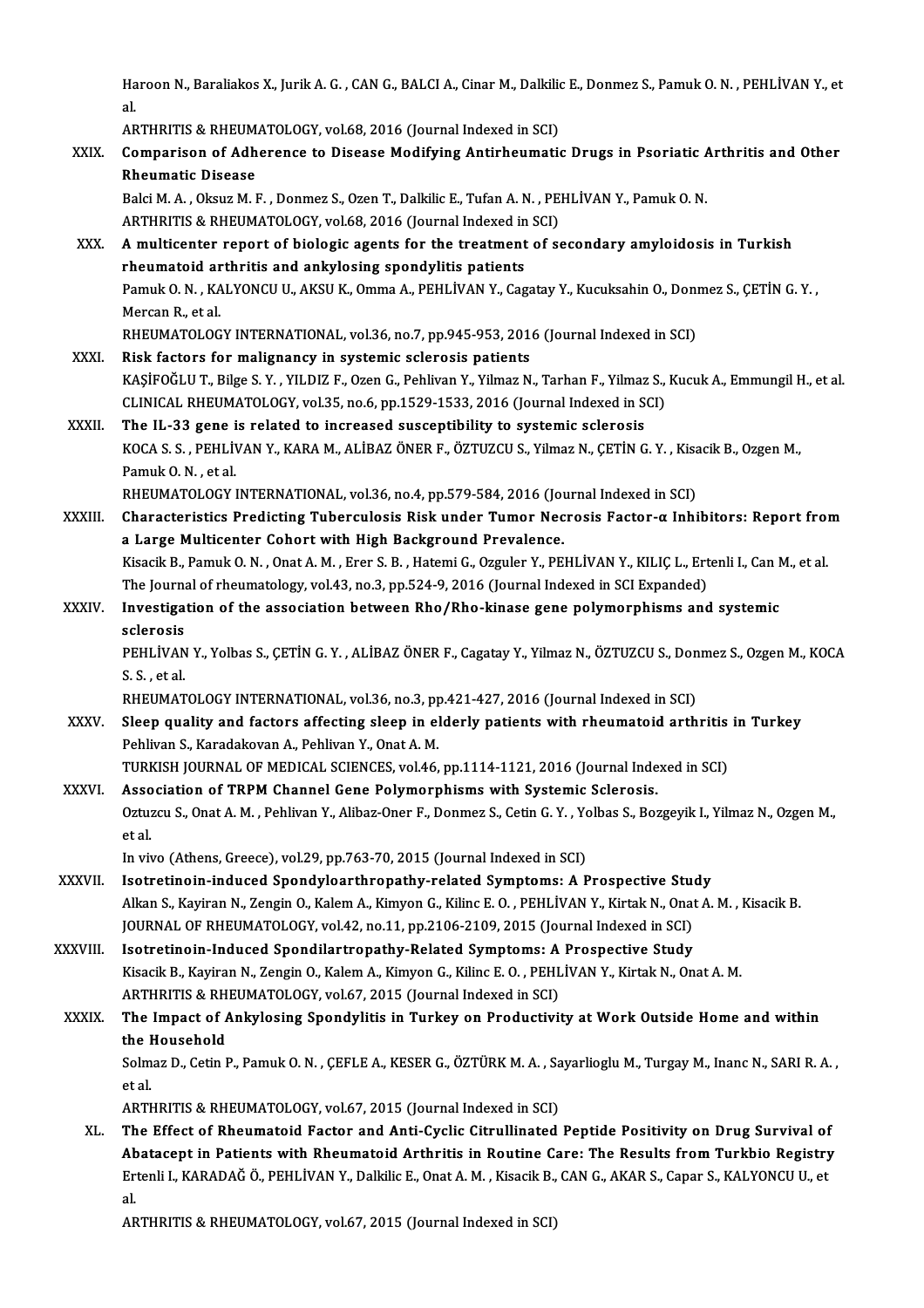XLI. Incidence of Cyclophosphamide-induced Urotoxicity and Protective Effect of Mesna in Rheumatic<br>Riseases Incidence<br>Diseases.<br><sup>Vilmor N</sup>. l Incidence of Cyclophosphamide-induced Urotoxicity and Protective Effect of Mesna in Rheumatic<br>Diseases.<br>Yilmaz N., Emmungil H., Gucenmez S., Ozen G., Yildiz F., Balkarli A., Kimyon G., Coskun B. N. , Dogan I., Pamuk O. N. Diseases.<br>Yilmaz N., Emmungil H., Gucenmez S., Ozen G., Yildiz F., Balkarli A., Kimyon G., Coskun B. N. , Dogan I., Pamuk O. N. ,<br>et al. Yilmaz N., Emmungil H., Gucenmez S., Ozen G., Yildiz F., Balkarli A., Kimyon G., Coskun B. N. , Dog.<br>et al.<br>The Journal of rheumatology, vol.42, no.9, pp.1661-6, 2015 (Journal Indexed in SCI Expanded)<br>Bohset Disease With V XLII. Behcet Disease With Vascular Involvement Effects of Different Therapeutic Regimens on the The Journal of rheumatology, v<br>Behcet Disease With Vascu<br>Incidence of New Relapses<br>ALIPAZ ÖNER E, Karadoniz A ALİBAZ ÖNER F., Karadeniz A., YILMAZ S., Balkarli A., Kimyon G., YAZICI A., Cinar M., Yilmaz S., Yildiz F., Bilge S.Y. ,<br>et al. Incidence of New Relapses MEDICINE, vol.94, no.6, 2015 (Journal Indexed in SCI) et al.<br>MEDICINE, vol.94, no.6, 2015 (Journal Indexed in SCI)<br>XLIII. The process from symptom onset to rheumatology clinic in polymyalgia rheumatica.<br>Delitie E. Tufan A.N., Hefizedy E. Hefizedy M. Tufan E. Okaya E. PEHI IVA MEDICINE, vol.94, no.6, 2015 (Journal Indexed in SCI)<br>The process from symptom onset to rheumatology clinic in polymyalgia rheumatica.<br>Dalkilic E., Tufan A.N. , Hafizoglu E., Hafizoglu M., Tufan F., Oksuz F., PEHLİVAN Y., The process from symptom onset to rheumatology clinic in polymyalgia rheumatica.<br>Dalkilic E., Tufan A. N. , Hafizoglu E., Hafizoglu M., Tufan F., Oksuz F., PEHLİVAN Y., Yurtkuran M.<br>Rheumatology international, vol.34, no.1 Dalkilic E., Tufan A. N. , Hafizoglu E., Hafizoglu M., Tufan F., Oksuz F., PEHLİVAN Y., Yurtkuran M.<br>Rheumatology international, vol.34, no.11, pp.1589-92, 2014 (Journal Indexed in SCI Expanded)<br>XLIV. An evaluation of oxid Rheumatology international, vol.34, no.11, pp.1589-92, 2014 (Journal Indexed in SCI Expanded<br>An evaluation of oxidative stress and antioxidant capacity in patients with myofasci<br>Koca I., Tutoglu A., Boyaci A., Pehlivan Y., An evaluation of oxidative stress and antioxidant capacity in patients with<br>Koca I., Tutoglu A., Boyaci A., Pehlivan Y., Yildiz H., Turkbeyler I., Saricicek E., Taysi S.,<br>MODERN RHEUMATOLOGY, vol.24, no.6, pp.992-996, 2014 Koca I., Tutoglu A., Boyaci A., Pehlivan Y., Yildiz H., Turkbeyler I., Saricicek E., Taysi S., Onat A. M.<br>MODERN RHEUMATOLOGY, vol.24, no.6, pp.992-996, 2014 (Journal Indexed in SCI)<br>XLV. Mi-RNA Profile of Active Vascu MODERN RHEUMATOLOGY, vol.24, no.6, pp.992-996, 2014 (Journal Indexed in SCI)<br>Mi-RNA Profile of Active Vascular BEHCET'S Patients.<br>Onat A. M., Gerenli O., Kisacik B., ULAŞLI M., Kimyon G., PEHLİVAN Y., ÖZTUZCU S.<br>ARTHRITIS Onat A. M., Gerenli O., Kisacik B., ULASLI M., Kimyon G., PEHLİVAN Y., ÖZTUZCU S. Onat A. M. , Gerenli O., Kisacik B., ULAŞLI M., Kimyon G., PEHLİVAN Y., ÖZTUZCU S.<br>ARTHRITIS & RHEUMATOLOGY, vol.66, 2014 (Journal Indexed in SCI)<br>XLVI. Tuberculosis Reactivation Risk in Patients Treated with Tumor Nec ARTHRITIS & RHEUMATOLOGY, vol.66, 2014 (Journal Indexed in SCI)<br>Tuberculosis Reactivation Risk in Patients Treated with Tumor Necrosis Facto<br>Turkish Experience with Higher Mortality and Different Background Diseases.<br>Kisas Tuberculosis Reactivation Risk in Patients Treated with Tumor Necrosis Factor Alpha Inhibito<br>Turkish Experience with Higher Mortality and Different Background Diseases.<br>Kisacik B., Pamuk O., Onat A. M. , Erer B., Hatemi G. Turkish Experience with Higher Mortality and Different Backg<br>Kisacik B., Pamuk O., Onat A. M. , Erer B., Hatemi G., Ozguler Y., PEHLİV.<br>ARTHRITIS & RHEUMATOLOGY, vol.66, 2014 (Journal Indexed in SCI)<br>Effects of Antisoasyla Kisacik B., Pamuk O., Onat A. M. , Erer B., Hatemi G., Ozguler Y., PEHLİVAN Y., KILIÇ L., Ertenli I., Can M., et a<br>ARTHRITIS & RHEUMATOLOGY, vol.66, 2014 (Journal Indexed in SCI)<br>XLVII. Effects of Anticoagulant Treatment o ARTHRITIS & RHEUMATOLOGY, vol.66, 2014 (Journal Effects of Anticoagulant Treatment on the Indential Behcet's Disease with Vascular Involvement. Effects of Anticoagulant Treatment on the Incidence of New Vascular Events in Patients with<br>Behcet's Disease with Vascular Involvement.<br>ALİBAZ ÖNER F., Karadeniz A., YILMAZ S., Balkarli A., Kimyon G., YAZICI A., Cinar M., Behcet's Disease with Vascular Involvement.<br>ALİBAZ ÖNER F., Karadeniz A., YILMAZ S., Balkarli A., Kimyon G., YAZICI A., Cinar M., Yilmaz S., Yildiz F., Bilge S. Y. ,<br>et al. ARTHRITIS & RHEUMATOLOGY, vol.66, 2014 (Journal Indexed in SCI) et al.<br>ARTHRITIS & RHEUMATOLOGY, vol.66, 2014 (Journal Indexed in SCI)<br>XLVIII. Are Biologic Agents Effective on the Treatment of Secondary Amyloidosis: A Multicenter Report on<br>Turkich Phoumatoid Arthritis and Ankylogin ARTHRITIS & RHEUMATOLOGY, vol.66, 2014 (Journal Indexed in SCI)<br>Are Biologic Agents Effective on the Treatment of Secondary Amyl<br>Turkish Rheumatoid Arthritis and Ankylosing Spondylitis Patients<br>Pamuk O.N., KALVONCU U. AKSU Are Biologic Agents Effective on the Treatment of Secondary Amyloidosis: A Multicenter Report of Turkish Rheumatoid Arthritis and Ankylosing Spondylitis Patients<br>Pamuk O. N. , KALYONCU U., AKSU K., Donmez S., PEHLİVAN Y., Turkish Rheumatoid Arthritis and Ankylosing Spondylitis Patients<br>Pamuk O. N. , KALYONCU U., AKSU K., Donmez S., PEHLİVAN Y., Cagatay Y., Omma A., Kucuksahin O., Cetin G. Y. ,<br>Bavindir O., et al. ARTHRITIS & RHEUMATOLOGY, vol.66, 2014 (Journal Indexed in SCI) XLIX. Evaluation of frequency and the attacks features of patients with colchicine resistance in FMF ARTHRITIS & RHEUMATOLOGY, vol.66, 2014 (Journal Indexed in SCI)<br><mark>Evaluation of frequency and the attacks features of patients with colchicine resistance in FMF</mark><br>Cetin G. Y. , Balkarli A., Oksuz A. N. , Kimyon G., Pehlivan Evaluati<br>Cetin G. )<br>M. , et al.<br>PEVISTA Cetin G. Y. , Balkarli A., Oksuz A. N. , Kimyon G., Pehlivan Y., Orhan O., Kisacik B., Cobankara V., Sayarli<br>M. , et al.<br>REVISTA BRASILEIRA DE REUMATOLOGIA, vol.54, no.5, pp.356-359, 2014 (Journal Indexed in SCI)<br>Inflammat M. , et al.<br>REVISTA BRASILEIRA DE REUMATOLOGIA, vol.54, no.5, pp.356-<br>L. Inflammatory back pain due to heterotopic ossification.<br>Kimyon G., Pehlivan Y. REVISTA BRASILEIRA<br>Inflammatory back<br>Kimyon G., Pehlivan Y.<br>European journal of rl I<mark>nflammatory back pain due to heterotopic ossification.</mark><br>Kimyon G., Pehlivan Y.<br>European journal of rheumatology, vol.1, pp.131, 2014 (Journal Indexed in SCI Expanded)<br>Palosuran Treatment Effective as Posentan in the Trea LI. Palosuran Treatment Effective as Bosentan in the Treatment Model of Pulmonary Arterial<br>Hypertension European journ<br><mark>Palosuran Tre</mark><br>Hypertension<br>PEHI WAN V. De Palosuran Treatment Effective as Bosentan in the Treatment Model of Pulmonary Arterial<br>Hypertension<br>PEHLİVAN Y., DOKUYUCU R., DEMİR T., KAPLAN D. S. , Koc I., ÖRKMEZ M., Turkbeyler I. H. , ÇERİBAŞI A. O. , TUTAR<br>E. TAYSI S Hypertension<br>PEHLİVAN Y., DO<br>E., TAYSI S., et al.<br>INELAMMATION PEHLİVAN Y., DOKUYUCU R., DEMİR T., KAPLAN D. S. , Koc I., ÖRKMEZ M., Tu<br>E., TAYSI S., et al.<br>INFLAMMATION, vol.37, no.4, pp.1280-1288, 2014 (Journal Indexed in SCI)<br>Association of Pho. kinaso 1. (POCK1), Cano Polymorphism E., TAYSI S., et al.<br>INFLAMMATION, vol.37, no.4, pp.1280-1288, 2014 (Journal Indexed in SCI)<br>LII. Association of Rho-kinase 1 (ROCK1) Gene Polymorphisms with Behcet's Disease INFLAMMATION, vol.37, no.4, pp.1280-1288, 2014 (Journal Indexed in SCI)<br>Association of Rho-kinase 1 (ROCK1) Gene Polymorphisms with Behcet's Disease<br>Oguz E., Demiryurek A.T., Pehlivan Y., Kisacik B., Ozkara E., Oztuzcu S., MOLECULAR DIAGNOSIS & THERAPY, vol.18, no.4, pp.419-426, 2014 (Journal Indexed in SCI)<br>Diagnostic dilemma of paraneoplastic arthritis: case series. Oguz E., Demiryurek A. T., Pehlivan Y., Kisacik B., Ozkara E., Oztuzcu<br>MOLECULAR DIAGNOSIS & THERAPY, vol.18, no.4, pp.419-426, 201<br>LIII. Diagnostic dilemma of paraneoplastic arthritis: case series.<br>Elisagik B. Opet A. M., MOLECULAR DIAGNOSIS & THERAPY, vol.18, no.4, pp.419-426, 2014 (Journal Indexed in SCI)<br>Di<mark>agnostic dilemma of paraneoplastic arthritis: case series.</mark><br>Kisacik B., Onat A. M. , KAŞİFOĞLU T., Pehlivan Y., Pamuk O. N. , Dalkil Diag<br>Kisa<br>et al.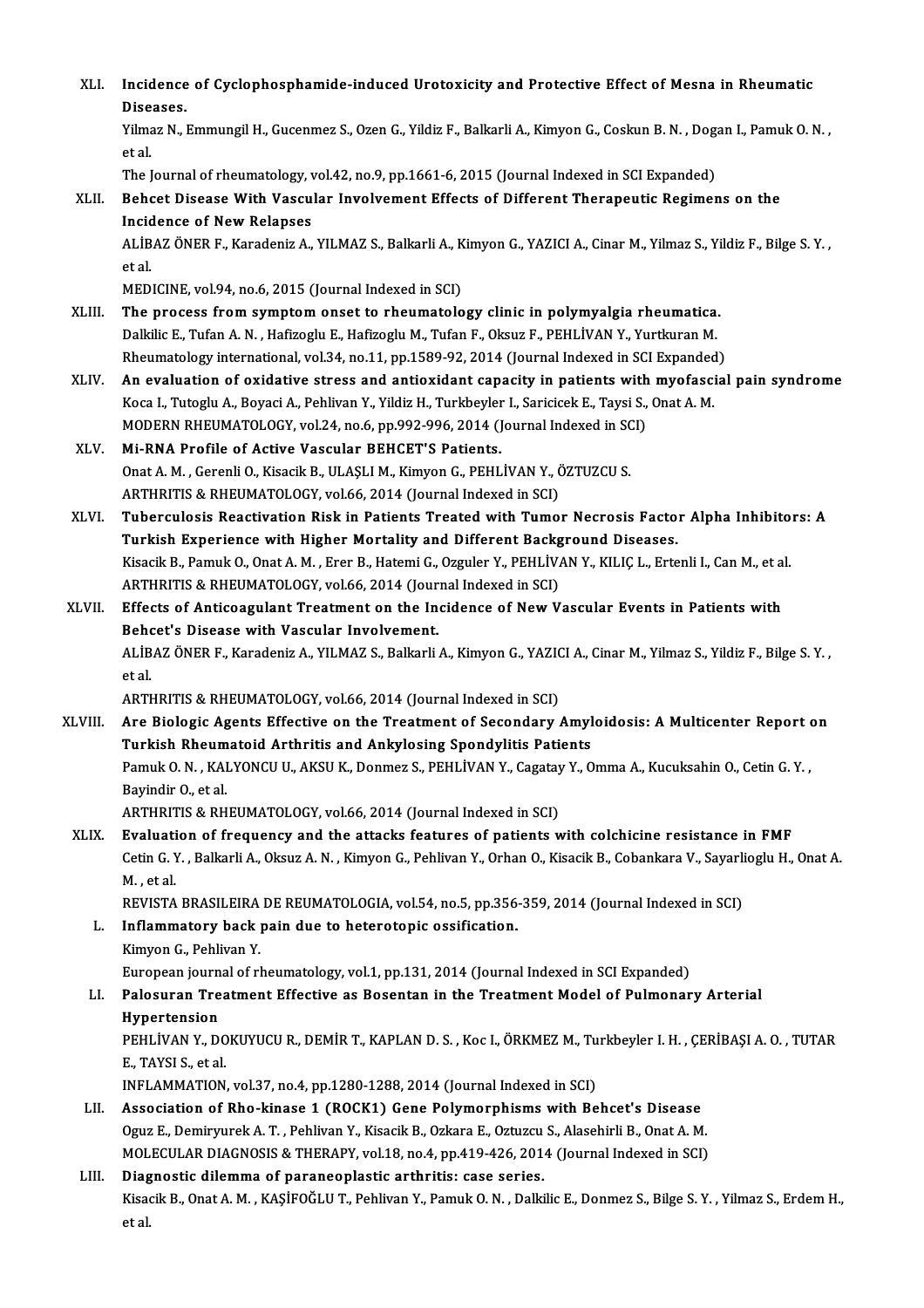International journal of rheumatic diseases, vol.17, no.6, pp.640-5, 2014 (Journal Indexed in SCI Expanded)<br>Hainy cell Joukamia presenting initially with symptome of Peheet's disease.

- International journal of rheumatic diseases, vol.17, no.6, pp.640-5, 2014 (Journal Ind<br>LIV. Hairy cell leukemia presenting initially with symptoms of Behçet's disease.<br>Qlrug M. E. Cockup B. N. Tufon A. N. Quyeoslu N. Dalkl International journal of rheumatic diseases, vol.17, no.6, pp.640-5, 2014 (Journal Indexed in SCI Expanding M<br>Hairy cell leukemia presenting initially with symptoms of Behçet's disease.<br>Oksuz M. F. , Coskun B. N. , Tufan A Hairy cell leukemia presenting initially with symptoms of Behçet's disease.<br>Oksuz M. F. , Coskun B. N. , Tufan A. N. , Orucoglu N., Dalkilic E., ÖZTÜRK NAZLIOĞLU H., PEHLİVAN Y.<br>International journal of rheumatic diseases, Oksuz M. F., Coskun B. N., Tufan A. N., Orucoglu N., Dalkilic E., ÖZTÜRK NAZLIOĞLU H., PEHLİVAN Y.<br>International journal of rheumatic diseases, vol.17, no.6, pp.689-92, 2014 (Journal Indexed in SCI Expanded)<br>LV. Comparing
- International journal of rheumatic diseases, vol.17, no<br>Comparing female-based contraceptive method<br>rheumatoid arthritis and a healthy population.<br>Dalkilis E. Tufan A.N., Okayz M.E., Sabbazlar M.Cos Dalkilic E., Tufan A.N., Oksuz M.F., Sahbazlar M., Coskun B.N., Seniz N., Pehlivan Y., İNANÇM.
- International journal of rheumatic diseases, vol.17, no.6, pp.653-7, 2014 (Journal Indexed in SCI Expanded) LVI. Evaluation of oxidant and antioxidant status and relation with prolidase in systemic sclerosis International journal of rheumatic diseases, vol.17, no.6, pp.653-7, 2014 (Journal Indexed:<br>Evaluation of oxidant and antioxidant status and relation with prolidase in sys<br>Savas E., Aksoy N., Pehlivan Y., Sayiner Z. A. , O Evaluation of oxidant and antioxidant status and relation with prolidase in system<br>Savas E., Aksoy N., Pehlivan Y., Sayiner Z. A. , Ozturk Z. A. , Tabur S., Orkmez M., Onat A. M.<br>WIENER KLINISCHE WOCHENSCHRIFT, vol.126, pp Savas E., Aksoy N., Pehlivan Y., Sayiner Z. A., Ozturk Z. A., Tabur S., Orkmez M., O.<br>WIENER KLINISCHE WOCHENSCHRIFT, vol.126, pp.341-346, 2014 (Journal Inde<br>LVII. Anti-cyclic citrullinated peptide (anti-CCP) antibodies wi
- WIENER KLINISCHE WOCHENSCHRIFT, vol.126, pp.341-346, 2014 (Journal Indexed in SCI)<br>Anti-cyclic citrullinated peptide (anti-CCP) antibodies with brucellosis<br>Kisacik B., Dag M. S. , Pehlivan Y., Ugurlu K., Mercan O. K. , Ayd Anti-cyclic citrullinated peptide (anti-CCP) antibodies with brucellosis<br>Kisacik B., Dag M. S. , Pehlivan Y., Ugurlu K., Mercan O. K. , Aydinli M., Devay S. D. , Sayarlioglu<br>RHEUMATOLOGY INTERNATIONAL, vol.34, no.6, pp.873
- LVIII. Amyloidosis and its related factors in Turkish patients with familial Mediterranean fever: a<br>multicentre study RHEUMATOLOGY IN<br>Amyloidosis and it<br>multicentre study<br>KASİEOĞLUT, Bilge Amyloidosis and its related factors in Turkish patients with familial Mediterranean fever: a<br>multicentre study<br>KAŞİFOĞLU T., Bilge S.Y. , Sari I., Solmaz D., Senel S., Emmungil H., KILIÇ L., Oner S.Y. , Yildiz F., Yilmaz S multicentre study<br>KAŞİFOĞLU T., Bilge S. Y. , Sari I., Solmaz D., Senel S., Emmungil H., KILIÇ L.,<br>RHEUMATOLOGY, vol.53, no.4, pp.741-745, 2014 (Journal Indexed in SCI)<br>Thrombosytonenia seveed by elbenderele in a natient w
	- KAŞİFOĞLU T., Bilge S. Y. , Sari I., Solmaz D., Senel S., Emmungil H., KILIÇ L., Oner S. Y. , Yildiz F., Yilmaz S., et al<br>RHEUMATOLOGY, vol.53, no.4, pp.741-745, 2014 (Journal Indexed in SCI)<br>LIX. Thrombocytopenia caused b RHEUMATOLOGY, vol.53, no.4, pp.741-7<br>Thrombocytopenia caused by alber<br>Açıkgöz P., Türkbeyler İ. H. , Pehlivan Y.<br>European journal of rhoumatology vol.

Thrombocytopenia caused by albendazole in a patient with Sjögren's syndrome: A<br>Açıkgöz P., Türkbeyler İ. H. , Pehlivan Y.<br>European journal of rheumatology, vol.1, pp.44-45, 2014 (Journal Indexed in SCI Expanded)<br>Mean Plate Açıkgöz P., Türkbeyler İ. H. , Pehlivan Y.<br>European journal of rheumatology, vol.1, pp.44-45, 2014 (Journal Indexed in SCI Expanded)<br>LX. Mean Platelet Volume Seems To Be a Valuable Marker in Patients with Systemic Scle

- European journal of rheumatology, vol.1, pp.44-45, 2014 (Journal Indexed in SCI Expanded)<br>Mean Platelet Volume Seems To Be a Valuable Marker in Patients with Systemic Sclerosis<br>Soydinc S., Turkbeyler I. H. , PEHLİVAN Y., S Mean Platelet Volume Seems To Be a Valuable Marker in Patients<br>Soydinc S., Turkbeyler I. H. , PEHLİVAN Y., Soylu G., Goktepe M. F. , Bilici M<br>INFLAMMATION, vol.37, no.1, pp.100-106, 2014 (Journal Indexed in SCI)<br>Penendensy Soydinc S., Turkbeyler I. H. , PEHLİVAN Y., Soylu G., Goktepe M. F. , Bilici M., Zengin O., Kisacik B., Onat A. M.<br>INFLAMMATION, vol.37, no.1, pp.100-106, 2014 (Journal Indexed in SCI)<br>LXI. Dependency in Activities of Dail
- INFLAMMATION, vol.37, no.1, pp.100-106, 2014 (Journal Indexed in SCI)<br>Dependency in Activities of Daily Living in Younger and Older Patients with Rheum<br>Tufan A. N., Tufan F., Oksuz F., Coskun N., Ermurat S., PEHLİVAN Y., D Dependency in Activities of Daily Living in Younger and Older Patients with Rheumatoid Arthritis

LXII. The antibodies cyclic citrullinated peptides (anti-CCP) positivity could be a promising marker in brucellosis patients presented with peripheric arthritis The antibodies cyclic citrullinated peptides (anti-CCP) positivity could be a promising marker in<br>brucellosis patients presented with peripheric arthritis<br>Gokhan A., Turkeyler I. H. , Babacan T., Pehlivan Y., Dag M. S. , B brucellosis patients presented with peripheric arthritis<br>Gokhan A., Turkeyler I. H. , Babacan T., Pehlivan Y., Dag M. S. , Bosnak V. K. , Namidur<br>MODERN RHEUMATOLOGY, vol.24, no.1, pp.182-187, 2014 (Journal Indexed in SCI) Gokhan A., Turkeyler I. H., Babacan T., Pehlivan Y., Dag M. S., Bosnak V. K., Namiduru M., Kisacik<br>MODERN RHEUMATOLOGY, vol.24, no.1, pp.182-187, 2014 (Journal Indexed in SCI)<br>LXIII. Enhanced Depth Imaging Optical Coherenc

- MODERN RHEUMATOLOGY, vol.24, no.1, pp.182-187, 2014 (Journal Indexed in SCI)<br>Enhanced Depth Imaging Optical Coherence Tomography Findings in Behcet I<br>Coskun E., Gurler B., Pehlivan Y., Kisacik B., Okumus S., Yayuspayi R., Enhanced Depth Imaging Optical Coherence Tomography Findings in Behcet Disease<br>Coskun E., Gurler B., Pehlivan Y., Kisacik B., Okumus S., Yayuspayi R., Ozcan E., Onat A. M.<br>OCULAR IMMUNOLOGY AND INFLAMMATION, vol.21, no.6, Coskun E., Gurler B., Pehlivan Y., Kisacik B., Okumus S., Yayuspayi R., Ozcan E., Onat A. M.<br>OCULAR IMMUNOLOGY AND INFLAMMATION, vol.21, no.6, pp.440-445, 2013 (Journal Indexed in SCI)<br>LXIV. Subclinical cardiovascular targ
- **OCULAR IMMUN<br>Subclinical car<br>adult patients**<br>Freen S. Colton Subclinical cardiovascular target organ damage manifestations of ankylosi<br>adult patients<br>Ercan S., Goktepe F., Kisacik B., Pehlivan Y., Onat A. M. , Yavuz F., Alici H., Davutoglu V.<br>MODEPN PHEUMATOLOCY, vol.22, no.6, nn.10 adult patients<br>Ercan S., Goktepe F., Kisacik B., Pehlivan Y., Onat A. M. , Yavuz F., Alici H., Davutoglu V.<br>MODERN RHEUMATOLOGY, vol.23, no.6, pp.1063-1068, 2013 (Journal Indexed in SCI)<br>Does enthesenathy relate to M694V g

- Ercan S., Goktepe F., Kisacik B., Pehlivan Y., Onat A. M. , Yavuz F., Alici H., Davutoglu V.<br>MODERN RHEUMATOLOGY, vol.23, no.6, pp.1063-1068, 2013 (Journal Indexed in SCI)<br>LXV. Does enthesopathy relate to M694V gene mutati MODERN RHEUMATOLOGY, vol.23, no.6, pp.1063-1068, 2013 (Journal Incodes enthesopathy relate to M694V gene mutation in patients w<br>Yilmaz O., Kisacik B., Ozkan F., Guven G., Unlu E. N. , Pehlivan Y., Onat A. M.<br>CLINICAL BUEUM Does enthesopathy relate to M694V gene mutation in patients with Familial M<br>Yilmaz O., Kisacik B., Ozkan F., Guven G., Unlu E. N. , Pehlivan Y., Onat A. M.<br>CLINICAL RHEUMATOLOGY, vol.32, no.11, pp.1593-1598, 2013 (Journal Yilmaz O., Kisacik B., Ozkan F., Guven G., Unlu E. N. , Pehlivan Y., Onat A. M.<br>CLINICAL RHEUMATOLOGY, vol.32, no.11, pp.1593-1598, 2013 (Journal Indexed in SCI)<br>LXVI. Host Modulation in Rheumatoid Arthritis Patients with
- CLINICAL RHEUMATOLOGY, vol.32, no.11, pp.1<br>Host Modulation in Rheumatoid Arthritis<br>Biochemical Parameters in Periodontitis<br>Hetun K. Engives K. Kiossik B. Seger H. Behlivs Host Modulation in Rheumatoid Arthritis Patients with TNF Blockers Signific<br>Biochemical Parameters in Periodontitis<br>Ustun K., Erciyas K., Kisacik B., Sezer U., Pehlivan Y., Oztuzcu S., Gundogar H., Onat A. M.<br>INELAMMATION Biochemical Parameters in Periodontitis<br>Ustun K., Erciyas K., Kisacik B., Sezer U., Pehlivan Y., Oztuzcu S., Gundogar H., Onat A. M.<br>INFLAMMATION, vol.36, no.5, pp.1171-1177, 2013 (Journal Indexed in SCI)
- Ustun K., Erciyas K., Kisacik B., Sezer U., Pehlivan Y., Oztuzcu S., Gundogar H., Onat A. M.<br>INFLAMMATION, vol.36, no.5, pp.1171-1177, 2013 (Journal Indexed in SCI)<br>LXVII. Do impaired memory, cognitive dysfunction and dist INFLAMMATION, vol.36, no.5, pp.1171-1177, 2013 (Journal Indexed in SCI)<br>Do impaired memory, cognitive dysfunction and distress play a role<br>neutropenia in rheumatoid arthritis patients? A comparative study<br>Pamuk Q N - Kines Do impaired memory, cognitive dysfunction and distress play a role in methotrexate-rela<br>neutropenia in rheumatoid arthritis patients? A comparative study<br>Pamuk O. N. , Kisacik B., Pamuk G. E. , Onat A. M. , Sayarlioglu M., neutropenia in rheumatoid arthritis patients? A comparative study<br>Pamuk O. N. , Kisacik B., Pamuk G. E. , Onat A. M. , Sayarlioglu M., Donmez S., Pehlivan Y., Keystone<br>RHEUMATOLOGY INTERNATIONAL, vol.33, no.10, pp.2631-263 RHEUMATOLOGY INTERNATIONAL, vol.33, no.10, pp.2631-2635, 2013 (Journal Indexed in SCI)<br>LXVIII. Periodontal Disease in Patients with Psoriatic Arthritis
- Ustun K., Sezer U., Kisacik B., Senyurt S. Z., Ozdemir E. C., Kimyon G., Pehlivan Y., Erciyas K., Onat A. M.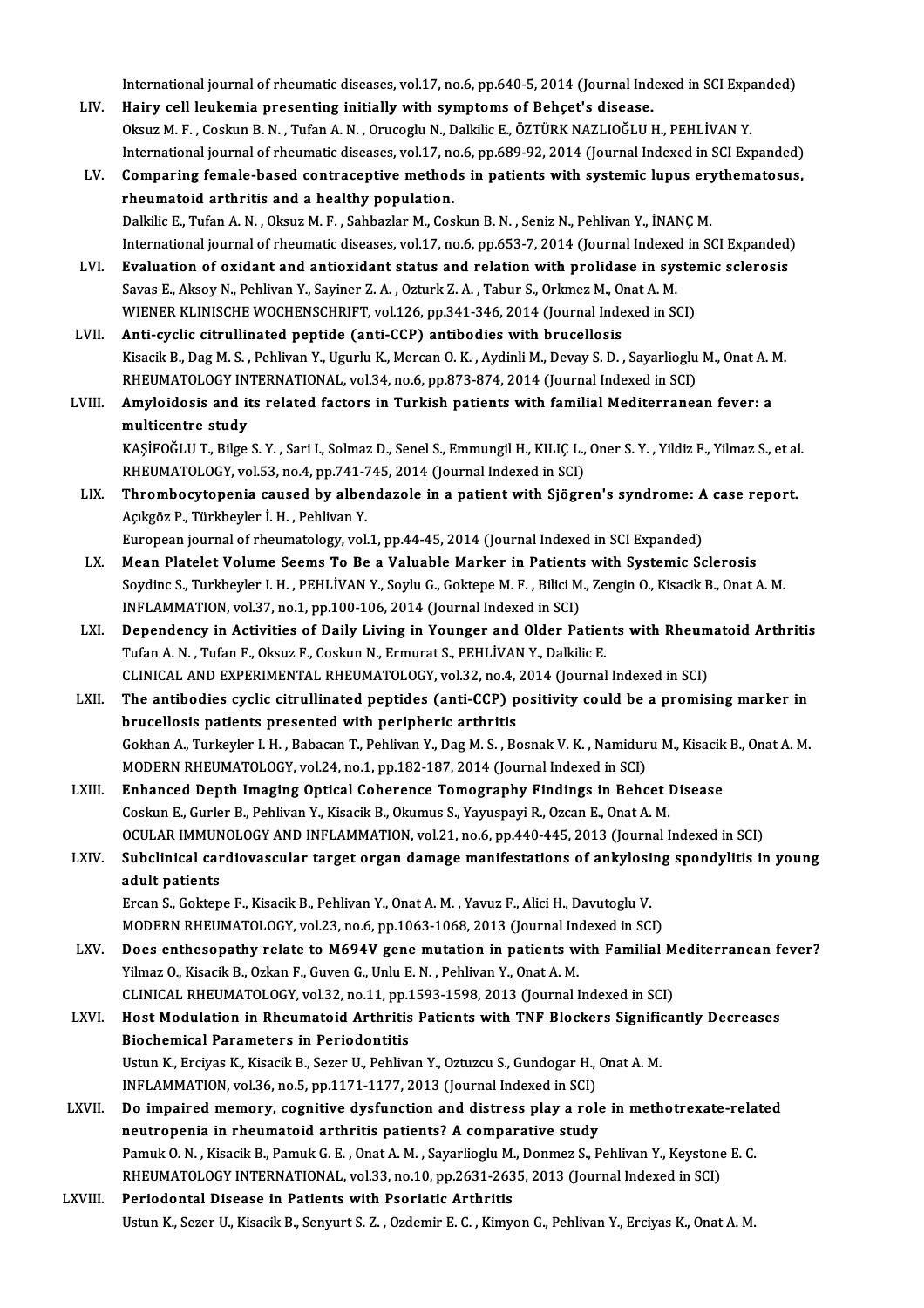INFLAMMATION, vol.36, no.3, pp.665-669, 2013 (Journal Indexed in SCI) LXIX. Effect of Chronic Periodontitis on Oxidative Status in Patients With Rheumatoid Arthritis INFLAMMATION, vol.36, no.3, pp.665-669, 2013 (Journal Indexed in SCI)<br>Effect of Chronic Periodontitis on Oxidative Status in Patients With Rheumatoid Arthrit<br>Sezer U., Erciyas K., Ustun K., Pehlivan Y., Senyurt S. Z. , Aks Effect of Chronic Periodontitis on Oxidative Status in Patients With Rheumatoi<br>Sezer U., Erciyas K., Ustun K., Pehlivan Y., Senyurt S. Z. , Aksoy N., Tarakcloglu M., Taysi S., (<br>JOURNAL OF PERIODONTOLOGY, vol.84, no.6, pp. LXX. Effects of periodontal therapy on disease activity and systemic inflammation in rheumatoid arthritis JOURNAL OF PERIODONTOLOGY, vol.84, no.6, pp.785-792, 2013 (Journal Indexed in SCI) Effects of periodontal therapy on disease activity and systemic inflammation in l<br>patients<br>Erciyas K., Sezer U., Ustun K., Pehlivan Y., Kisacik B., Senyurt S. Z. , Tarakcioglu M., Onat A. M.<br>OPAL DISEASES vol.19 no.4 np.39 patients<br>Erciyas K., Sezer U., Ustun K., Pehlivan Y., Kisacik B., Senyurt S. Z. , Tarakci<br>ORAL DISEASES, vol.19, no.4, pp.394-400, 2013 (Journal Indexed in SCI)<br>Desreesed witemin D. Joyek in patients with familiel mediterr ORAL DISEASES, vol.19, no.4, pp.394-400, 2013 (Journal Indexed in SCI)<br>LXXI. Decreased vitamin D levels in patients with familial mediterranean fever Kisacik B., Kaya S. U., Pehlivan Y., Tasliyurt T., Sayarlioglu M., Onat A. M. Decreased vitamin D levels in patients with familial mediterranean fever<br>Kisacik B., Kaya S. U. , Pehlivan Y., Tasliyurt T., Sayarlioglu M., Onat A. M.<br>RHEUMATOLOGY INTERNATIONAL, vol.33, no.5, pp.1355-1357, 2013 (Journal Kisacik B., Kaya S. U., Pehlivan Y., Tasliyurt T., Sayarlioglu M., Onat A. M.<br>RHEUMATOLOGY INTERNATIONAL, vol.33, no.5, pp.1355-1357, 2013 (Journal Indexed in SCI<br>LXXII. Demographic and clinical features of gout patients i RHEUMATOLOGY INTERNATIONAL, vol.33, no.5, pp.1355-1357, 2013 (Journal Indexed in SCI)<br>De<mark>mographic and clinical features of gout patients in Turkey: a multicenter study</mark><br>ÖZTÜRK M. A. , Kaya A., Senel S., Donmez S., Balkarl De<br>ÖZ<br>DE ÖZTÜRK M. A. , Kaya A., Senel S., Donmez S., Balkarli A., Cobankara V., Erhan C., Sayarlioglu M<br>al.<br>RHEUMATOLOGY INTERNATIONAL, vol.33, no.4, pp.847-852, 2013 (Journal Indexed in SCI)<br>The frequency of antibodies against sy al.<br>RHEUMATOLOGY INTERNATIONAL, vol.33, no.4, pp.847-852, 2013 (Journal Indexed in SCI)<br>LXXIII. The frequency of antibodies against cyclic citrullinated peptides and rheumatoid factor in healthy<br>population: a field study o RHEUMATOLOGY INTERNATIONAL, vol.33, no.4, pp.847-852, 2013 (Journal Indexed in SCI) The frequency of antibodies against cyclic citrullinated peptides and rheumatoid factor<br>population: a field study of rheumatoid arthritis from northern turkey<br>Tasliyurt T., Kisacik B., Kaya S. U. , Yildirim B., Pehlivan Y. population: a field study of rheumatoid arthritis from northern turkey<br>Tasliyurt T., Kisacik B., Kaya S. U. , Yildirim B., Pehlivan Y., Kutluturk F., Ozyurt H., Sahin S., Ona<br>RHEUMATOLOGY INTERNATIONAL, vol.33, no.4, pp.93 Tasliyurt T., Kisacik B., Kaya S. U. , Yildirim B., Pehlivan Y., Kutluturk F., Ozyurt H., Sahin S., Onat A. M.<br>RHEUMATOLOGY INTERNATIONAL, vol.33, no.4, pp.939-942, 2013 (Journal Indexed in SCI)<br>LXXIV. Urotensin Inhibition RHEUMATOLOGY INTERNATIONAL, vol.33, no.4, pp.939-942, 2013 (Journal Indexed in SCI)<br>Urotensin Inhibition with Palosuran Could Be a Promising Alternative in Pulmon:<br>Hypertension Urotensin Inhibition with Palosuran Could Be a Promising Alternative in Pulmonary Arterial<br>Hypertension<br>Onat A. M. , Pehlivan Y., Turkbeyler I. H. , Demir T., Kaplan D. S. , Ceribasi A. O. , Orkmez M., Tutar E., Taysi S<br>Sa Onat A. M., Pehlivan Y., Turkbeyler I. H., Demir T., Kaplan D. S., Ceribasi A. O., Orkmez M., Tutar E., Taysi S., Onat A. M. , Pehlivan Y., Turkbeyler I. H. , Demir T., Kaplan D. S. , Ceribasi A<br>Sayarlioglu M., et al.<br>INFLAMMATION, vol.36, no.2, pp.405-412, 2013 (Journal Indexed in SCI)<br>Thr21Met (T21M) but not Ser89Aen (S89N) nolumern LXXV. Thr21Met (T21M) but not Ser89Asn (S89N) polymorphisms of the urotensin-II (UTS-II) gene are INFLAMMATION, vol.36, no.2, pp.405-412, 2<br>Thr21Met (T21M) but not Ser89Asn (S<br>associated with Behcet's disease (BD) Thr21Met (T21M) but not Ser89Asn (S89N) polymorphisms of the urotensin-II (UTS-II) gene are<br>associated with Behcet's disease (BD)<br>Oztuzcu S., Ulasli M., Pehlivan Y., Cevik M. O. , Cengiz B., Gogebakan B., Igci Y. Z. , Okum associated with Behcet's disease (BD)<br>Oztuzcu S., Ulasli M., Pehlivan Y., Cevik M. O. , Cengiz B., Gogel<br>PEPTIDES, vol.42, pp.97-100, 2013 (Journal Indexed in SCI)<br>Is familial Mediterranean fouer (EME) common in ne Oztuzcu S., Ulasli M., Pehlivan Y., Cevik M. O. , Cengiz B., Gogebakan B., Igci Y. Z. , Okumus S., Arslan A., C<br>PEPTIDES, vol.42, pp.97-100, 2013 (Journal Indexed in SCI)<br>LXXVI. Is familial Mediterranean fever (FMF) common PEPTIDES, vol.42, pp.97-100, 2013 (Journal Indexed in SCI)<br>Is familial Mediterranean fever (FMF) common in patients with negative app<br>Kisacik B., Karabicak I., Erol M. F. , Ozer S., Pehlivan Y., Onat A. M. , Tirpanci B., E Is familial Mediterranean fever (FMF) common in patients with negative a<br>Kisacik B., Karabicak I., Erol M. F. , Ozer S., Pehlivan Y., Onat A. M. , Tirpanci B., Ertenli<br>MODERN RHEUMATOLOGY, vol.23, no.2, pp.330-333, 2013 (J Kisacik B., Karabicak I., Erol M. F. , Ozer S., Pehlivan Y., Onat A. M. , Tirpanci B., Ertenli I.<br>MODERN RHEUMATOLOGY, vol.23, no.2, pp.330-333, 2013 (Journal Indexed in SCI)<br>LXXVII. Effectiveness of Palosuran in Bleomycin MODERN RHEUMATOLOGY, vol.23, no.2, pp.330-333, 2013 (Journal Indexed in SCI)<br>Effectiveness of Palosuran in Bleomycin-Induced Experimental Scleroderma<br>Demir T., Turkbeyler I., Kaplan D. S. , Pehlivan Y., Orkmez M., Tutar E. Effectiveness of Palosuran in Bleomycin-Induced Experimental<br>Demir T., Turkbeyler I., Kaplan D. S. , Pehlivan Y., Orkmez M., Tutar E., T.<br>INFLAMMATION, vol.36, no.1, pp.75-79, 2013 (Journal Indexed in SCI)<br>Multialinical ex Demir T., Turkbeyler I., Kaplan D. S. , Pehlivan Y., Orkmez M., Tutar E., Taysi S., Kisacik B., Onat A. M. , Bagci C.<br>INFLAMMATION, vol.36, no.1, pp.75-79, 2013 (Journal Indexed in SCI)<br>LXXVIII. Multiclinical experiences i INFLAMMATION, vol.36, no.1<br>Multiclinical experiences<br>infection diseases clinics<br><sup>Visacil: B.</sup> Opet A. M. Bobliv Multiclinical experiences in erythema nodosum: rheumatology clinics versus dermatology and infection diseases clinics<br>Kisacik B., Onat A.M. , Pehlivan Y. infection diseases clinics<br>Kisacik B., Onat A. M. , Pehlivan Y.<br>RHEUMATOLOGY INTERNATIONAL, vol.33, no.2, pp.315-318, 2013 (Journal Indexed in SCI)<br>Association between Pho kinase (BOGK2) gene polymernhisms and Pehset's dis Kisacik B., Onat A. M., Pehlivan Y.<br>RHEUMATOLOGY INTERNATIONAL, vol.33, no.2, pp.315-318, 2013 (Journal Indexed in SCI)<br>LXXIX. Association between Rho-kinase (ROCK2) gene polymorphisms and Behcet's disease<br>Ogya E. Alasobir RHEUMATOLOGY INTERNATIONAL, vol.33, no.2, pp.315-318, 2013 (Journal Indexed in SCI)<br>Association between Rho-kinase (ROCK2) gene polymorphisms and Behcet's disease<br>Oguz E., Alasehirli B., Pehlivan Y., Onat A. M. , Oztuzcu S Association between Rho-kinase (ROCK2) gene polymorphisms and Behcet's<br>Oguz E., Alasehirli B., Pehlivan Y., Onat A. M., Oztuzcu S., Ozkara E., Kisacik B., Camci C., D<br>TRANSLATIONAL RESEARCH, vol.160, no.6, pp.428-434, 2012 Oguz E., Alasehirli B., Pehlivan Y., Onat A. M. , Oztuzcu S., Ozkara E., Kisacik B., Camci C., Demiryurek A. T.<br>TRANSLATIONAL RESEARCH, vol.160, no.6, pp.428-434, 2012 (Journal Indexed in SCI)<br>LXXX. Are clinical features i TRANSLATIONAL RESE<br>Are clinical features<br>erythema nodosum?<br>Dänmer S. Kisasik B. B. Are clinical features in Löfgren's syndrome-related erythema nodosum di<br>erythema nodosum?<br>Dönmez S., Kisacik B., Pamuk O.N. , Pehlivan Y., Aydoğdu E., Yürekli O.A. , Onat A. M.<br>Sarsaidasis vassulitis and diffuse lung disea er**ythema nodosum?**<br>Dönmez S., Kisacik B., Pamuk O. N. , Pehlivan Y., Aydoğdu E., Yürekli O. A. , Onat A. M.<br>Sarcoidosis, vasculitis, and diffuse lung diseases : official journal of WASOG, vol.29, pp.128-31, 2012 (Journal<br> Dönmez S., Kisacik B., Pamuk O. N., Pehlivan Y., Aydoğdu E., Yürekli O. A., Onat A. M. LXXXI. Prolidase Could Act as a Diagnosis and Treatment Mediator in Lung Fibrosis Indexed in SCI)<br>Prolidase Could Act as a Diagnosis and Treatment Mediator in Lung Fibrosis<br>Turkbeyler I., Demir T., Pehlivan Y., Kaplan D. S. , Ceribasi A. O. , Orkmez M., Aksoy N., Taysi S., Kisacik B., Onat A. M.<br>INELAMM Prolidase Could Act as a Diagnosis and Treatment Mediator in Lung<br>Turkbeyler I., Demir T., Pehlivan Y., Kaplan D. S. , Ceribasi A. O. , Orkmez M., A<br>INFLAMMATION, vol.35, no.5, pp.1747-1752, 2012 (Journal Indexed in SCI)<br>I Turkbeyler I., Demir T., Pehlivan Y., Kaplan D. S. , Ceribasi A. O. , Orkmez M., Aksoy N., Taysi S., Kisacik B., Onat A.<br>INFLAMMATION, vol.35, no.5, pp.1747-1752, 2012 (Journal Indexed in SCI)<br>LXXXII. Initial Diagnosis of INFLAMMAT<br>Initial Diag<br>Spondylitis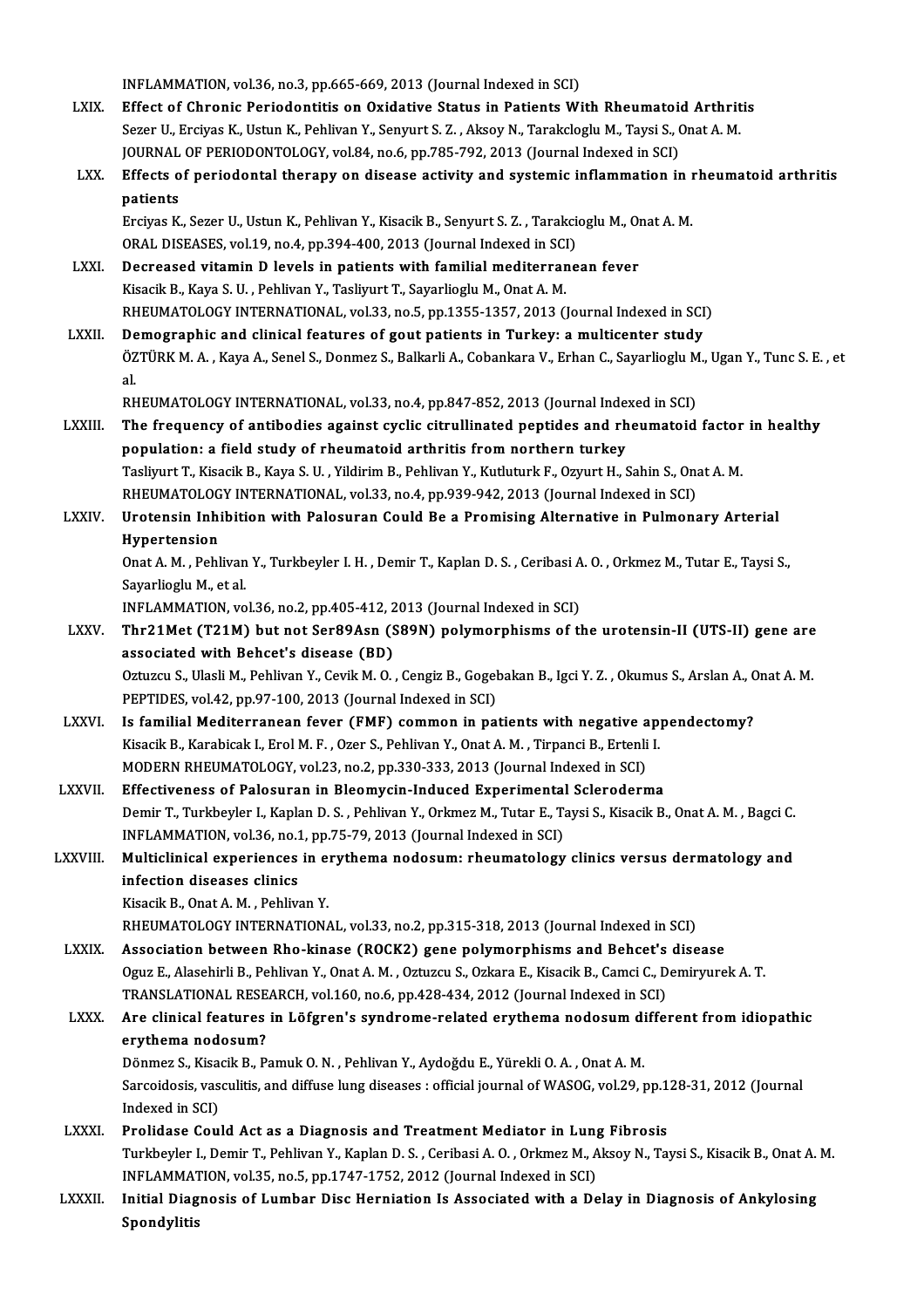Gerdan V., Akar S., Solmaz D., Pehlivan Y., Onat A. M. , Kisacik B., Sayarlioglu M., Erhan C., Tezcan M. E. , ÖZTÜRK M.<br>A. stal Gerdan<br>A. , et al.<br>JOUPMA! Gerdan V., Akar S., Solmaz D., Pehlivan Y., Onat A. M. , Kisacik B., Sayarlioglu M., Erhan C., Tez<br>A. , et al.<br>JOURNAL OF RHEUMATOLOGY, vol.39, no.10, pp.1996-1999, 2012 (Journal Indexed in SCI)<br>The role of registin in Boh

- A., et al.<br>1996-1999, 2012 (Journal Indexed in Sulfa and Tournal OF RHEUMATOLOGY, vol. 39, no. 10, pp. 1996-1999, 2012<br>1997 LXXXIII. The role of resistin in Beh double dagger et's disease: a Turkish experiment JOURNAL OF RHEUMATOLOGY, vol.39, no.10, pp.1996-1999, 2012 (Journal Indexed in SCI)<br>The role of resistin in Beh double dagger et's disease: a Turkish experiment<br>Pehlivan Y., Onat A. M., Okumus S., Kisacik B., Comez G., Com The role of resistin in Beh double dagger et's disease: a Turkish experime<br>Pehlivan Y., Onat A. M. , Okumus S., Kisacik B., Comez G., Comez A., Goktepe F., Ceylan<br>MODERN RHEUMATOLOGY, vol.22, no.4, pp.571-575, 2012 (Journa Pehlivan Y., Onat A. M. , Okumus S., Kisacik B., Comez G., Comez A., Goktepe F., Ceylan N. O.<br>MODERN RHEUMATOLOGY, vol.22, no.4, pp.571-575, 2012 (Journal Indexed in SCI)<br>LXXXIV. Serum leptin, resistin and TNF-a levels in
- MODERN RHE<br>Serum leptin<br>scleroderma<br><sup>Roblivon V.</sup> On Serum leptin, resistin and TNF-a levels in patients with systemic sclerosis: the role of adipokin<br>scleroderma<br>Pehlivan Y., Onat A. M. , Ceylan N., Turkbeyler I. H. , Buyukhatipoglu H., Comez G., Babacan T., Tarakcioglu M<br>I

```
scleroderma<br>Pehlivan Y., Onat A. M. , Ceylan N., Turkbeyler I. H. , Buyukhatipoglu H., Comez G., Babacan T., Tarakcioglu M<br>INTERNATIONAL JOURNAL OF RHEUMATIC DISEASES, vol.15, no.4, pp.374-379, 2012 (Journal Indexed in SCI
Pehlivan Y., Onat A. M. , Ceylan N., Turkbeyler I. H. , Buyukhatipoglu H., Comez G., Babacan T., Ta<br>INTERNATIONAL JOURNAL OF RHEUMATIC DISEASES, vol.15, no.4, pp.374-379, 2012 (Journal<br>LXXXV. The Efficiency of a Urotensin
```
- INTERNATIONAL JOURNAL OF RHEUMATIC DISEASES, vol.15, no.4, pp.374-379, 2012 (Journal Indexed in<br>The Efficiency of a Urotensin II Antagonist in an Experimental Lung Fibrosis Model<br>Onat A. M. , Turkbeyler I. H. , Pehlivan Y. The Efficiency of a Urotensin II Antagonist in an Experimental Lung Fibrosis Model<br>Onat A. M. , Turkbeyler I. H. , Pehlivan Y., Demir T., Kaplan D. S. , Taysi S., Ceribasi A. O. , Tutar E., Kisacik B.<br>INFLAMMATION, vol.35, Onat A. M., Turkbeyler I. H., Pehlivan Y., Demir T., Kaplan D. S., Taysi S., Ceribasi A. O., T<br>INFLAMMATION, vol.35, no.3, pp.1138-1143, 2012 (Journal Indexed in SCI)<br>LXXXVI. Serum cytokine levels and periodontal parameter
- INFLAMMATION, vol.35, no.3, pp.1138-1143, 2012 (Journal Indexed in SCI)<br>Serum cytokine levels and periodontal parameters in ankylosing spond<br>Sezer U., Erciyas K., Pehlivan Y., Ustun K., Tarakcioglu M., Senyurt S. Z. , Onat Serum cytokine levels and periodontal parameters in ankylosing spondylitis<br>Sezer U., Erciyas K., Pehlivan Y., Ustun K., Tarakcioglu M., Senyurt S. Z. , Onat A. M.<br>JOURNAL OF PERIODONTAL RESEARCH, vol.47, no.3, pp.396-401, Sezer U., Erciyas K., Pehlivan Y., Ustun K., Tarakcioglu M., Senyurt S. Z. , Onat A. M.<br>JOURNAL OF PERIODONTAL RESEARCH, vol.47, no.3, pp.396-401, 2012 (Journal Indexed in SCI)<br>LXXXVII. Possible anti-metastatic effect of I
- JOURNAL OF<br>Possible an<br>case study<br><sup>Roblivon V</sup> Possible anti-metastatic effect of Iloprost in a patient with systemic sci<br>case study<br>Pehlivan Y., Turkbeyler I. H. , Balakan O., Sevinc A., Yilmaz M., Bakir K., Onat A. M.<br>RHEIMATOLOGY INTERNATIONAL .vol 22, no 5, nn 1427 case study<br>Pehlivan Y., Turkbeyler I. H. , Balakan O., Sevinc A., Yilmaz M., Bakir K., Onat A. M.<br>RHEUMATOLOGY INTERNATIONAL, vol.32, no.5, pp.1437-1441, 2012 (Journal Indexed in SCI)<br>Viafatin Lavels in Bebest's Diasase

- Pehlivan Y., Turkbeyler I. H., Balakan O.,<br>RHEUMATOLOGY INTERNATIONAL, vol.<br>LXXXVIII. Visfatin Levels in Behcet's Disease RHEUMATOLOGY INTERNATIONAL, vol.32, no.5, pp.1437-1441, 2<br>Visfatin Levels in Behcet's Disease<br>Sezen H., Okumus S., Pehlivan Y., Dilli I., Tarakcioglu M., Onat A. M.<br>INELAMMATION vol.35, no.2, np.405,409,2012 (Journal Indox Visfatin Levels in Behcet's Disease<br>Sezen H., Okumus S., Pehlivan Y., Dilli I., Tarakcioglu M., Onat A. M.<br>INFLAMMATION, vol.35, no.2, pp.405-408, 2012 (Journal Indexed in SCI)
- Sezen H., Okumus S., Pehlivan Y., Dilli I., Tarakcioglu M., Onat A. M.<br>INFLAMMATION, vol.35, no.2, pp.405-408, 2012 (Journal Indexed in SCI)<br>LXXXIX. Association Between Thr21Met and Ser89Asn Polymorphisms of the Urotensin INFLAMM<br>Association<br>Sclerosis<br>Boblivan V Association Between Thr21Met and Ser89Asn Polymorphisms of the Urotensin II Gene and Systemic<br>Sclerosis<br>Pehlivan Y., Gogebakan B., Oztuzcu S., Ozgen M., Cetin G.Y. , Bayraktar R., Cengiz B., Kisacik B., Koca S.S. , Donmez

Sclei<br>Pehli<br>et al.<br>IOUP Pehlivan Y., Gogebakan B., Oztuzcu S., Ozgen M., Cetin G. Y. , Bayraktar R., Cengiz B., Kisac<br>et al.<br>JOURNAL OF RHEUMATOLOGY, vol.39, no.1, pp.106-111, 2012 (Journal Indexed in SCI)<br>Inflammatory, Back Bain in Bationts Trea

- et al.<br>JOURNAL OF RHEUMATOLOGY, vol.39, no.1, pp.106-111, 2012 (Journa<br>XC. Inflammatory Back Pain in Patients Treated with Isotretinoin<br>Rebliven V. Kisseil: B. Sovinor 7, A. Oret A. M JOURNAL OF RHEUMATOLOGY, vol.39, no.1, pp<br>Inflammatory Back Pain in Patients Treat<br>Pehlivan Y., Kisacik B., Sayiner Z. A. , Onat A. M.<br>JOURNAL OF PHEUMATOLOGY vol.38, no.13, n Pehlivan Y., Kisacik B., Sayiner Z. A. , Onat A. M.<br>JOURNAL OF RHEUMATOLOGY, vol.38, no.12, pp.2690, 2011 (Journal Indexed in SCI) Pehlivan Y., Kisacik B., Sayiner Z. A. , Onat A. M.<br>JOURNAL OF RHEUMATOLOGY, vol.38, no.12, pp.2690, 2011 (Journal Indexed in SCI)<br>XCI. Increased urotensin-II activity in patients with Raynaud's phenomenon and systemic lup
- **JOURNAL OF RHE**<br>Increased urote<br>erythematosus<br><sup>Purpthetipos</sub>u</sup> Increased urotensin-II activity in patients with Raynaud's phenomenon and systemythematosus<br>Buyukhatipoglu H., Buyukaslan H., Pehlivan Y., Ceylan N., Ulas T., Tarakcioglu M., Onat A. M.<br>INTERNATIONAL JOURNAL OF RHEUMATIC D erythematosus<br>Buyukhatipoglu H., Buyukaslan H., Pehlivan Y., Ceylan N., Ulas T., Tarakcioglu M., Onat A. M.<br>INTERNATIONAL JOURNAL OF RHEUMATIC DISEASES, vol.14, no.3, pp.276-281, 2011 (Journal Indexed in SCI)<br>Unatangin J.

- Buyukhatipoglu H., Buyukaslan H., Pehlivan Y., Ceylan N., Ulas T., Tarakciog<br>INTERNATIONAL JOURNAL OF RHEUMATIC DISEASES, vol.14, no.3, pp.276<br>XCII. Urotensin-II in systemic sclerosis: a new peptide in pathogenesis<br>Reblive INTERNATIONAL JOURNAL OF RHEUMATIC I<br>Urotensin-II in systemic sclerosis: a nev<br>Pehlivan Y., Onat A. M. , Comez G., Babacan T.<br>CLINICAL BHEUMATOLOCY, vol.30, no.6, nn.9 Urotensin-II in systemic sclerosis: a new peptide in pathogenesis<br>Pehlivan Y., Onat A. M. , Comez G., Babacan T.<br>CLINICAL RHEUMATOLOGY, vol.30, no.6, pp.837-842, 2011 (Journal Indexed in SCI)<br>Another Cause of Bangutenenia Pehlivan Y., Onat A. M. , Comez G., Babacan T.<br>CLINICAL RHEUMATOLOGY, vol.30, no.6, pp.837-842, 2011 (Journal Indexed in<br>XCIII. Another Cause of Pancytopenia in a Patient Receiving Temozolomide<br>Replitted V. Seving A. Turkb
	-
	- CLINICAL RHEUMATOLOGY, vol.30, no.6, pp.837-842, 2011 (Journal Inde<br>Another Cause of Pancytopenia in a Patient Receiving Temozolo:<br>Pehlivan Y., Sevinc A., Turkbeyler I. H. , Dirier A., Kalender M. E. , Camci C.<br>MEDICAL PRI

```
Another Cause of Pancytopenia in a Patient Receiving Temozolomide<br>Pehlivan Y., Sevinc A., Turkbeyler I. H. , Dirier A., Kalender M. E. , Camci C.<br>MEDICAL PRINCIPLES AND PRACTICE, vol.20, no.4, pp.377-379, 2011 (Journal Ind
```
Pehlivan Y., Sevinc A., Turkbeyler I. H., Dirier A., Kalender M. E., Camci C.<br>MEDICAL PRINCIPLES AND PRACTICE, vol.20, no.4, pp.377-379, 2011 (Journal Indexed in<br>XCIV. A case of the Behcet's disease diagnosed by the pannic MEDICAL PRINCIPLES AND PRACTICE, vol.20, no.4, pp<br>A case of the Behcet's disease diagnosed by the<br>Babacan T., Onat A. M., Pehlivan Y., Comez G., Tutar E. A case of the Behcet's disease diagnosed by the panniculits after mesotherapy<br>Babacan T., Onat A. M. , Pehlivan Y., Comez G., Tutar E.<br>RHEUMATOLOGY INTERNATIONAL, vol.30, no.12, pp.1657-1659, 2010 (Journal Indexed in SCI)<br>

### Babacan T., Onat A. M. , Pehlivan Y., Comez G., Tutar E.<br>RHEUMATOLOGY INTERNATIONAL, vol.30, no.12, pp.1657-1659, 2010 (Journal Indexed in SCI)<br>XCV. Successful treatment of refractory adult still's disease and membrano RHEUMATOLOGY INTERNATIONAL, vol.30, no.12, pp.1657-1659, 2010 (Journal Indexed in SCI)<br>Successful treatment of refractory adult still's disease and membranous glomerulon<br>infliximab<br>Babacan T., Onat A. M. , Pehlivan Y., Com Successful treatment of refractory adult still's dise<br>infliximab<br>Babacan T., Onat A. M. , Pehlivan Y., Comez G., Karakok M.<br>CLINICAL PHEUMATOLOCY, vol.29, no.4, nn.423,426,201 infliximab<br>Babacan T., Onat A. M. , Pehlivan Y., Comez G., Karakok M.<br>CLINICAL RHEUMATOLOGY, vol.29, no.4, pp.423-426, 2010 (Journal Indexed in SCI)<br>A Gase of Metashnanous Triple Brimany Unegenital Ganson: Urinany Bladde

XCVI. A Case of Metachronous Triple Primary Urogenital Cancer: Urinary Bladder, Prostate, and Renal<br>Cancer CLINICA<br>A Case<br>Cancer<br>Arikan S

Arikan-Sengul C., Pehlivan Y., Sevinc A., Karakok M., Kalender M. E., Camci C.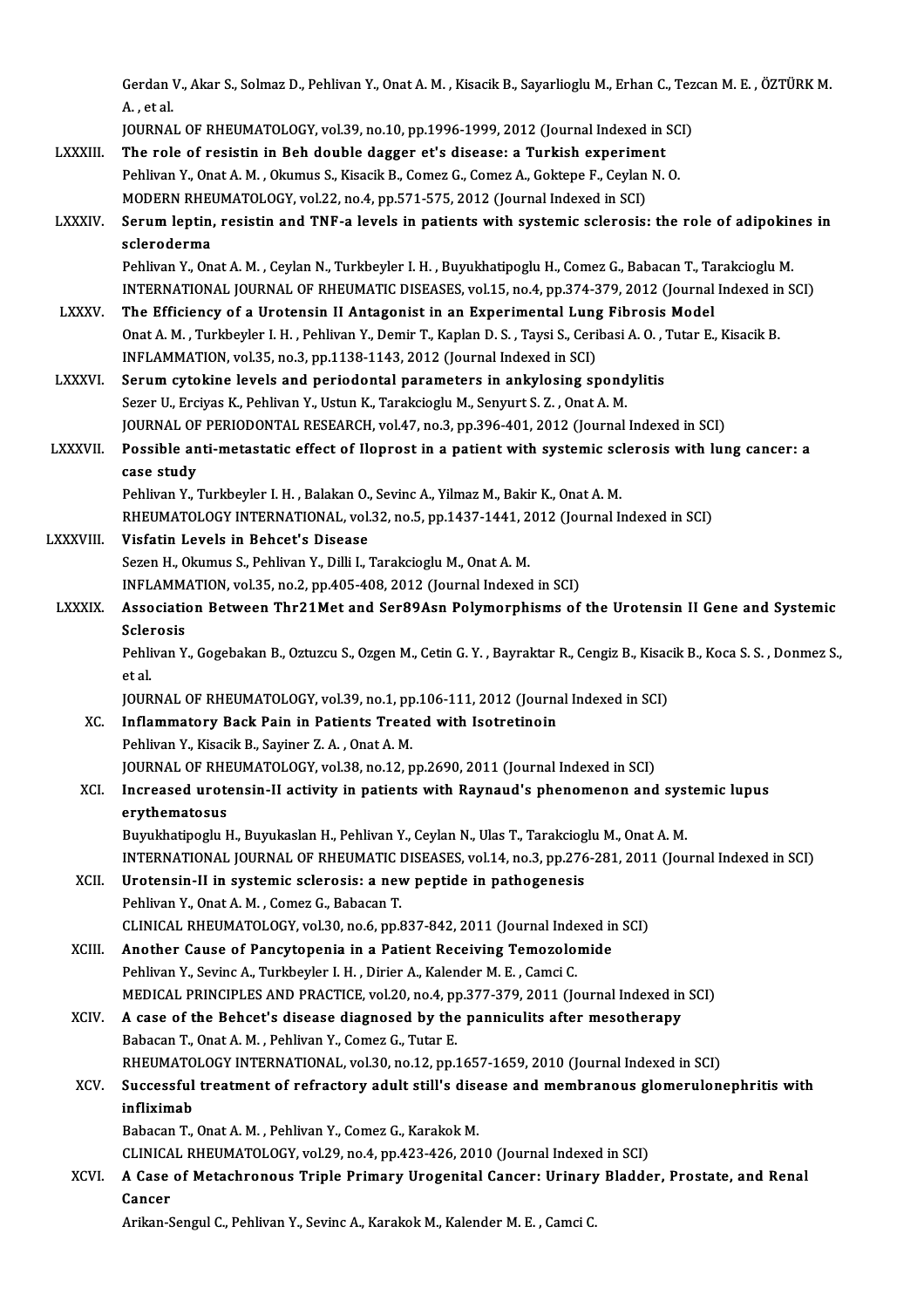ONKOLOGIE, vol.32, no.3, pp.122-124, 2009 (Journal Indexed in SCI)<br>Mediastinal Testisular Tumer Compressing the Left Atrium in XCVII. Mediastinal Testicular Tumor Compressing the Left Atrium in a Young Male Presenting Initially with<br>Symptoms of Left Heart Failure ONKOLOGIE, vol.32, no.3, pp.122-12<br>Mediastinal Testicular Tumor Co<br>Symptoms of Left Heart Failure Pehlivan Y., Sevinc A., Ozer O., Sari I., Davutoglu V. Symptoms of Left Heart Failure<br>Pehlivan Y., Sevinc A., Ozer O., Sari I., Davutoglu V.<br>INTERNAL MEDICINE, vol.48, no.3, pp.169-171, 2009 (Journal Indexed in SCI)<br>Comment on: Intraveneus immuneslebulin thereny in presnant pa XCVIII. Comment on: Intravenous immunoglobulin therapy in pregnant patients affected with systemic lupus INTERNAL MEDICINE, vol.48, no.3, pp.169-171, 2009 (Journ<br>Comment on: Intravenous immunoglobulin therapy is<br>erythematosus and recurrent spontaneous abortion<br>Purukhatiposus H. Boblivon Y. Opat A. M erythematosus and recurrent spontaneous abortion<br>Buyukhatipoglu H., Pehlivan Y., Onat A.M. erythematosus and recurrent spontaneous abortion<br>Buyukhatipoglu H., Pehlivan Y., Onat A. M.<br>RHEUMATOLOGY, vol.47, no.9, pp.1438-1439, 2008 (Journal Indexed in SCI)<br>Eatel myocardial inforstion ofter hydrochloris asid insest Buyukhatipoglu H., Pehlivan Y., Onat A. M.<br>RHEUMATOLOGY, vol.47, no.9, pp.1438-1439, 2008 (Journal Indexed in SCI)<br>XCIX. Fatal myocardial infarction after hydrochloric acid ingestion in a suicide attempt.<br>Seri J. Zongin S. RHEUMATOLOGY, vol.47, no.9, pp.1438-1439, 2008 (<br>Fatal myocardial infarction after hydrochloric<br>Sari I., Zengin S., Pehlivan Y., Davutoglu V., Yildirim C.<br>The American journal of emergengy medicine vol.26 Fatal myocardial infarction after hydrochloric acid ingestion in a suicide attempt.<br>Sari I., Zengin S., Pehlivan Y., Davutoglu V., Yildirim C.<br>The American journal of emergency medicine, vol.26, 2008 (Journal Indexed in SC Sari I., Zengin S., Pehlivan Y., Davutoglu V., Yildirim C.<br>The American journal of emergency medicine, vol.26, 2008 (Journal Indexed in SCI Expanded)<br>C. Amyloid tumor of the breast mimicking breast carcinoma The American journal of emergency medicine, vol.26, 2008 (Journal Indexed in SCI E<br>**Amyloid tumor of the breast mimicking breast carcinoma**<br>Tutar E., Onat A. M. , Aydin A., Kervancioglu S., Buyukhatipoglu H., Inan G., Pehl Amyloid tumor of the breast mimicking breast carcinoma<br>Tutar E., Onat A. M. , Aydin A., Kervancioglu S., Buyukhatipoglu H., Inan G., Pehlivan Y.<br>SOUTHERN MEDICAL JOURNAL, vol.101, no.2, pp.199-201, 2008 (Journal Indexed in Tutar E., Onat A. M., Aydin A., Kervancioglu S., Buyukhatipoglu H., Inan G., Pehlivan Y.<br>SOUTHERN MEDICAL JOURNAL, vol.101, no.2, pp.199-201, 2008 (Journal Indexed in<br>CI. Unusual presentation of triple A syndrome mimicking SOUTHERN MEDICAL JOURNAL, vol.101, no.2, pp.199-201, 2008 (Journal Indexed i<br>Unusual presentation of triple A syndrome mimicking Sjogren's syndrom<br>Onat A. M. , Pehlivan Y., Buyukhatipoglu H., Ziya Y., Okumus S., Arikan C., CI. Unusual presentation of triple A syndrome mimicking Sjogren's syndrome<br>Onat A. M. , Pehlivan Y., Buyukhatipoglu H., Ziya Y., Okumus S., Arikan C., Oguzkan S.<br>CLINICAL RHEUMATOLOGY, vol.26, no.10, pp.1749-1751, 2007 (Jo Onat A. M. , Pehlivan Y., Buyukhatipoglu H., Ziya Y., Okumus S., Arikan C., Oguzkan S.<br>CLINICAL RHEUMATOLOGY, vol.26, no.10, pp.1749-1751, 2007 (Journal Indexed in SCI)<br>CII. Thrombotic thrombocytopenic purpura and bone mar CLINICA<br>Throml<br>cancer Thrombotic thrombocytopenic purpura and bo<br>cancer<br>Sevinc A., Kalender M. E. , Pehlivan Y., Sari I., Camci C.<br>CLINICAL AND APPLIED TUROMPOSIS UEMOSTASIS cancer<br>Sevinc A., Kalender M. E. , Pehlivan Y., Sari I., Camci C.<br>CLINICAL AND APPLIED THROMBOSIS-HEMOSTASIS, vol.13, no.4, pp.449-452, 2007 (Journal Indexed in SCI) Sevinc A., Kalender M. E., Pehlivan Y., Sari I., Camci C.<br>CLINICAL AND APPLIED THROMBOSIS-HEMOSTASIS, vol.13, no.<br>CIII. Correlation does not always show a causal relationship.<br>Purukhatingglu H. Pehlivan Y. Covil: P. Comei CLINICAL AND APPLIED THROMBOSIS-HEMOSTASIS, vol.13, no<br>Correlation does not always show a causal relationship<br>Buyukhatipoglu H., Pehlivan Y., Geyik R., Camci C., Shandiz F. H.<br>Saudi modical journal vol.28, 2007 (Journal In Buyukhatipoglu H., Pehlivan Y., Geyik R., Camci C., Shandiz F. H.<br>Saudi medical journal, vol.28, 2007 (Journal Indexed in SCI Expanded) Buyukhatipoglu H., Pehlivan Y., Geyik R., Camci C., Shandiz F. H.<br>Saudi medical journal, vol.28, 2007 (Journal Indexed in SCI Expanded<br>CIV. Predictive role of H. pylori infection in functional dyspepsia. Saudi medical journal, vol.28, 2007 (Journal Indexed<br>Predictive role of H. pylori infection in functio<br>Buyukhatipoglu H., Pehlivan Y., Geyik R., Kadayifci A.<br>Journal of the National Medical Association vol.00 n Buyukhatipoglu H., Pehlivan Y., Geyik R., Kadayifci A.<br>Journal of the National Medical Association, vol.99, pp.855, 2007 (Journal Indexed in SCI) Buyukhatipoglu H., Pehlivan Y., Geyik R., Kadayifci A.<br>Journal of the National Medical Association, vol.99, pp.855, 2007 (Journal Indexed in SCI)<br>CV. Is prophylactic cranial irradiation a possible option for human epiderma **Journal of the National Mee**<br>Is prophylactic cranial i<br>positive breast cancer?<br>Pumkhatines!u H. Sevine Is prophylactic cranial irradiation a possible<br>positive breast cancer?<br>Buyukhatipoglu H., Sevinc A., Pehlivan Y., Camci C.<br>JOUPNAL OF CLINICAL ONCOLOCY, vel 35, no.10. positive breast cancer?<br>Buyukhatipoglu H., Sevinc A., Pehlivan Y., Camci C.<br>JOURNAL OF CLINICAL ONCOLOGY, vol.25, no.10, pp.1292, 2007 (Journal Indexed in SCI)<br>A sase report of POEMS sundrome developing during the clinical Buyukhatipoglu H., Sevinc A., Pehlivan Y., Camci C.<br>JOURNAL OF CLINICAL ONCOLOGY, vol.25, no.10, pp.1292, 2007 (Journal Indexed in SCI)<br>CVI. A case report of POEMS syndrome developing during the clinical course of immune<br>t **JOURNAL OF CLINICAL ONCOLO**<br>A case report of POEMS syn<br>thrombocytopenic purpura<br><sup>Vilmog</sup> M. Olma V. Boblivon M. A case report of POEMS syndrome developing during the clinical cour<br>thrombocytopenic purpura<br>Yilmaz M., Okan V., Pehlivan M., Oezkur A., Pehlivan Y., Buyukhatipoglu H., Sari I.<br>PLATELETS vol.19 no.7 nn 540 542 2007 (Journa thrombocytopenic purpura<br>Yilmaz M., Okan V., Pehlivan M., Oezkur A., Pehlivan Y., Buyukhatipogl<br>PLATELETS, vol.18, no.7, pp.540-542, 2007 (Journal Indexed in SCI)<br>Synchnonous Hodelin's disease and gestrie adenosarsinome Yilmaz M., Okan V., Pehlivan M., Oezkur A., Pehlivan Y., Buyukhatipoglu<br>PLATELETS, vol.18, no.7, pp.540-542, 2007 (Journal Indexed in SCI)<br>CVII. Synchronous Hodgkin's disease and gastric adenocarcinoma<br>Comer C. Pehlivan Y. PLATELETS, vol.18, no.7, pp.540-542, 2007 (Journal Indexed in<br>Synchronous Hodgkin's disease and gastric adenocarcin<br>Comez G., Pehlivan Y., Kalender M. E. , Sevinc A., Sari I., Camci C.<br>ONCOLOCY vol.73, pp.422, 425, 2007 (J Synchronous Hodgkin's disease and gastric adenocarcii<br>Comez G., Pehlivan Y., Kalender M. E. , Sevinc A., Sari I., Camci C.<br>ONCOLOGY, vol.73, pp.422-425, 2007 (Journal Indexed in SCI)<br>Lontin lovels in the differential disen ONCOLOGY, vol.73, pp.422-425, 2007 (Journal Indexed in SCI)<br>CVIII. Leptin levels in the differential diagnosis between benign and malignant ascites Buyukberber M., Koruk M., Savas M. C., Gulsen M. T., Pehlivan Y., Deveci R., Sevinc A., Gergerlioglu S. Leptin levels in the differential diagnosis between benign and malignant ascites<br>Buyukberber M., Koruk M., Savas M. C. , Gulsen M. T. , Pehlivan Y., Deveci R., Sevinc A., Gergerlioglu S.<br>WORLD JOURNAL OF GASTROENTEROLOGY, CIX. Enterococcus avium cerebral abscess<br>Pehlivan Y., Toy M. A., Karaoglan I., Namiduru M., Buyukhatipoglu H. WORLD JOURNAL OF GASTROENTEROLOGY, vol.13, no.3, pp.398-402<br>Enterococcus avium cerebral abscess<br>Pehlivan Y., Toy M. A. , Karaoglan I., Namiduru M., Buyukhatipoglu H.<br>INTERNAL MEDICINE vol.46, no.15, nn.1290, 2007 (Journal INTERNAL MEDICINE, vol.46, no.15, pp.1280, 2007 (Journal Indexed in SCI) CX. An interesting cause of esophageal ulcer etiology: Multiple myeloma of IgG kappa subtype Pehlivan Y., Sevinc A., Sari I., Gulsen M. T., Buyukberber M., Kalender M. E., Camci C. WORLD JOURNAL OF GASTROENTEROLOGY, vol.12, no.14, pp.2305-2307, 2006 (Journal Indexed in SCI)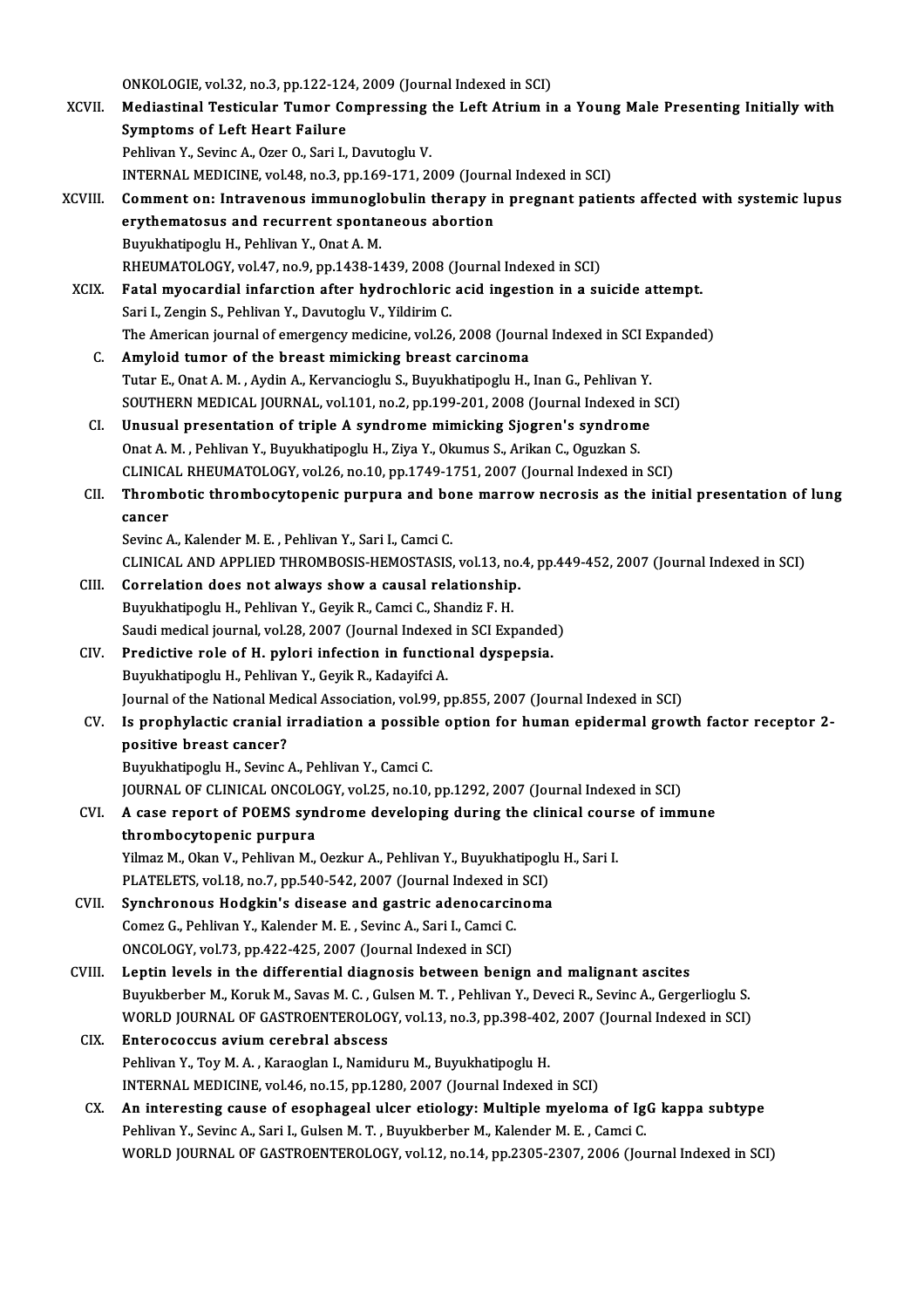# Articles Published in Other Journals

| <b>Articles Published in Other Journals</b> |                                                                                                                                                                                                                                                                                                             |
|---------------------------------------------|-------------------------------------------------------------------------------------------------------------------------------------------------------------------------------------------------------------------------------------------------------------------------------------------------------------|
| L.                                          | Switching between biological DMARDs and associated reasons in rheumatoid arthritis and<br>spondyloarthritis treatments: TReasure study-real life data<br>KALYONCU U., ERTENLİ A. İ., KÜÇÜKŞAHİN O., DALKILIÇ H. E., ERDEN A., BES C., ALPAY KANITEZ N., KAŞİFOĞLU<br>T., Kızılırmak P., EMMUNGİL H., et al. |
|                                             | Ulusal Romatoloji Dergisi, vol.11, no.1, pp.1-9, 2019 (Other Refereed National Journals)                                                                                                                                                                                                                    |
| П.                                          | Exon 2: Is it the good police in familial mediterranean fever?<br>YAŞAR BİLGE N. Ş., SOLMAZ D., ŞENEL S., EMMUNGİL H., KILIÇ L., ÖNER S. Y., YILDIZ F., YILMAZ S., BOZKIRLI D. E.<br>, TUFAN M.A., et al.                                                                                                   |
|                                             | European Journal of Rheumatology, vol.6, no.1, pp.33-36, 2019 (Journal Indexed in ESCI)                                                                                                                                                                                                                     |
| III.                                        | Romatolojik Hastalıklarda Sosyal Destek ve Bakım Veren Yükü                                                                                                                                                                                                                                                 |
|                                             | PEHLİVAN S., Özgür Yıldız F., YILDIZ H., DALKILIÇ H. E., PEHLİVAN Y.<br>Uludağ Üniversitesi Tıp Fakültesi Dergisi, vol.44, no.1, pp.19-25, 2018 (Other Refereed National Journals)                                                                                                                          |
| IV.                                         | Romatolojik Hastalıklarda Bakım Veren Yükü ve Sosyal Destek                                                                                                                                                                                                                                                 |
|                                             | PEHLİVAN S., ÖZGÜR YILDIZ F., YILDIZ H., DALKILIÇ H. E., PEHLİVAN Y.                                                                                                                                                                                                                                        |
|                                             | Uludağ Üniversitesi Tıp Fakültesi Dergisi, vol.44, no.1, pp.19-25, 2018 (Other Refereed National Journals)                                                                                                                                                                                                  |
| V.                                          | Psychosocial Status in Turkish Scleroderma Patients Hopelessness and Social Support                                                                                                                                                                                                                         |
|                                             | PEHLIVAN Y., PEHLIVAN S., ÇUHADAR D., Çağatay Y., Güven G., YILDIRIM ÇETİN G., SAYARLIOĞLU M., KISACIK B.,<br>ONAT A M                                                                                                                                                                                      |
|                                             | International Journal of Caring Sciences, vol.9, no.3, pp.858-866, 2016 (Refereed Journals of Other Institutions)                                                                                                                                                                                           |
| VI.                                         | Anti-TNF-a Tedavi ile Remisyon Sağlanmış ve Tedavisi Kesilmiş Romatoid Artrit, Ankilozan Spondilit                                                                                                                                                                                                          |
|                                             | ve Psöriatik Artrit Hastalarındaki Hastalık Sürecinin Değerlendirilmesi                                                                                                                                                                                                                                     |
|                                             | dik kutlu n., COŞKUN B. N., tufan a. n., ÖKSÜZ M. F., ERMURAT S., ÖZKAYA G., PEHLİVAN Y., DALKILIÇ H. E.                                                                                                                                                                                                    |
|                                             | Uludağ Üniversitesi Tıp Fakültesi Dergisi, vol.42, pp.61-65, 2016 (Other Refereed National Journals)                                                                                                                                                                                                        |
| VII.                                        | Current antiviral practice and course of Hepatitis B virus infection in inflammatory arthritis: a                                                                                                                                                                                                           |
|                                             | multicentric observational study (A<br>KALYONCU U., Emmungil H., Onat A. M., Yilmaz S., Kasifoglu T., Akar S., Inanc N., Yildiz F., Kucuksahin O., Karadag O.,<br>et al.                                                                                                                                    |
|                                             | EUROPEAN JOURNAL OF RHEUMATOLOGY, vol.2, no.4, pp.149-154, 2015 (Journal Indexed in ESCI)                                                                                                                                                                                                                   |
| VIII.                                       | Uludağ Üniversitesi Tıp Fakültesi 4, 5 ve 6. Sınıf Öğrencileri Romatoloji Farkındalık Düzeylerinin<br>Belirlenmesi                                                                                                                                                                                          |
|                                             | DALKILIÇ H. E., ELBASAN O., muti a., ERMURAT S., COŞKUN B. N., tufan a. n., ÖKSÜZ M. F., PEHLİVAN Y.                                                                                                                                                                                                        |
|                                             | Uludağ Üniversitesi Tıp Fakültesi Dergisi, vol.41, no.3, pp.131-134, 2015 (Other Refereed National Journals)                                                                                                                                                                                                |
| IX.                                         | Anti-cyclic citrullinated peptide and rheumatoid factor in patients with chronic hepatitis B and<br>hepatitis B carriers                                                                                                                                                                                    |
|                                             | DALKILIÇ H. E., ÖKSÜZ M. F., tufan a. n., özbek a., nizamoğlu a., DÖLARSLAN M. E., COŞKUN B. N., PEHLİVAN Y.                                                                                                                                                                                                |
|                                             | European Journal of Rheumatology, vol.2, no.2, pp.62-65, 2015 (Journal Indexed in ESCI)                                                                                                                                                                                                                     |
| Х.                                          | Internal jugular vein thrombosis in Behcet's disease: a rare complication.                                                                                                                                                                                                                                  |
|                                             | Bilici M., Pehlivan Y., Kimyon G., Kisacik B.                                                                                                                                                                                                                                                               |
|                                             | BMJ case reports, vol.2014, 2014 (Refereed Journals of Other Institutions)                                                                                                                                                                                                                                  |
| XI.                                         | Neutrophil lymphocyte ratio can be a valuable marker in defining disease activity in patients who<br>have started anti-tumor necrosis factor (TNF) drugs for ankylosing spondylitis                                                                                                                         |
|                                             | COȘKUN B. N., Oksuz M. F., ERMURAT S., Tufan A. N., ORUÇOĞLU N., Dogan A., DALKILIÇ H. E., PEHLİVAN Y.                                                                                                                                                                                                      |
|                                             | EUROPEAN JOURNAL OF RHEUMATOLOGY, vol.1, no.3, pp.101-105, 2014 (Refereed Journals of Other Institutions)                                                                                                                                                                                                   |
| XII.                                        | Rituximab seems a promising therapeutic option in granulomatosis with polyangiitis with intestinal                                                                                                                                                                                                          |
|                                             | perforation: a case report and literature review.                                                                                                                                                                                                                                                           |
|                                             | Dag M. S., Pehlivan Y., Tutar E., Kisacik B.                                                                                                                                                                                                                                                                |
|                                             | BMJ case reports, vol.2013, 2013 (Refereed Journals of Other Institutions)                                                                                                                                                                                                                                  |
| XIII.                                       | Rituximab seems to be a safer alternative in patients with active rheumatoid arthritis with<br>tuberculosis.                                                                                                                                                                                                |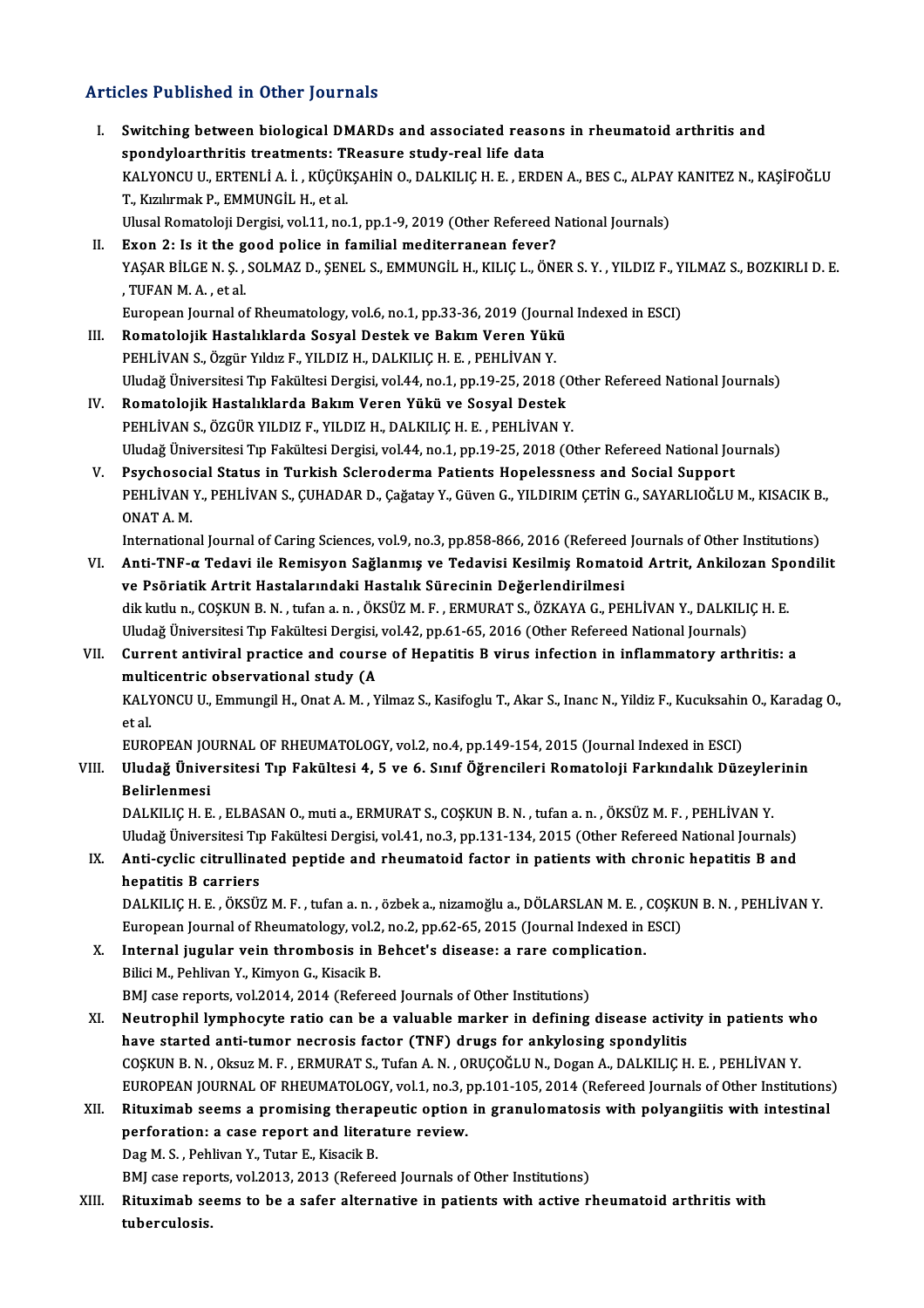Pehlivan Y., Kisacik B., Bosnak V. K., Onat A. M. BMJ case reports, vol.2013, 2013 (Refereed Journals of Other Institutions)

# вмј case reports, vol.201<br>Books & Book Chapters

OO<mark>ks & Book Chapters</mark><br>I. Juvenil İdiopatik Artrit<br>PEHLİVAN S. PEHLİVAN N I. Juvenil İdiopatik Artrit<br>PEHLİVAN S., PEHLİVAN Y.

Juvenil İdiopatik Artrit<br>PEHLİVAN S., PEHLİVAN Y.<br>in: Romatoloji Hemşireliği ve Klinik Uygulamalar, Fatma İlknur Çınar, Muhammed Çınar, Sedat Yılmaz, Hasan<br>Erdam, Editar, Deamed Yayıncılık, İstanbul, pp.93,99,2016. PEHLİVAN S., PEHLİVAN Y.<br>in: Romatoloji Hemşireliği ve Klinik Uygulamalar, Fatma İlkn<br>Erdem, Editor, Deomed Yayıncılık, İstanbul, pp.93-98, 2016

# erdem, Editor, Deomed Yayınclik, İstanbul, pp.93-98, 2016<br>Refereed Congress / Symposium Publications in Proceedings

- efereed Congress / Symposium Publications in I.<br>I. BIYOLOJIK AJANLAR VE TÜBERKÜLOZ:OLGU SERISI TERZİ O. E. , GÖREK DİLEKTAŞLI A., COŞKUN B. N. , PEHLİVAN Y., DALKILIÇ H. E. , DEMİRDÖĞEN E., COŞKUN N. F. ,<br>URSAVAS A.. KARADAĞ M. I. BIYOLOJIK AJANLAR VE TÜBERKÜLOZ: OLGU SERISI TERZİ O. E. , GÖREK DİLEKTAŞLI A., COŞKUN B. N. , PEHLİVAN Y., DALKILIÇ H. E. , DEMİRDÖĞEI<br>URSAVAŞ A., KARADAĞ M.<br>OLGULARDA İNFLAMASYON MULTİDİSİPLİNER YAKLAŞIM 2021, Turkey, 10 September 2021<br>PELARSING POLIKONDRIT TANISIY URSAVAŞ A., KARADAĞ M.<br>OLGULARDA İNFLAMASYON MULTİDİSİPLİNER YAKLAŞIM 2021, Turkey, 10 September 2021<br>II. RELAPSING POLIKONDRIT TANISIYLA TAKIP ETTIĞIMIZ 10 HASTANIN KLINIK ÖZELLIKLERI: TEK<br>MERKEZ DENEVIMI
- OLGULARDA İNFLAM<br>RELAPSING POLIKO<br>MERKEZ DENEYIMI<br>COSYUN B.N. YAĞIZI RELAPSING POLIKONDRIT TANISIYLA TAKIP ET<br>MERKEZ DENEYIMI<br>COŞKUN B.N., YAĞIZ B., PEHLİVAN Y., DALKILIÇ H. E.<br>Pomatolojide Son 2 Yıl 24 June 2021 MERKEZ DENEYIMI<br>COŞKUN B. N. , YAĞIZ B., PEHLİVAN Y., DALKILIÇ H. E.<br>Romatolojide Son 2 Yıl, 24 June 2021 COȘKUN B. N. , YAĞIZ B., PEHLİVAN Y., DALKILIÇ H. E.<br>Romatolojide Son 2 Yıl, 24 June 2021<br>III. Do Comorbidities Decreases The First TNF-inhibitör Retention and Treatment Response in Axial<br>Spondylearthritis Batiante? Data f
- Romatolojide Son 2 Yıl, 24 June 2021<br>Do Comorbidities Decreases The First TNF-inhib<br>Spondyloarthritis Patients? Data from TURKBIO<br>FREZ V. KARAKAS A, KOCAER S. R. İNEL VÜCE T. CÜL Do Comorbidities Decreases The First TNF-inhibitör Retention and Treatment Response in Axial<br>Spondyloarthritis Patients? Data from TURKBIO<br>EREZ Y., KARAKAŞ A., KOCAER S. B. , İNEL YÜCE T., GÜLLE S., KÖKEN AVŞAR A., USLU S. Spondyloarthritis Patients? Data from TURKBIO<br>EREZ Y., KARAKAŞ A., KOCAER S. B. , İNEL YÜCE T., GÜLLE S., KÖKEN AVŞAR A., USLU S., CA<br>M., et al.<br>Annual European Congress of Rheumatology, 2925, Frankfurt, Germany, 3 - 06 Ju EREZ Y., KARAKAŞ A., KOCAER S. B. , İNEL YÜCE T., GÜLLE S., KÖKEN AVŞAR A., USLU S., CAN G., SARI İ., BİRLİK A.

M. , et al.<br>Annual European Congress of Rheumatology, 2925, Frankfurt, Germany, 3 - 06 June 2020<br>IV. Secukinumab Effectiveness in 1543 Patients with Psoriatic Arthritis Treated in Routine Clinical<br>Prestice in 12 European C Annual European Congress of Rheumatology, 2925, Frankfurt, Germany, 3 - 06 June 2020<br>Secukinumab Effectiveness in 1543 Patients with Psoriatic Arthritis Treated in Rout<br>Practice in 12 European Countries in the EuroSpA Rese Secukinumab Effectiveness in 1543 Patients with Psoriatic Arthritis Treated in Routine Clinical<br>Practice in 12 European Countries in the EuroSpA Research Collaboration Network<br>Michelsen B., Stylianos G., Daniella Di D., Lo Practic<br>Michels<br>K., et al. Michelsen B., Stylianos G., Daniella Di D., Loft A., Nissen M., Iannone F., PomboSuarez M., Ma<br>K., et al.<br>Annual European Congress of Rheumatology, Frankfurt, Germany, 2020., 3 - 06 June 2020<br>Are There Any Differencies Pet K., et al.<br>Annual European Congress of Rheumatology, Frankfurt, Germany, 2020., 3 - 06 June 2020<br>V. Are There Any Differencies Between Adult-Onset Rheumatoid Arthritis and Late-Onset Rheumatoid

- Annual European Congress of Rheumatology, Frankfurt, Germany, 2020., 3 06 June 2020<br>Are There Any Differencies Between Adult-Onset Rheumatoid Arthritis and Late<br>Arthritis Patients in Terms of Use of Biological Drugs and YAZICI A., CEFLE A., DALKILIÇ H. E. , CAN G., ŞENEL S., KOCA S. S. , İNANÇ G. N. , GÖKER B., YILMAZ S., AKAR S., et al.<br>Annual European Congress of Rheumatology, Frankfurt, Germany, 2020., 3 - 06 June 2020 Arthritis Patients in Terms of Use of Biological Drugs and Drug Retention Rate?<br>YAZICI A., CEFLE A., DALKILIÇ H. E. , CAN G., ŞENEL S., KOCA S. S. , İNANÇ G. N. , GÖKER B., Y<br>Annual European Congress of Rheumatology, Frank YAZICI A., CEFLE A., DALKILIÇ H. E. , CAN G., ŞENEL S., KOCA S. S. , İNANÇ G. N. , GÖKER B., YILMAZ S., AKAF<br>Annual European Congress of Rheumatology, Frankfurt, Germany, 2020., 3 - 06 June 2020<br>VI. Tuberculin Skin Test an
- Annual European Congress of Rheumatology, Frankfurt, Germany, 2020., 3 06 June 2020<br>Tuberculin Skin Test and Quantiferon®-TB Gold In-Tube Test for Latent Tuberculosis Before<br>Biologic Treatments: Lower Agreement Rate in S Tubercul<br>Biologic<br>Arthritis<br>it CEN U Biologic Treatments: Lower Agreement Rate in Spondyloarthropathies Compared to Rheumatoid<br>Arthritis<br>İLGEN U., TURAN S., EMMUNGİL H., ERDEN A., KILIÇ L., KARADAĞ Ö., KİRAZ S., ERTENLİ A. İ. , KÜÇÜKŞAHİN O.,<br>ERTEN S. et al

Arthritis<br>İLGEN U., TURA<br>ERTEN Ş., et al.<br>2019 ACB (ABB iLGEN U., TURAN S., EMMUNGIL H., ERDEN A., KILIÇ L., K<br>ERTEN Ş., et al.<br>2019 ACR/ARP Annual Meeting, 8 - 13 November 2019<br>Sekukinumab Tedevisi Akan Nonradyografik Akai

- ERTEN Ş., et al.<br>2019 ACR/ARP Annual Meeting, 8 13 November 2019<br>VII. Sekukinumab Tedavisi Akan Nonradyografik Aksiyal Spondiloartrit ve Ankilozan Spondilit Tanılı<br>Hastaların Demesrafik Klinik Özellikleri ve Tedavi Y 2019 ACR/ARP Annual Meeting, 8 - 13 November 2019<br>Sekukinumab Tedavisi Akan Nonradyografik Aksiyal Spondiloartrit ve Ankilozan Spon<br>Hastaların Demografik-Klinik Özellikleri ve Tedavi Yanıtı Üzerine Obezitenin Etkisinin<br>Peğ Sekukinumab Tedavisi Akan Nonradyografik Aksiy<br>Hastaların Demografik-Klinik Özellikleri ve Tedav<br>Değerlendirilmesi: TURKBIO Veritabanı Çalışması<br>KARAKAS A CÜLLES HELLS KÖKEN AKSAR A KOSAL Hastaların Demografik-Klinik Özellikleri ve Tedavi Yanıtı Üzerine Obezitenin Etkisinin<br>Değerlendirilmesi: TURKBIO Veritabanı Çalışması<br>KARAKAS A., GÜLLE S., USLU S., KÖKEN AVŞAR A., KOCAER S. B. , EREZ Y., YÜCE İNEL T., CA De<mark>ğerlendirilmesi:</mark><br>KARAKAS A., GÜLLE S<br>DALKILIÇ H. E. , et al.<br>20. Ulusal Barnstalaii KARAKAS A., GÜLLE S., USLU S., KÖKEN AVŞAR A., KOCAER S. I<br>DALKILIÇ H. E. , et al.<br>20. Ulusal Romatoloji Kongresi, Turkey, 16 - 20 October 2019<br>Beğristik Artritli Hastalarda İlk Tümör Nakrosis Faktör DALKILIÇ H. E. , et al.<br>20. Ulusal Romatoloji Kongresi, Turkey, 16 - 20 October 2019<br>VIII. Psöriatik Artritli Hastalarda İlk Tümör Nekrozis Faktör Alfa İnhibitör İlaçta Kalım Üzerine Etkili<br>Faktörler Türkkie Verileri
- 20. Ulusal Romatoloji Kongres<br>Psöriatik Artritli Hastalard<br>Faktörler Türkbio Verileri<br>KOCAERS R. VÜCE İNELT E Faktörler Türkbio Verileri<br>KOCAER S. B. , YÜCE İNEL T., EREZ Y., KÖKEN AVŞAR A., USLU S., KARAKAS A., GÜLLE S., CAN G., SARI İ., BİRLİK A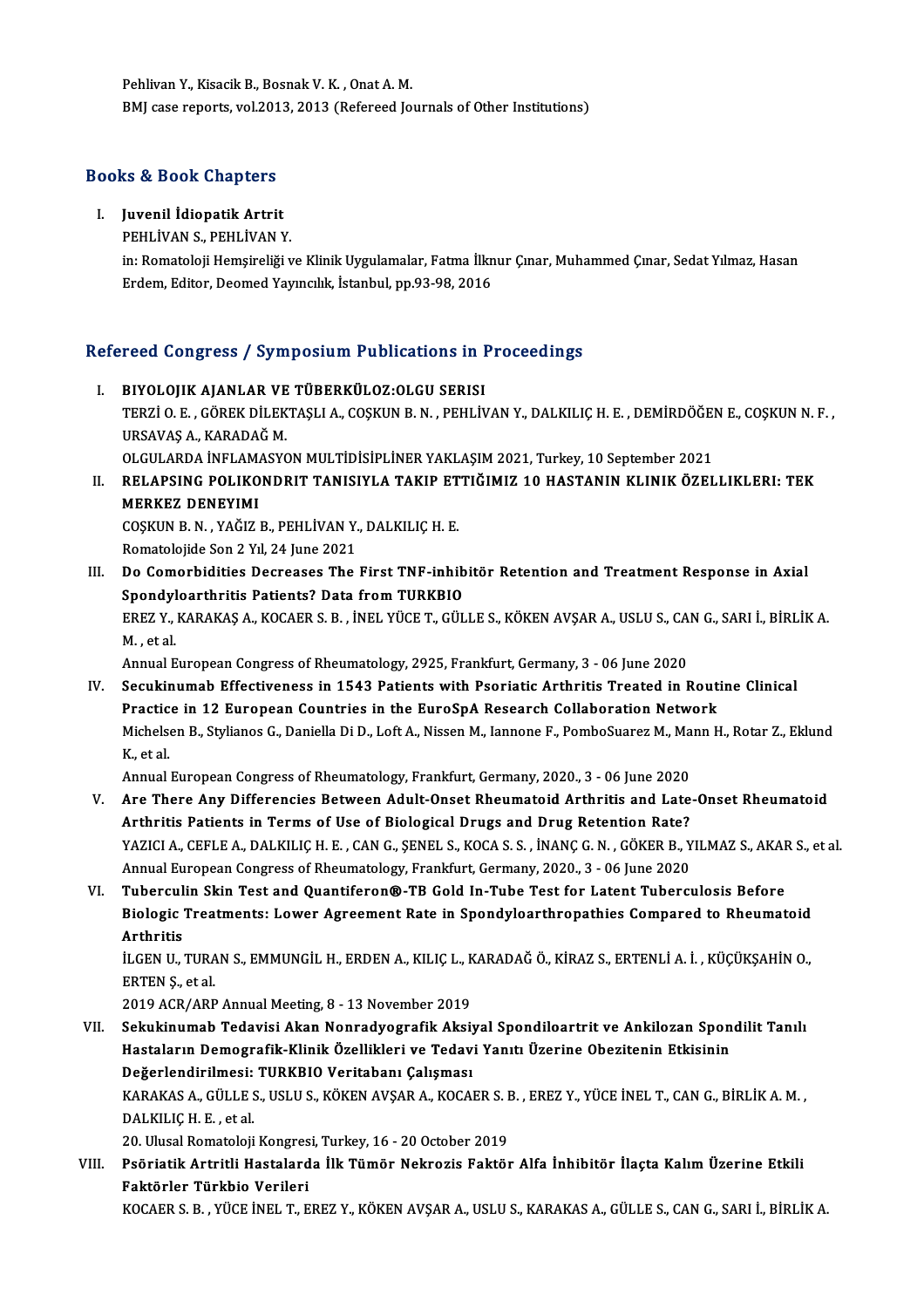M. ,etal.

20. Ulusal Romatoloji Kongresi, Antalya, Turkey, 16 - 20 October 2019

- M. , et al.<br>20. Ulusal Romatoloji Kongresi, Antalya, Turkey, 16 20 October 2019<br>IX. Secukinumab Effectiveness in 1134 Patients with Psoriatic Arthritis Treated in Routine Clinical<br>Russiac in 11 European Countries in the 20. Ulusal Romatoloji Kongresi, Antalya, Turkey, 16 - 20 October 2019<br>Secukinumab Effectiveness in 1134 Patients with Psoriatic Arthritis Treated in Rout<br>Practice in 11 European Countries in the EuroSpA Research Collaborat Secukinumab Effectiveness in 1134 Patients with Psoriatic Arthritis Treated in Routine Clinical<br>Practice in 11 European Countries in the EuroSpA Research Collaboration Network<br>Michelsen B., Daniella D., Loft A., PomboSuare Practice in 11 European Countries in the EuroSpA Resea<br>Michelsen B., Daniella D., Loft A., PomboSuarez M., Mann H., Rota<br>ACR/ARHP Annual Meeting, Atlanta, USA, 17 - 20 October 2019<br>Pomatoid Artritte Komerhiditeler <sup>ilk</sup> Pi Michelsen B., Daniella D., Loft A., PomboSuarez M., Mann H., Rotar Z., Iannone F., Kvien T., Santos M., Eklu<br>ACR/ARHP Annual Meeting, Atlanta, USA, 17 - 20 October 2019<br>X. Romatoid Artritte Komorbiditeler İlk Biyolojik Ted
- ACR/ARHP Annual Meeting, Atlanta, USA, 17 20 October 2019<br>Romatoid Artritte Komorbiditeler İlk Biyolojik Tedavide Kalımı Etkiler mi? Türkbio Verileri<br>YÜCE İNEL T., KOCAER S. B. , EREZ Y., USLU S., GÜLLE S., KÖKEN AVŞAR A Romato<br>YÜCE İNI<br>M. , et al.<br>20. Ulusa

20. Ulusal Romatoloji Kongresi, Turkey, 16 - 20 October 2019

M. , et al.<br>20. Ulusal Romatoloji Kongresi, Turkey, 16 - 20 October 2019<br>XI. Yaşlı başlangıçlı romatoid artritli hastalar ile genç başlangıçlı romatoid artritli hastalar arasında fark<br>xor mı<sup>ş Tüpk</sub> BİQ vori tabarı son</sup> 20. Ulusal Romatoloji Kongresi, Turkey, 16 - 2<br>Yaşlı başlangıçlı romatoid artritli hastal:<br>var mı? TÜRK-BİO veri tabanı sonuçları.<br>PU CNE KASİFOĞLUT OMMAA BESS SI Yaşlı başlangıçlı romatoid artritli hastalar ile genç başlangıçlı romatoid artritli hastalar arasında far<br>var mı? TÜRK-BİO veri tabanı sonuçları.<br>BİLGİN E., KAŞİFOĞLU T., OMMA A., BES C., ÇINAR M., EMMUNGİL H., KÜÇÜKŞAHİN

<mark>var</mark><br>BİLG<br>et al.<br>vv u BİLGİN E., KAŞİFOĞLU T., OMMA A., BES C., ÇINAR M., EMMUNGİL H., KÜÇÜKŞAHİN O., A<br>et al.<br>XX Ulusal Romatoloji Kongresi, Antalya, Turkey, 16 - 19 October 2019, vol.11, pp.1-252<br>Bomatoid artrit bastalarında tafasitinib taday

et al.<br>XX Ulusal Romatoloji Kongresi, Antalya, Turkey, 16 - 19 October 2019, vol.11, pp.1-252<br>XII. Romatoid artrit hastalarında tofacitinib tedavisinin etkinliği ve ilaçta kalım: TReasure gerçek yaşam<br>vorileri XX Ulusal Romatoloji Kongresi, Antalya, Turkey, 16 - 19 October 2019, vol.11, pp.1-252<br>Romatoid artrit hastalarında tofacitinib tedavisinin etkinliği ve ilaçta kalım: TReasure gerçek yaş<br>verileri<br>BES C., ERTENLİ A. İ. , Kİ Romatoid artrit hastalarında tofacitinib tedavisinin etkinliği ve ilaçta kalım: TReasure gerçek yaş<br>verileri<br>BES C., ERTENLİ A. İ. , KİRAZ S., KARADAĞ Ö., KILIÇ L., DALKILIÇ H. E. , PEHLİVAN Y., YAĞIZ B., COŞKUN B. N. ,<br>KÜ

KÜÇÜKŞAHİN O., et al. BES C., ERTENLİ A. İ. , KİRAZ S., KARADAĞ Ö., KILIÇ L., DALKILIÇ H. E. , PEHLİVAN Y.,<br>KÜÇÜKŞAHİN O., et al.<br>XX. Ulusal Romatoloji Kongresi, Antalya, Turkey, 16 - 20 October 2019, vol.11, pp.14<br>SWITCHING BATE OF ANTI TNE AC

XIII. SWITCHING RATE OF ANTI-TNF AGENTS IN SPONDYLOARTHRITIS PATIENTS: TREASURE – REAL LIFE<br>DATA XX. Ulu:<br>SWITC<br>DATA<br>KALVO SWITCHING RATE OF ANTI-TNF AGENTS IN SPONDYLOARTHRITIS PATIENTS: TREASURE – REAL L<br>DATA<br>KALYONCU U., KİRAZ S., ERDEN A., KÜÇÜKŞAHİN O., KAŞİFOĞLU T., DALKILIÇ H. E. , BES C., ALPAY KANITEZ N.,<br>EMMUNCU H. ATAÇÜNDÜZ M. B. et

DATA<br>KALYONCU U., KİRAZ S., ERDEN A., KÜÇİ<br>EMMUNGİL H., ATAGÜNDÜZ M. P. , et al.<br>EULAR 2019, 12, .15 June 2019 KALYONCU U., KİRAZ S., ERDEN<br>EMMUNGİL H., ATAGÜNDÜZ M. F<br>EULAR 2019, 12 - 15 June 2019<br>Bemission and Drug Betantis

EMMUNGIL H., ATAGÜNDÜZ M. P. , et al.<br>EULAR 2019, 12 - 15 June 2019<br>XIV. Remission and Drug Retention Rates of Secukinumab in 1549 patients with Psoriatic Arthritis<br>Treated in Poutine Care, Booled Date from the Observation EULAR 2019, 12 - 15 June 2019<br>Remission and Drug Retention Rates of Secukinumab in 1549 patients with Psoriatic Arthritis<br>Treated in Routine Care– Pooled Data from the Observational EuroSpA Research Collaboration<br>Network Remissio<br>Treated i<br>Network<br>MCHELSE Treated in Routine Care– Pooled Data from the Observational EuroSpA Research Collabor<br>Network<br>MICHELSEN B., BRAHE C., MANN H., ZIGA R., SEXTON J., SANTOS M. J. , NORDSTRÖM D., CODREANU C.,<br>CUDBIOBNSSON B. XII MAZ S. et al

Network<br>MICHELSEN B., BRAHE C., MANN H.,<br>GUDBJORNSSON B., YILMAZ S., et al.<br>Annual Euronean Congress of Bhou. MICHELSEN B., BRAHE C., MANN H., ZIGA R., SEXTON J., SANTOS M. J. , NORDSTR<br>GUDBJORNSSON B., YILMAZ S., et al.<br>Annual European Congress of Rheumatology, Madrid, Spain, 12 - 15 June 2019<br>SWITCHING BATE OF BIOLOGICAL DMARDS

## GUDBJORNSSON B., YILMAZ S., et al.<br>Annual European Congress of Rheumatology, Madrid, Spain, 12 - 15 June 2019<br>XV. SWITCHING RATE OF BIOLOGICAL DMARDS IN RHEUMATOID ARTHRITIS PATIENTS: TREASURE –<br>REAL LIEE DATA Annual European C<mark>o</mark><br>SWITCHING RATE<br>REAL LIFE DATA<br>KALVONCU U EPTE

REAL LIFE DATA<br>KALYONCU U., ERTENLİ A. İ. , ERDEN A., KÜÇÜKŞAHİN O., KAŞİFOĞLU T., DALKILIÇ H. E. , BES C., ALPAY KANITEZ REAL LIFE DATA<br>KALYONCU U., ERTENLÌ A. İ. , ERDEN A., KÜ<br>N., EMMUNGİL H., ATAGÜNDÜZ M. P. , et al.<br>EULAR 2010-12 - 15 June 2010 KALYONCU U., ERTENLÌ A. İ. , ER<br>N., EMMUNGİL H., ATAGÜNDÜZ I<br>EULAR 2019, 12 - 15 June 2019<br>UVELTIS PELATED EACTOPS

### EULAR 2019, 12 - 15 June 2019<br>XVI. UVEITIS RELATED FACTORS IN PATIENTS WITH SPONDYLOARTHRITIS

EULAR 2019, 12 - 15 June 2019<br>UVEITIS RELATED FACTORS IN PATIENTS WITH SPONDYLOARTHRITIS<br>Bilge N. S. Y. , KAŞİFOĞLU T., KİRAZ S., ERTENLİ A. İ. , Kucuksahin O., Dalkilic E., Bes C., Kanitez N. A. , EMMUNGİL H.,<br>Atasundus B **UVEITIS RELATE<br>Bilge N. S. Y. , KAŞİI<br>Atagunduz P., et al.**<br>Annual Euronean G Bilge N. S. Y. , KAŞİFOĞLU T., KİRAZ S., ERTENLİ A. İ. , Kucuksahin O., Dalkilic E., Bes C., Kanitez N. A. , EMM<br>Atagunduz P., et al.<br>Annual European Congress of Rheumatology (EULAR), Madrid, Spain, 12 - 15 June 2019, vol.

### Atagunduz P., et al.<br>Annual European Congress of Rheumatology (EULAR), Madrid, Spain, 12 - 15 June 2019, vol.78, pp.491<br>XVII. SMOKING MAY BE RELATED TO SACROILIITIS IN ENTEROPATHIC ARTHRITIS PATIENTS: TREASURE<br>REAL LIEE RR Annual European Congress of Rheun<br>SMOKING MAY BE RELATED TO S<br>REAL-LIFE PRELIMINARY DATA<br>Kugukaabin O, Erdan A, Haan II, Kip SMOKING MAY BE RELATED TO SACROILIITIS IN ENTEROPATHIC ARTHRITIS PATIENTS: TREASURE<br>REAL-LIFE PRELIMINARY DATA<br>Kucuksahin O., Erden A., Ilgen U., KİRAZ S., ERTENLİ A. İ. , Bilge N. S. Y. , KAŞİFOĞLU T., Dalkilic E., BES C.

REAL-L<br>Kucuksa<br>A. , et al.<br>Annual E Kucuksahin O., Erden A., Ilgen U., KİRAZ S., ERTENLİ A. İ. , Bilge N. S. Y. , KAŞİFOĞLU T., Dalkilic E., BES C., Kanitez<br>A. , et al.<br>Annual European Congress of Rheumatology (EULAR), Madrid, Spain, 12 - 15 June 2019, vol.7

- A., et al.<br>Annual European Congress of Rheumatology (EULAR), Madrid, Spain, 12 15 June 2019, vol.78, pp.1824-1825<br>XVIII. Thoughts Regarding Fertilitiy and Pregnancy in Women Patients With Systemic Lupus Erythematosus Annual European Congress of Rheumatology (EULAR), Madrid, Spain, 12 - 15 June 2019, vol.78, pp.1824-1825<br>Thoughts Regarding Fertilitiy and Pregnancy in Women Patients With Systemic Lupus Erythemato<br>PEHLİVAN S., Kahraman B. Thoughts Regarding Fertilitiy and Pregnancy in Women Patients Wit<br>PEHLİVAN S., Kahraman B. N. , Yılmazer R. G. , YAĞIZ B., DALKILIÇ H. E. , PEHI<br>1.International Internal Medicine Nursing Congress, 25 - 27 November 2018<br>Bom
- XIX. Romatoid artritli hastalarda biyolojik DMARD'ların başlangıcından önce ve sonra kortikosteroid kullanımının karşılaştırılması: TReasure gerçek yaşam verileri YAĞIZ B., COŞKUN B. N. , PEHLİVAN Y., DALKILIÇ H. E. , KİRAZ S., ERTENLİ A. İ. , KÜÇÜKŞAHİN O., BES C., ALPAY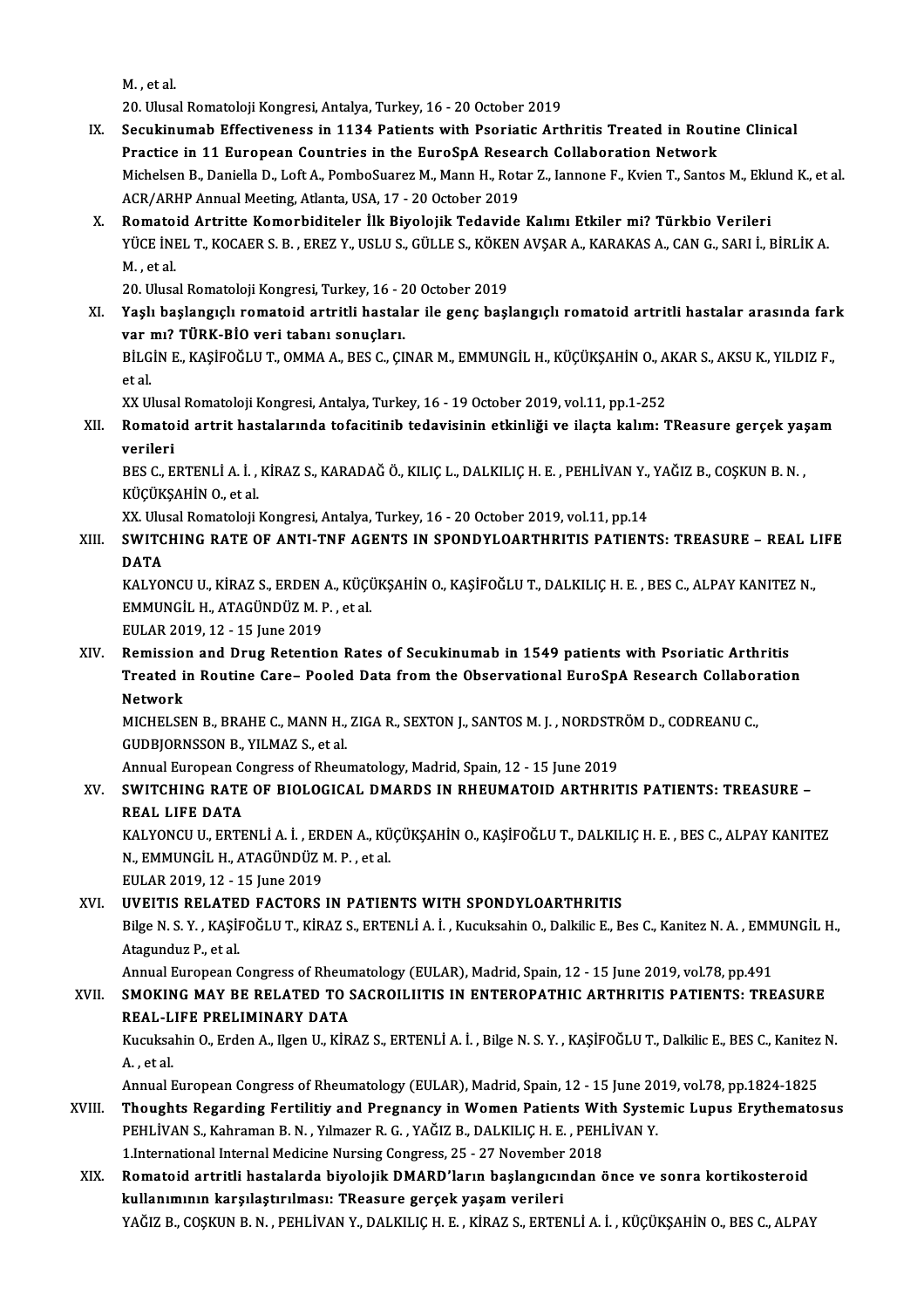KANITEZ N., KAŞİFOĞLU T., et al.

XIX. Ulusal Romatoloji Kongresi, Turkey, 26 - 30 October 2018

XANITEZ N., KAŞİFOĞLU T., et al.<br>XIX. Ulusal Romatoloji Kongresi, Turkey, 26 - 30 October 2018<br>XX. Romatoid Artritli Hastalarda Tofacitinib Klinik Deneyimi, TÜRKBİO Veritabanı Sonuçları<br>ÖNEN E. DALKU IC H. E. İNANC C. XIX. Ulusal Romatoloji Kongresi, Turkey, 26 - 30 October 2018<br><mark>Romatoid Artritli Hastalarda Tofacitinib Klinik Deneyimi, TÜRKBİO Veritabanı Sonuçları</mark><br>ÖNEN F., DALKILIÇ H. E. , İNANÇ G. N. , CAN G., PEHLİVAN Y., ERTÜRK Z., Romato<br>ÖNEN F.,<br>M. , et al.<br>YVIII. Ub. ÖNEN F., DALKILIÇ H. E. , İNANÇ G. N. , CAN G., PEHLİVAN Y., ERTÜRK Z., <mark>.</mark><br>M. , et al.<br>XVIII. Ulusal Romatoloji Kongresi, Antalya, Turkey, 18 - 22 October 2018<br>Ces hafllangıslı spendilertrit hastalarında TNE inhibitörüted

M. , et al.<br>XVIII. Ulusal Romatoloji Kongresi, Antalya, Turkey, 18 - 22 October 2018<br>XXI. Geç bafllang›çl› spondilartrit hastalar›nda TNF inhibitörütedavilerinin süreklili¤i ve etkinli¤i:<br>TPessure sersekvaflam veriler XVIII. Ulusal Romatoloji Kongresi, Al<br>Geç bafllang>çl> spondilartrit ha<br>TReasure gerçekyaflam verileri<br>ALBAY KANITEZ N. BES C. KİBAZ S Geç bafllang›çl› spondilartrit hastalar›nda TNF inhibitörütedavilerinin süreklili¤i ve etkinli¤i:<br>TReasure gerçekyaflam verileri<br>ALPAY KANITEZ N., BES C., KİRAZ S., ERTENLİ A. İ. , KÜÇÜKŞAHİN O., DALKILIÇ H. E. , KAŞİFOĞLU TReasure gerçekyaflam<br>ALPAY KANITEZ N., BES C<br>KOCA S. S. , Çınar M., et al.<br>19 Ulucal Bornatalaji Kon ALPAY KANITEZ N., BES C., KİRAZ S., ERTENLİ A. İ. , KÜÇÜKŞAHİN<br>KOCA S. S. , Çınar M., et al.<br>19. Ulusal Romatoloji Kongresi, Turkey, 26 - 30 September 2018<br>Spondileartrit bestelarında tümer nekrez faktörinbibitör

KOCA S. S. , Çınar M., et al.<br>19. Ulusal Romatoloji Kongresi, Turkey, 26 - 30 September 2018<br>XXII. Spondiloartrit hastalar›nda tümor nekroz faktörinhibitörleri ile birlikte bazalde konvansiyonel<br>sontatikhastalık medifiye e 19. Ulusal Romatoloji Kongresi, Turkey, 26 - 30 September 2018<br>Spondiloartrit hastalar›nda tümor nekroz faktörinhibitörleri ile birlikte bazalde l<br>sentetikhastal›k modifiye edici anti-romatizmal ilaç kullan›m›n›nrolü olabi Spondiloartrit hastalar>nda tümor nekroz faktörinhibitörleri ile birlikte bazalde konvansiyonel<br>sentetikhastal>k modifiye edici anti-romatizmal ilaç kullan>m>n>nrolü olabilir mi?<br>AKAR S., KİRAZ S., GERÇİK Ö., ERTENLİ A. İ. sentetikhastal»<br>AKAR S., KİRAZ !<br>KOCA S. S. , et al.<br>10. Ulusal Bornat AKAR S., KİRAZ S., GERÇİK Ö., ERTENLİ A. İ. , KÜÇÜKŞAHİN O., DALKILIÇ<br>KOCA S. S. , et al.<br>19. Ulusal Romatoloji Kongresi, Turkey, 26 - 30 September 2018, vol.10<br>Günlük romatoloji nratižinde biyelejik tedevi alan bastaların

### KOCA S. S. , et al.<br>19. Ulusal Romatoloji Kongresi, Turkey, 26 - 30 September 2018, vol.10<br>XXIII. Günlük romatoloji pratiğinde biyolojik tedavi alan hastaların değerlendirilmesi: TÜRK-BİO 2018<br>verileri 19 Ulusa<br>Günlük ı<br>verileri.<br>TUČSAL I Günlük romatoloji pratiğinde biyolojik tedavi alan hastaların değerlendirilmesi: TÜRK-BİO 2018<br>verileri.<br>TUĞSAL H. Y. , CAN G., ÇAPAR S., ZENGİN B., KENAR G., AKAR S., DALKILIÇ H. E. , ŞENEL S., KOCA S. S. , TUFAN A., et

ve<br>TU<br>al. TUĞSAL H. Y. , CAN G., ÇAPAR S., ZENGİN B., KENAR G., AKAR S., DALKILIÇ H. E. , ŞENEL S., KOCA<br>al.<br>XIX. Ulusal Romatoloji Kongresi 2018, Muğla, Turkey, 26 - 30 September 2018, vol.10, pp.79-80<br>Lefunemid biyolojik DMARD'yyl

XIX. Ulusal Romatoloji Kongresi 2018, Muğla, Turkey, 26 - 30 September 2018, vol.10, pp.79-80

al.<br>XIX. Ulusal Romatoloji Kongresi 2018, Muğla, Turkey, 26 - 30 September 2018, vol.10, pp.79-80<br>XXIV. Leflunomid biyolojik DMARD'xxlarla birlikte etkin şekilde kullanılabilir:TReasure gerçek yaşam<br>verileri Leflunomid biyolojik DMARD'xxlarla birlikte etkin şekilde kullanılabilir:TReasure gerçek yaşam<br>verileri<br>KİMYON G., KİRAZ S., ERTENLİ A. İ. , KÜÇÜKŞAHİN O., DALKILIÇ H. E. , BES C., ALPAY KANTEZ N., KAŞİFOĞLU T.,<br>EMMUNCU H.

verileri<br>KİMYON G., KİRAZ S., ERTENLİ A. İ.<br>EMMUNGİL H., COŞKUN B. N. , et al.<br>YIY. Hlusal Bamatalaji Kangresi Tu KİMYON G., KİRAZ S., ERTENLİ A. İ. , KÜÇÜKŞAHİN O., DALKILIÇ H.<br>EMMUNGİL H., COŞKUN B. N. , et al.<br>XIX. Ulusal Romatoloji Kongresi, Turkey, 26 - 30 September 2018<br>Bomatoid artritli hastalarda biyolojik DMABD'yyıların basl

EMMUNGİL H., COŞKUN B. N. , et al.<br>XIX. Ulusal Romatoloji Kongresi, Turkey, 26 - 30 September 2018<br>XXV. Romatoid artritli hastalarda biyolojik DMARD'xxların başlangıcından önce ve sonra kortikosteroid<br>Indianmunu karsıl XIX. Ulusal Romatoloji Kongresi, Turkey, 26 - 30 September 2018<br>Romatoid artritli hastalarda biyolojik DMARD'xxların başlang<br>kullanımının karşılaştırılması:TReasure gerçek yaşam verileri<br>YAČIZ B. COSKUN B. N., DEHLİYAN Y. Romatoid artritli hastalarda biyolojik DMARD'xxların başlangıcından önce ve sonra kortikosteroid<br>kullanımının karşılaştırılması:TReasure gerçek yaşam verileri<br>YAĞIZ B., COŞKUN B. N. , PEHLİVAN Y., DALKILIÇ H. E. , KİRAZ S. <mark>kullanımının karşılaştırılmas</mark><br>YAĞIZ B., COŞKUN B. N. , PEHLİV<br>KANTEZ N., KAŞİFOĞLU T., et al.<br>YIY Hlusal Bamatalaji Kansresi YAĞIZ B., COŞKUN B. N. , PEHLİVAN Y., DALKILIÇ H. E. , KİRAZ S., E<br>KANTEZ N., KAŞİFOĞLU T., et al.<br>XIX. Ulusal Romatoloji Kongresi, Turkey, 26 - 30 September 2018<br>Spondiloartuitli bastalarda üyeli ile ilişkili rişk fektörl

- KANTEZ N., KAŞİFOĞLU T., et al.<br>XIX. Ulusal Romatoloji Kongresi, Turkey, 26 30 September 2018<br>XXVI. Spondiloartritli hastalarda üveit ile ilişkili risk faktörleri,TReasure gerçek yaşam verileri<br>YASİFOĞLU T. VASAR BİLCE N XIX. Ulusal Romatoloji Kongresi, Turkey, 26 - 30 September 2018<br>Spondiloartritli hastalarda üveit ile ilişkili risk faktörleri,TReasure gerçek yaşam verileri<br>KAŞİFOĞLU T., YAŞAR BİLGE N. Ş. , KİRAZ S., ERTENLİ A. İ. , KÜÇÜ Spondiloartritli hastalarda üveit ile ilişkili risk<br>KAŞİFOĞLU T., YAŞAR BİLGE N. Ş. , KİRAZ S., ERTENL<br>KANITEZ N., EMMUNGİL H., ATAGÜNDÜZ M. P. , et al.<br>YIY Husal Bamatalaji Kanaresi Turkay 26, 20 Sant KAŞİFOĞLU T., YAŞAR BİLGE N. Ş. , KİRAZ S., ERTENLİ A. İ. , KÜÇÜKŞAHİN O., DALKILIÇ H. E. , BES C., ALPAY<br>KANITEZ N., EMMUNGİL H., ATAGÜNDÜZ M. P. , et al.<br>XIX. Ulusal Romatoloji Kongresi, Turkey, 26 - 30 September 2018
- XXVII. Spondiloartropatli hastalarda üveit ile ilişkili risk faktörleri, TReasure gerçek yaşam verileri XIX. Ulusal Romatoloji Kongresi, Turkey, 26 - 30 September 2018<br>Spondiloartropatli hastalarda üveit ile ilişkili risk faktörleri, TReasure gerçek yaşam verileri<br>KAŞİFOĞLU T., YAŞAR BİLGE N. Ş. , KİRAZ S., ERTENLİ A. İ. , K KANTEZ N., EMMUNGİL H., ATAGÜNDÜZ M. P., et al. KAŞİFOĞLU T., YAŞAR BİLGE N. Ş. , KİRAZ S., ERTENLİ A. İ. , KÜÇÜI<br>KANTEZ N., EMMUNGİL H., ATAGÜNDÜZ M. P. , et al.<br>XIX. Ulusal Romatoloji Kongresi, Turkey, 26 - 30 September 2018<br>Concomitant use of contisostarajds at the b

XIX. Ulusal Romatoloji Kongresi, Turkey, 26 - 30 September 2018

XXVIII. Concomitant use of corticosteroids at the baseline does not affect the drug survival of abatacept in<br>rheumatoid arthritis Concomitant use of corticosteroids at the baseline does not affect the drug survival of abatacept in<br>rheumatoid arthritis<br>KOCA S. S. , ÖZ B., KARATAŞ A., DALKILIÇ H. E. , CAN G., PEHLİVAN Y., ŞENEL S., YAZICI A., İNANÇ G.

rh<br>KC<br>al<br>EU KOCA S. S. , ÖZ B., KARATAŞ A., D<br>al.<br>EULAR 2018, 13 - 16 June 2018<br>Sizaratta amaking daes nat s

al.<br>EULAR 2018, 13 - 16 June 2018<br>XXIX. Cigarette smoking does not affect treatment response to tofacitinib in rheumatoid arthritis.<br>KARATAS A ÖZ P.M. DALKUJC H.E. CAN.C. PEHLİVAN V. SENEL S. VAZICLA, İNANC C.N. EPTÜPK. EULAR 2018, 13 - 16 June 2018<br>Cigarette smoking does not affect treatment response to tofacitinib in rheumatoid arthritis.<br>KARATAŞ A., ÖZ B. M. , DALKILIÇ H. E. , CAN G., PEHLİVAN Y., ŞENEL S., YAZICI A., İNANÇ G. N. , ERT Cigaret<br>KARAT*I*<br>A., et al. KARATAŞ A., ÖZ B. M. , DALKILIÇ H. E. , CAN G., PEHLİVAN Y., ŞENEL S., YAZICI A., İNANÇ G. N<br>A., et al.<br>ACR/ARHP 2018, Şikago, United States Of America, 19 - 24 October 2018, vol.70, pp.1-3584<br>Coographical differences in p A., et al.<br>ACR/ARHP 2018, Şikago, United States Of America, 19 - 24 October 2018, vol.70, pp.1-3584<br>XXX. Geographical differences in psoriatic arthritis: a transatlantic comparison

ACR/ARHP 2018, Şikago, United States Of America, 19 - 24 October 2018, vol.70, pp.1-3584<br>Geographical differences in psoriatic arthritis: a transatlantic comparison<br>ÜREYEN S., SOLMAZ D., KİMYON G., Günal E. K. , DOĞRU A., Geogra<br>ÜREYEI<br>S., et al.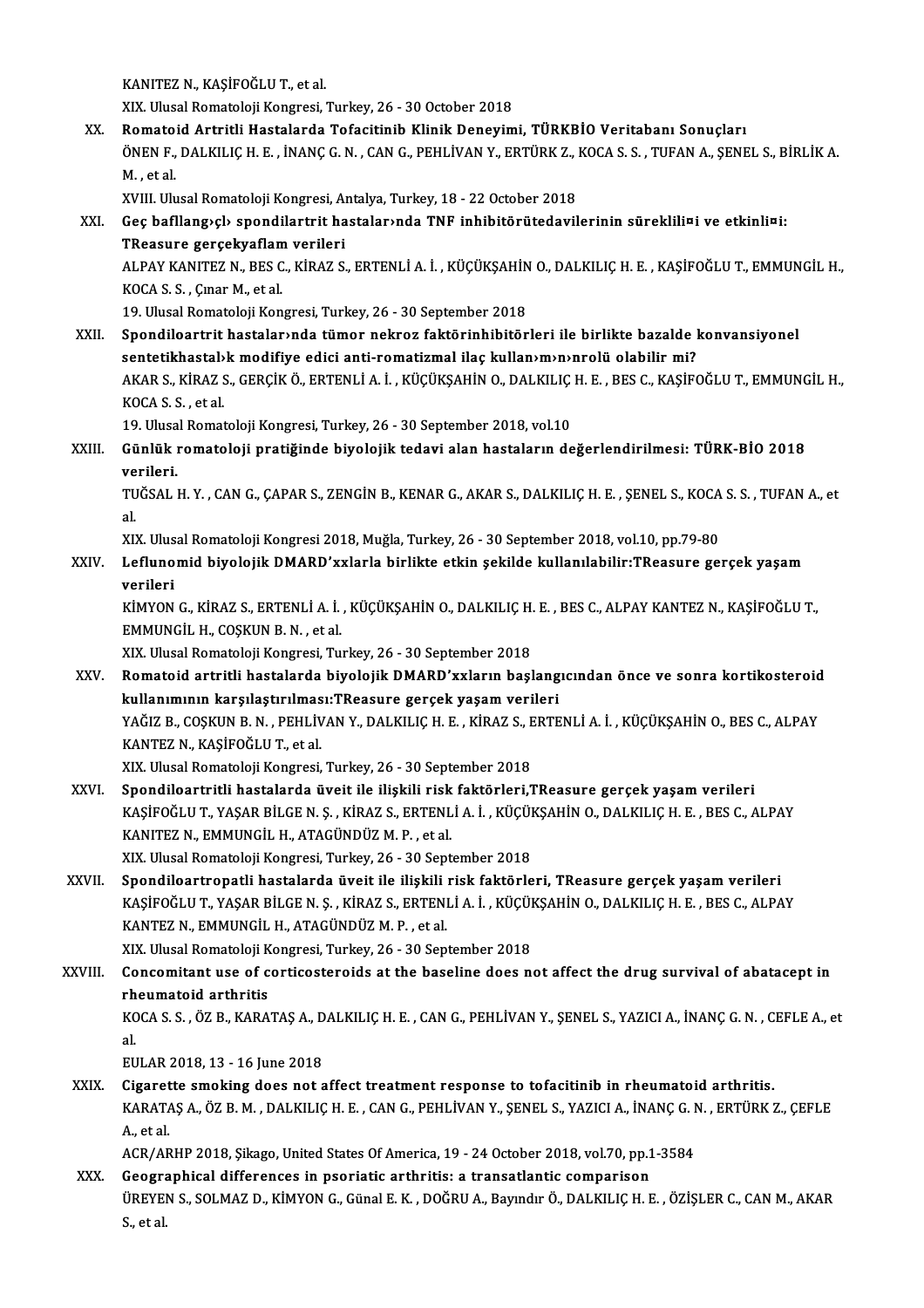EULAR2018,13 -16 June 2018

EULAR 2018, 13 - 16 June 2018<br>XXXI. Leflunomide As a Concomitant DMARD Choice for the Biological Treatment Era of Rheumatoid EULAR 2<br><mark>Lefluno</mark><br>artritis<br><sup>vimvon</sup> Leflunomide As a Concomitant DMARD Choice for the Biological Treatment Era of Rheumatoid<br>artritis<br>KİMYON G., KİRAZ S., ERTENLİ A. İ. , KÜÇÜKŞAHİN O., DALKILIÇ H. E. , BES C., ALPAY KANITEZ N., KAŞİFOĞLU T.,<br>EMMUNCÜ H. COSK

artritis<br>KİMYON G., KİRAZ S., ERTENLİ A. İ.<br>EMMUNGİL H., COŞKUN B. N. , et al.<br>Annual Euronean Congress of Pheu KİMYON G., KİRAZ S., ERTENLİ A. İ. , KÜÇÜKŞAHİN O., DALKILIÇ H. E. , BES C., ALPAY KANITEZ N., I<br>EMMUNGİL H., COŞKUN B. N. , et al.<br>Annual European Congress of Rheumatology, Amsterdam, Netherlands, 13 - 16 June 2018, vol.7

EMMUNGİL H., COŞKUN B. N. , et al.<br>Annual European Congress of Rheumatology, Amsterdam, Netherlands, 13 - 16 June 2018, vol.70<br>XXXII. The role of baseline concomitant use of conventional synthetic disease modifying ant Annual European Congress of Rheumatology, Amsterdam, Net<br>The role of baseline concomitant use of conventional s<br>drugs with tnf inhibitors in spondyloarthritis patients<br>AKARS KERAZS GERCIKÖ ERTENLIA L. KÜCÜKSAHIN O The role of baseline concomitant use of conventional synthetic disease modifying anti-rheumatic<br>drugs with tnf inhibitors in spondyloarthritis patients<br>AKAR S., KİRAZ S., GERÇİK Ö., ERTENLİ A. İ. , KÜÇÜKŞAHİN O., DALKILIÇ drugs with tnf<br>AKAR S., KİRAZ !<br>KOCA S. S. , et al.<br>Annual Eurones AKAR S., KİRAZ S., GERÇİK Ö., ERTENLİ A. İ. , KÜÇÜKŞAHİN O., DALKILIÇ H. E. , BES C., KAŞİFOĞLU T., EMMU!<br>KOCA S. S. , et al.<br>Annual European Congress of Rheumatology, Amsterdam, Netherlands, 13 - 16 June 2018, vol.77, pp.

KOCA S. S. , et al.<br>Annual European Congress of Rheumatology, Amsterdam, Netherlands, 13 - 16 June 2018, vol.77, pp.1012<br>XXXIII. Concomitant Use of Corticosteroids at The Baseline Does Not Affect The Drug Survival of A **Annual European Congress<br>Concomitant Use of Cort<br>In Rheumatoid Arthritis<br>Kosa S.S. ÖZ B. KABATAS** Concomitant Use of Corticosteroids at The Baseline Does Not Affect The Drug Survival of Abatacept<br>In Rheumatoid Arthritis<br>Koca S. S. , ÖZ B., KARATAŞ A., DALKILIÇ H. E. , CAN G., PEHLİVAN Y., ŞENEL S., YAZICI A., İNANÇ G.

In<br>Ko<br>al<br>Eu Koca S. S. , ÖZ B., KARATAŞ A., DALKILIÇ<br>al.<br>EULAR 2018, 13 - 16 June 2018, vol.77<br>INVESTIC ATION OF BOOR BROCNOS

### al.<br>EULAR 2018, 13 - 16 June 2018, vol.77<br>XXXIV. INVESTIGATION OF POOR PROGNOSTIC FACTORS AMONG RHEUMATOID ARTHRITIS PATIENTS IN<br>TURKELO RECISTRY EULAR 2018, 13 - 16 Ju<br>INVESTIGATION OF 1<br>TURKBIO REGISTRY INVESTIGATION OF POOR PROGNOSTIC FACTORS AMONG RHEUMATOID ARTHRITIS PATIEN<br>TURKBIO REGISTRY<br>Inanc N., Erturk Z., Ozen G., Dalkilic E., Koca S. S. , Can G., Karatas A., Pehlivan Y., YAZICI A., Cefle A., et al.<br>Congress of t

TURKBIO REGISTRY<br>Inanc N., Erturk Z., Ozen G., Dalkilic E., Koca S. S. , Can G., Karatas A., Pehlivan Y., YAZICI A., Cefle A., et al.<br>Congress of the European-League-Against-Rheumatism (EULAR), Amsterdam, Netherlands, 13 -Inanc N., Erturk<br>Congress of the<br>vol.77, pp.1319<br>USE OF PIOLO vol 77, pp 1319

## Congress of the European-League-Against-Rheumatism (EULAR), Amsterdam, Netherlands, 13 - 16 June 2018,<br>vol.77, pp.1319<br>XXXV. USE OF BIOLOGICAL DMARDS IN PATIENTS WITH PRIMARY VASCULITIS; RESULTS FROM TURKBIO<br>REGISTRY USE OF BIOLOGICAL DMARDS IN PATIENTS WITH PRIMARY VASCULITIS; RESULTS FROM<br>REGISTRY<br>YAZICI A., Cefle A., Dalkilic E., Pehlivan Y., Can G., Goker B., Tufan A., Senel S., Koca S. S. , Akar S., et al.<br>Congress of the European

REGISTRY<br>YAZICI A., Cefle A., Dalkilic E., Pehlivan Y., Can G., Goker B., Tufan A., Senel S., Koca S. S. , Akar S., et al.<br>Congress of the European-League-Against-Rheumatism (EULAR), Amsterdam, Netherlands, 13 - 16 June 20 YAZICI A., Cefle A., Dal<br>Congress of the Europ<br>vol.77, pp.1470-1471<br>COMBARISON OF LO Congress of the European-League-Against-Rheumatism (EULAR), Amsterdam, Netherlands, 13 - 16 June 2018,<br>vol.77, pp.1470-1471<br>XXXVI. COMPARISON OF LONG TERM ANTI-TNF SURVIVAL IN PATIENTS WITH ANKYLOSING SPONDYLITIS

### vol77, pp.1470-1471<br>COMPARISON OF LONG TERM ANTI-TNF SURVIVAL IN PATIENTS WITH ANKYLOSING SPONDYLITIS<br>AND NON-RADIOGRAPHIC AXIAL SPONDYLOARTHRITIS; DATA FROM TURKBIO REGISTRY COMPARISON OF LONG TERM ANTI-TNF SURVIVAL IN PATIENTS WITH ANKYLOSING SPONDYI<br>AND NON-RADIOGRAPHIC AXIAL SPONDYLOARTHRITIS; DATA FROM TURKBIO REGISTRY<br>Can G., Dalkilic E., Pehlivan Y., Senel S., Akar S., Solmaz D., Koca S. AND NON-RADIOGRAPHIC AXIAL SPONDYLOARTHRITIS; DATA FROM TURKBIO REGISTRY<br>Can G., Dalkilic E., Pehlivan Y., Senel S., Akar S., Solmaz D., Koca S. S. , Inanc N., Atagunduz P., YAZICI A., et al.<br>Congress of the European-Leagu Can G., Dalkilic E., Pehl<br>Congress of the Europ<br>vol.77, pp.1545-1546<br>IS TUEDE ANY DIEE Congress of the European-League-Against-Rheumatism (EULAR), Amsterdam, Netherlands, 13 - 16 June 2018,<br>vol.77, pp.1545-1546<br>XXXVII. IS THERE ANY DIFFERENCE IN RA PATIENTS FOR METHOTREXATE USE VS. LEFLUNOMIDE USE AS A

### vol.77, pp.1545-1546<br>IS THERE ANY DIFFERENCE IN RA PATIENTS FOR METHOTREXATE USE VS. LEFLUNOMIDE USE AS .<br>CONCOMITANT TREATMENT WITH BIOLOGICAL AND TARGETED SYNTHETIC DMARDS IN TURKBIO<br>RECISTRY? IS THERE A<br>CONCOMITA<br>REGISTRY? CONCOMITANT TREATMENT WITH BIOLOGICAL AND TARGETED SYNTHETIC DMARDS IN TURK<br>REGISTRY?<br>Inanc N., Ozen G., Yalcinkaya Y., Dalkilic E., Koca S. S. , Can G., Karatas A., Pehlivan Y., YAZICI A., Cefle A., et al.<br>Congress of the

REGISTRY?<br>Inanc N., Ozen G., Yalcinkaya Y., Dalkilic E., Koca S. S. , Can G., Karatas A., Pehlivan Y., YAZICI A., Cefle A., et al.<br>Congress of the European-League-Against-Rheumatism (EULAR), Amsterdam, Netherlands, 13 - 16 Inanc N., Ozen G., Ya<br>Congress of the Eur<br>vol.77, pp.611-612<br>CONCOMITANT US Congress of the European-League-Against-Rheumatism (EULAR), Amsterdam, Netherlands, 13 - 16 June<br>vol.77, pp.611-612<br>XXXVIII. CONCOMITANT USE OF CORTICOSTEROIDS AT THE BASELINE DOES NOT AFFECT THE DRUG

### vol.77, pp.611-612<br>CONCOMITANT USE OF CORTICOSTEROIDS AT THE BASE<br>SURVIVAL OF ABATACEPT IN RHEUMATOID ARTHRITIS<br>Kosa S.S. Or B. Karatas A. Dalkijs H.E. Can G. Boblivan Y. So CONCOMITANT USE OF CORTICOSTEROIDS AT THE BASELINE DOES NOT AFFECT THE DRUG<br>SURVIVAL OF ABATACEPT IN RHEUMATOID ARTHRITIS<br>Koca S. S. , Oz B., Karatas A., Dalkilic H. E. , Can G., Pehlivan Y., Senel S., YAZICI A., Inanc N., SURVIVAL OF ABATACEPT IN RHEUMATOID ARTHRITIS<br>Koca S. S. , Oz B., Karatas A., Dalkilic H. E. , Can G., Pehlivan Y., Senel S., YAZICI A., Inanc N., Cefle A., et al.<br>Congress of the European-League-Against-Rheumatism (EULAR) Koca S. S. , Oz E<br>Congress of the<br>vol.77, pp.597<br>Izotrotinoin I

- Congress of the European-League-Against-Rheumatism (EULAR), Amstraphyddient control animatism (EULAR), Amstraphyddient XXXIX.<br>XXXIX. Izotretinoin Kullanımına Bağlı Sakroileit ve Literatür Taraması<br>COSKUN P. N. XAĞIZ P. EPM vol.77, pp.597<br>İzotretinoin Kullanımına Bağlı Sakroileit ve Literatür Taram<br>COŞKUN B.N. , YAĞIZ B., ERMURAT S., PEHLİVAN Y., DALKILIÇ H. E.<br>11. Anadely Bemeteleji Günleri, Antalya Turkey, 92 May 2019 İzotretinoin Kullanımına Bağlı Sakroileit ve Literatür Ta<br>COŞKUN B. N. , YAĞIZ B., ERMURAT S., PEHLİVAN Y., DALKILIÇ |<br>11. Anadolu Romatoloji Günleri, Antalya, Turkey, 02 May 2018<br>Bomatoid Artritli Hastaların Colimumab Tad
	- XL. Romatoid Artritli Hastaların Golimumab Tedavisinde Kalama Oranları Gerçek YaşamVerileri COŞKUNB.N. ,YAĞIZB.,ERMURATS.,PEHLİVANY.,DALKILIÇH.E. Romatoid Artritli Hastaların Golimumab Tedavisinde Ka<br>COŞKUN B. N. , YAĞIZ B., ERMURAT S., PEHLİVAN Y., DALKILIÇ |<br>11. Anadolu Romatoloji Günleri, Antalya, Turkey, 02 May 2018<br>Hidroksiklarekin İliakili Hinglisemi ve Litera COŞKUN B. N. , YAĞIZ B., ERMURAT S., PEHLİVAN Y., DALKILIÇ H.<br>11. Anadolu Romatoloji Günleri, Antalya, Turkey, 02 May 2018<br>XLI. Hidroksiklorokin İlişkili Hipglisemi ve Literatür Taraması<br>XAĞIZ B. COSKUN B. N., EDMURAT
	- Hidroksiklorokin İlişkili Hipglisemi ve Literatür Taraması<br>YAĞIZ B., COŞKUN B. N. , ERMURAT S., ERSOY C., PEHLİVAN Y., DALKILIÇ H. E. 11. Anadolu Romatoloji Günleri, Antalya, Turkey, 02 May 2018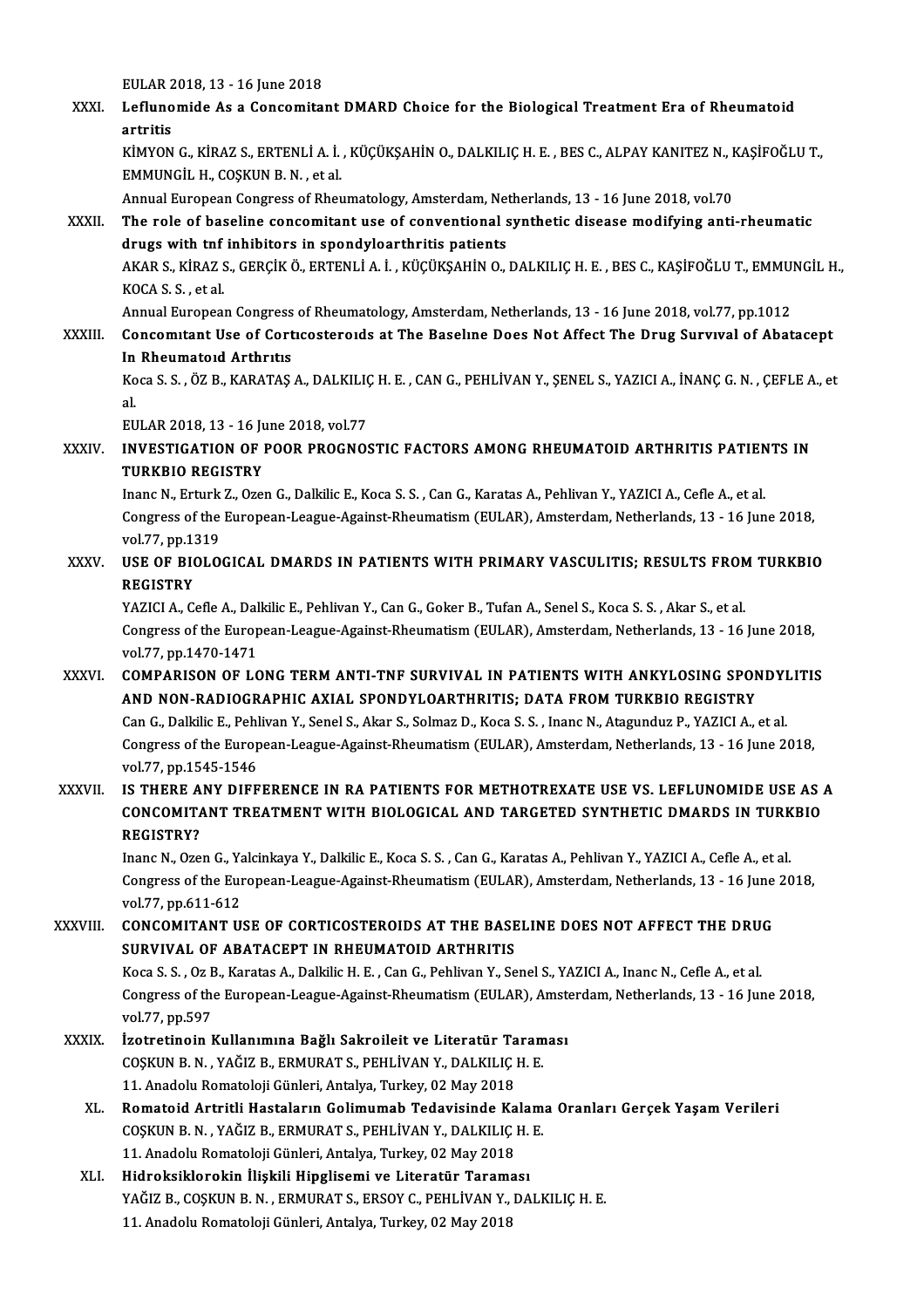Romatoid Artrit Hastalarının Metotreksat Kullanımı İle İlgili<br>COŞKUN B.N., YAĞIZ B., ERMURAT S., PEHLİVAN Y., DALKILIÇ H. E.<br>14 Ulusal İs Hastalliları kıs Kongresi Turkay 4., 07 Marsh 2019 Romatoid Artrit Hastalarının Metotreksat Kullanımı İle İlg<br>COŞKUN B.N., YAĞIZ B., ERMURAT S., PEHLİVAN Y., DALKILIÇ H.<br>14.Ulusal İç Hastalıkları Kış Kongresi, Turkey, 4 - 07 March 2018<br>Body Mass Indoy Doss Nat Affest Bespo COȘKUN B. N. , YAĞIZ B., ERMURAT S., PEHLİVAN Y., DALKILIÇ H. E.<br>14.Ulusal İç Hastalıkları Kış Kongresi, Turkey, 4 - 07 March 2018<br>XLIII. Body Mass Index Does Not Affect Response to Rituximab in Patients with Rheumatoid Ar 14.Ulusal İç Hastalıkları Kış Kongre<br>Body Mass Index Does Not Affe<br>Results from Turkbio Registry.<br>KOCA S.S. KARATAS A. OZ R. DAL Body Mass Index Does Not Affect Response to Rituximab in Patients with Rheumatoid Arthritis:<br>Results from Turkbio Registry.<br>KOCA S. S. , KARATAŞ A., OZ B., DALKILIÇ H. E. , CAN G., PEHLİVAN Y., YAZICI A., İNANÇ G. N. , ÇEF Results from Turkbio Registry.<br>KOCA S. S. , KARATAŞ A., OZ B., DALKILIÇ H. E. , CAN G., PEHLİVAN Y., YAZICI A., İNAN<br>et al.<br>ACR/ARHP 2017, United States Of America, 3 - 08 November 2017, vol.69, pp.1-4481 KOCA S. S. , KARATAŞ A., OZ B., DALKILIÇ H. E. , CAN G., PEHLİVAN Y., YAZICI A., İNANÇ<br>et al.<br>ACR/ARHP 2017, United States Of America, 3 - 08 November 2017, vol.69, pp.1-4481<br>Is There Any Difference in BA Batients for Meth XLIV. Is There Any Difference in RA Patients for Methotrexate Use Vs. Leflunomide Use As a Concomitant ACR/ARHP 2017, United States Of America, 3 - 08 November 2017, vol.69, pp.1-4481<br>Is There Any Difference in RA Patients for Methotrexate Use Vs. Leflunomide U<br>Treatment with Biological and Targeted Synthetic Dmard in Turkb Is There Any Difference in RA Patients for Methotrexate Use Vs. Leflunomide Use As a Concomitant<br>Treatment with Biological and Targeted Synthetic Dmard in Turkbio Registry ?<br>İNANÇ G. N. , ÖZEN G. E. , yalçınkaya y., DALKIL Treatment<br>İNANÇ G. N. ,<br>cefle a., et al.<br>Arthritis Pho INANÇ G. N. , ÖZEN G. E. , yalçınkaya y., DALKILI<br>cefle a., et al.<br>Arthritis Rheumatology, 3 - 08 November 2017<br>Ailoui Akdoniz atosi'ndə yasın bəstəliğin se cefle a., et al.<br>Arthritis Rheumatology, 3 - 08 November 2017<br>XLV. Ailevi Akdeniz ateşi'nde yaşın hastalığın seyrine etkisi olabilir mi?<br>XASAR PİLCEN S. SARLİ, SOLMAZ D. SENEL S. FMMINCİL H. KUJCL, VI Arthritis Rheumatology, 3 - 08 November 2017<br>Ailevi Akdeniz ateşi'nde yaşın hastalığın seyrine etkisi olabilir mi?<br>YAŞAR BİLGE N. Ş. , SARI İ., SOLMAZ D., ŞENEL S., EMMUNGİL H., KILIÇ L., YILMAZ ÖNER S., YILDIZ F., YILMAZ Ailevi Akdeniz ateşi'nde y<br>YAŞAR BİLGE N. Ş. , SARI İ., S<br>ERSOZLU BOZKIRLI D., et al.<br>YVIII Illusal Bamatalaji Kan YAŞAR BİLGE N. Ş. , SARI İ., SOLMAZ D., ŞENEL S., EMMUNGİL H.,<br>ERSOZLU BOZKIRLI D., et al.<br>XVIII. Ulusal Romatoloji Kongresi, Turkey, 18 - 22 October 2017<br>Cünlük romatoloji pratižinde biyelejik tedevi alan bastal ERSOZLU BOZKIRLI D., et al.<br>XVIII. Ulusal Romatoloji Kongresi, Turkey, 18 - 22 October 2017<br>XLVI. Günlük romatoloji pratiğinde biyolojik tedavi alan hastaların değerlendirilmesi: TÜRK-BİO verileri. XVIII. Ulusal Romatoloji Kongresi, Turkey, 18 - 22 October 2017<br>Günlük romatoloji pratiğinde biyolojik tedavi alan hastaların değerlendirilmesi: TÜRK-BİO verileri.<br>ÖNEN F., CAN G., PEHLİVAN Y., DALKILIÇ H. E. , ŞENEL S., K Gü<br>ÖN<br>al. ÖNEN F., CAN G., PEHLİVAN Y., DALKILIÇ H. E. , ŞENEL S., KOCA S. S. , AKAR S., İNANÇ G. N. , YAZICI A<br>al.<br>XVIII ULUSAL ROMATOLOJİ KONGRESİ 2017, Antalya, Turkey, 18 - 22 October 2017, vol.9, pp.1-182<br>Biyolojik ve badafe vö al.<br>XVIII ULUSAL ROMATOLOJİ KONGRESİ 2017, Antalya, Turkey, 18 - 22 October 2017, vol.9, pp.1-182<br>XLVII. Biyolojik ve hedefe yönelik sentetik ilaç tedavileri alan romatoid artritli hastalarda birlikte XVIII ULUSAL ROMATOLOJİ KONGRESİ 2017, Antalya, Turkey, 18 - 22 October 2013<br>Biyolojik ve hedefe yönelik sentetik ilaç tedavileri alan romatoid artritli<br>kullanılan metotreksat veya leflunomid tedavileri arasında fark var m Biyolojik ve hedefe yönelik sentetik ilaç tedavileri alan romatoid artritli hastalarda birlikte<br>kullanılan metotreksat veya leflunomid tedavileri arasında fark var mı?<br>İNANÇ G. N. , ÖZEN G., YALÇINKAYA Y., DALKILIÇ H. E. , kullanılan me<br>İNANÇ G. N. , Ö.<br>ÇEFLE A., et al.<br>YVIII. Ulusal Be İNANÇ G. N. , ÖZEN G., YALÇINKAYA Y., DALKILIÇ H. E. , Koca S. S.<br>ÇEFLE A., et al.<br>XVIII. Ulusal Romatoloji Kongresi, Turkey, 18 - 22 October 2017<br>MEEV gen mutasyonunun 2. ya da 10. akronda alması all ÇEFLE A., et al.<br>XVIII. Ulusal Romatoloji Kongresi, Turkey, 18 - 22 October 2017<br>XLVIII. MEFV gen mutasyonunun 2. ya da 10. ekzonda olması ailevi Akdeniz ateşi hastalığının seyrinde etkili XVIII. U<mark>l</mark><br>MEFV<br>midir?<br><sup>VASAR</sup> MEFV gen mutasyonunun 2. ya da 10. ekzonda olması ailevi Akdeniz ateşi hastalığının seyrinde etkili<br>midir?<br>YAŞAR BİLGE N. Ş. , SARI İ., SOLMAZ D., ŞENEL S., EMMUNGİL H., KILIÇ L., ÖNER s. y. , YILDIZ F., YILMAZ S., bozkırl midir?<br>YAŞAR BİL<br>d. e. , et al.<br>YVIII. Uluc YAŞAR BİLGE N. Ş. , SARI İ., SOLMAZ D., ŞENEL S., EMMUNGİL H., KILIÇ L., ÖNER :<br>d. e. , et al.<br>XVIII. Ulusal Romatoloji Kongresi, Turkey, 18 - 22 October 2017, vol.9, pp.26-27<br>Tüpketo kovu kütüğündeki romatoid ertrit beste d. e. , et al.<br>XVIII. Ulusal Romatoloji Kongresi, Turkey, 18 - 22 October 2017, vol.9, pp.26-27<br>XLIX. TÜRKBİO kayıt kütüğündeki romatoid artrit hastarında kötü prognostik faktörlerin araştırılması.<br>İNANC C. N. ERTÜRK 7 XVIII. Ulusal Romatoloji Kongresi, Turkey, 18 - 22 October 2017, vol.9, pp.26-27<br><mark>TÜRKBİO kayıt kütüğündeki romatoid artrit hastarında kötü prognostik faktörlerin araştırılması.</mark><br>İNANÇ G. N. , ERTÜRK Z., ÖZEN G., DALKILIÇ <mark>TÜRKBİO kay</mark>ı<br>İNANÇ G. N. , EI<br>YAZICI A., et al.<br>XVIII. Ulusel Bo İNANÇ G. N. , ERTÜRK Z., ÖZEN G., DALKILIÇ H. E. , Koca S. S. , YA<br>YAZICI A., et al.<br>XVIII. Ulusal Romatoloji Kongresi, Turkey, 18 - 22 October 2017<br>Lise Öğrengilerinde Ailesel Akdeniz Atesi YAZICI A., et al.<br>XVIII. Ulusal Romatoloji Kongresi, Turkey, 18 - 22 October 2017<br>L. Lise Öğrencilerinde Ailesel Akdeniz Ateşi PEHLİVAN S., ÖZDEMİR A., AKANSEL N., YILDIZ H., PEHLİVAN Y., KILIÇ GÜLTEKİN S. Ş. Lise Öğrencilerinde Ailesel Akdeniz Ateşi<br>PEHLİVAN S., ÖZDEMİR A., AKANSEL N., YILDIZ H., PEHLİVAN Y., KILIÇ GÜLT<br>Uludağ Ü.4. Bilgilendirme ve Ar-Ge Günleri, Turkey, 11 - 13 November 2014<br>Klinik Düzeyindeki Tın Fekültesi Ö LI. Klinik Düzeyindeki Tıp Fakültesi Öğrencilerinin Romatoloji Konusundaki Farkındalıkları Anket Uludağ Ü.4<br>Klinik Dü:<br>Çalışması<br>COSKUN P Klinik Düzeyindeki Tıp Fakültesi Öğrencilerinin Romatoloji Konusundaki Farkındalıkları Anket<br>Çalışması<br>COŞKUN B. N. , DÖLARSLAN M. E. , MUTİ A., ELBASAN O., ÖKSÜZ M. F. , ERMURAT S., TUFAN A. N. , PEHLİVAN Y.,<br>DALKU IC H. Çalışması<br>COŞKUN B. N. ,<br>DALKILIÇ H. E.<br>YV. Ulusal Bom COŞKUN B. N. , DÖLARSLAN M. E. , MUTİ A., ELBASAN O., ÖKSÜZ M. F. , ERI<br>DALKILIÇ H. E.<br>XV. Ulusal Romatoloji Kongresi, Turkey, 29 October - 02 November 2014<br>Lise Öğrensilerinde Spendilesrtreneti Sıklığı DALKILIÇ H. E.<br>XV. Ulusal Romatoloji Kongresi, Turkey, 29 October - 02 November 2014<br>LII. Lise Öğrencilerinde Spondiloartropati Sıklığı<br>ÖZDEMİR A., PEHLİVAN Y., YILDIZ H., AKANSEL N., GÜLTEKİN KILIÇ S. Ş. XV. Ulusal Romatoloji Kongresi, Turkey, 29 October - 02 November 2014 ARGEGÜNLERİ,Bursa,Turkey,11November 2014 -13November 0201

XLII. Romatoid Artrit Hastalarının Metotreksat Kullanımı İle İlgili Farkındalıkları

### Activities in Scientific Journals

Uludağ Üniversitesi Tıp Fakültesi Dergisi, Editor, 2016 - Continues